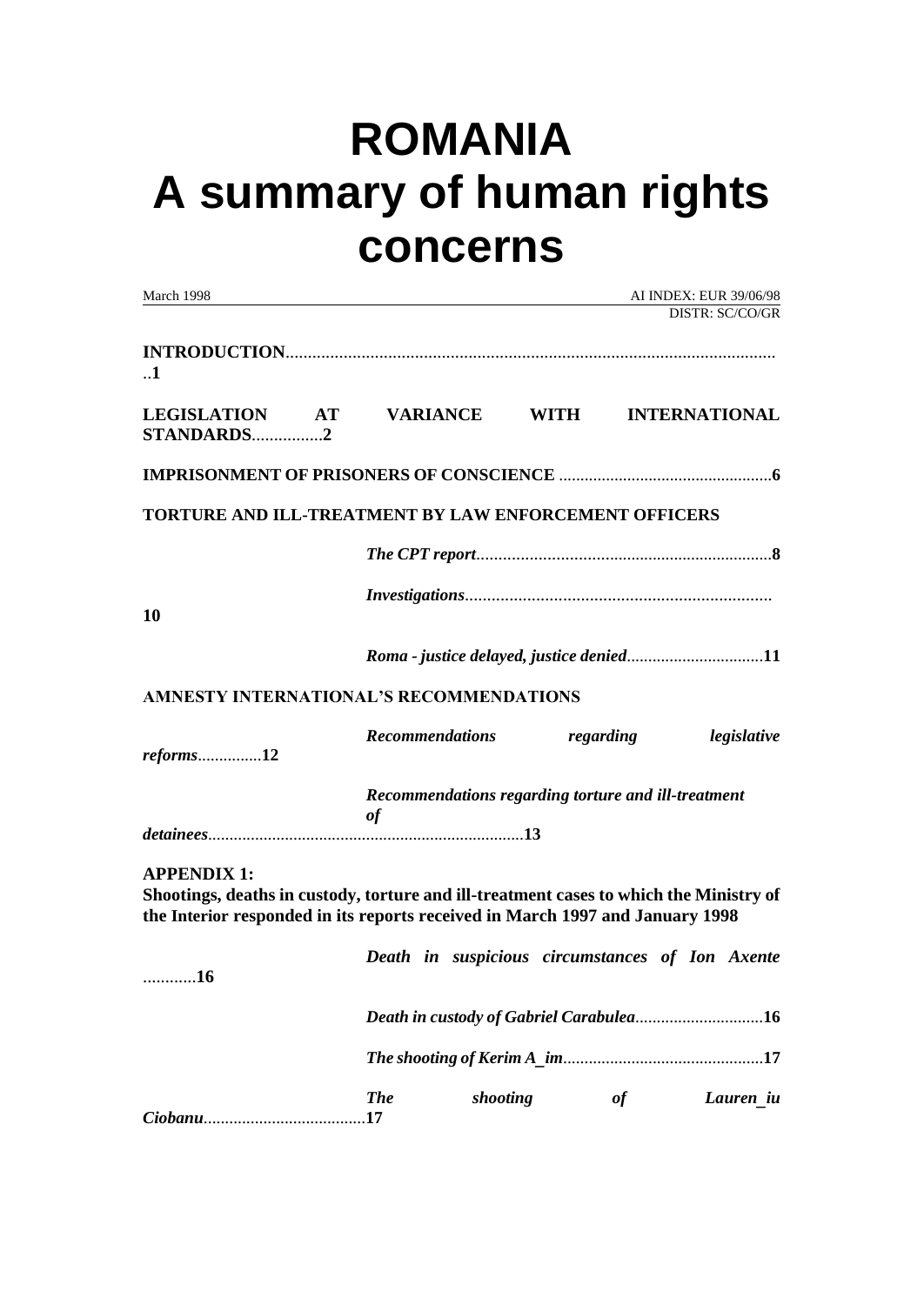|          | <b>The</b> | reported | ill-treatment                                                                                     | of | <b>Virgiliu</b> |
|----------|------------|----------|---------------------------------------------------------------------------------------------------|----|-----------------|
| Lucian   |            |          | The reported ill-treatment of Ioan Ro ca and Marian-                                              |    |                 |
|          | <b>The</b> |          | reported ill-treatment of<br>The reported ill-treatment of Camelia Rosu and Carmen                |    | <b>Marius</b>   |
|          |            |          |                                                                                                   |    |                 |
|          |            |          | The reported ill-treatment of Simion Lupescu, M d lin<br>Mocanu, Adelina Matei and Victor Safta21 |    |                 |
|          |            |          | The reported ill-treatment of Gheorghe Notar Jr, Ioan tv s                                        |    |                 |
|          | <b>The</b> |          | reported torture of Eugen                                                                         |    |                 |
|          |            |          | The reported ill-treatment of                                                                     |    | $D$ nu          |
| Dediu24  |            |          | The reported torture of Daniel                                                                    |    | Neculai         |
|          | <b>The</b> |          | reported ill-treatment of                                                                         |    | Costic          |
| violence |            | in       | The failure of the police to protect Roma from racist                                             |    |                 |
|          |            |          |                                                                                                   |    |                 |

**APPENDIX 2: Recently received reports of police torture and ill-treatment**

| Zai 26         | <b>The</b>          |          | reported ill-treatment of                                 |    | Pantelimon    |
|----------------|---------------------|----------|-----------------------------------------------------------|----|---------------|
| <i>Matei27</i> | <b>The</b>          | reported | ill-treatment                                             | of | <b>Adrian</b> |
|                |                     |          |                                                           |    |               |
|                | <i>Penitentiary</i> |          | Reported torture and ill-treatment of detainees in Jilava |    | in            |
| Holindrariu29  | <b>The</b>          | reported | ill-treatment                                             | of | <b>Vasile</b> |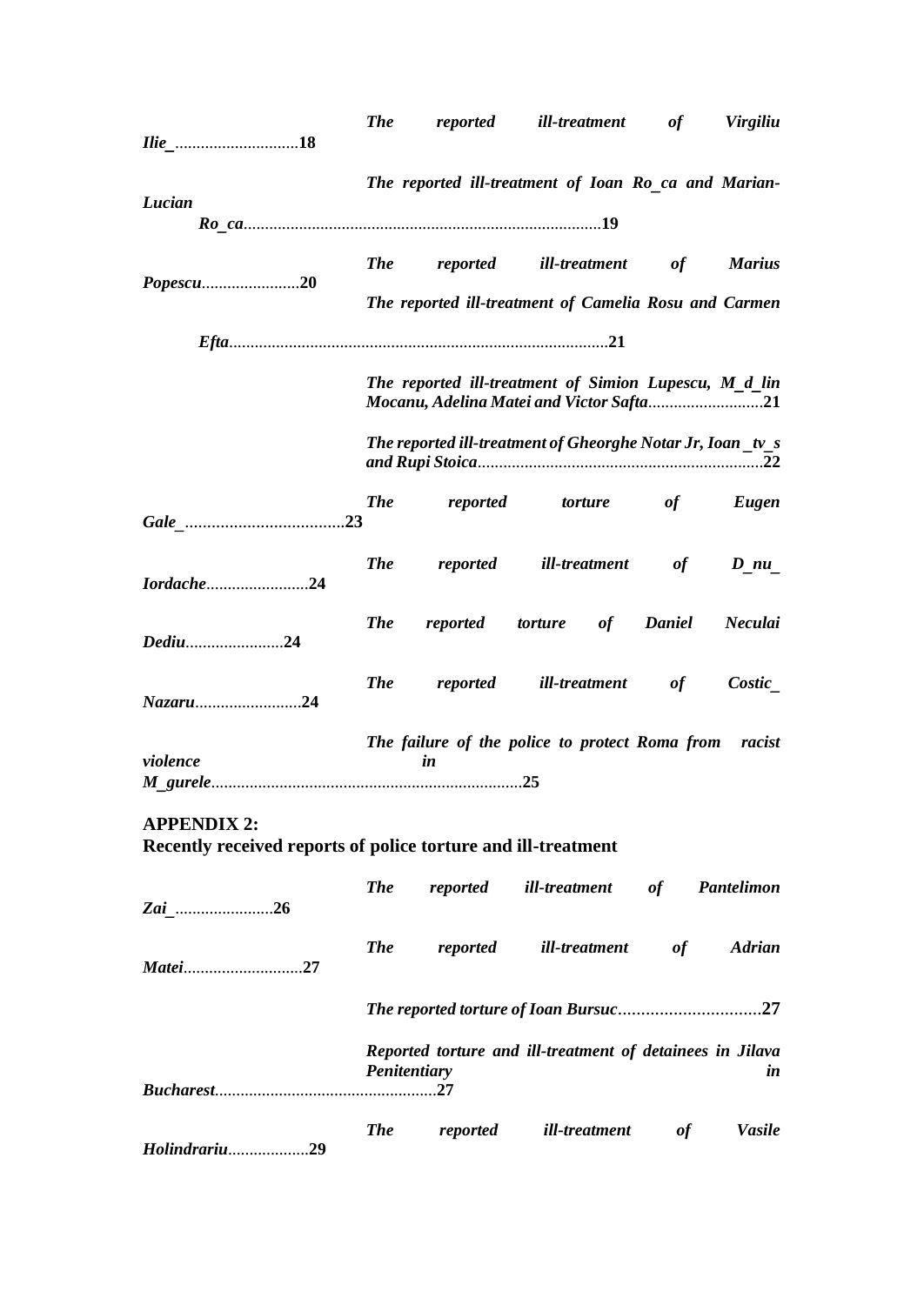| Pu nei29      | <b>The</b>                                               |          | reported <i>ill-treatment</i> | of | Olga            |  |
|---------------|----------------------------------------------------------|----------|-------------------------------|----|-----------------|--|
| <i>Enu</i> 29 | <b>The</b>                                               | reported | ill-treatment                 | of | <b>Ioana</b>    |  |
| Costic 30     | <b>The</b>                                               | reported | <i>torture</i>                | of | 10-year-old     |  |
| $Cobzaru$ 31  | <b>The</b>                                               | reported | ill-treatment of              |    | <b>Belmondo</b> |  |
|               | The reported ill-treatment of Dumitru Aura Marcu and his |          |                               |    |                 |  |

INTERNATIONAL SECRETARIAT, 1 EASTON STREET, LONDON WC1X 8DJ, UNITED KINGDOM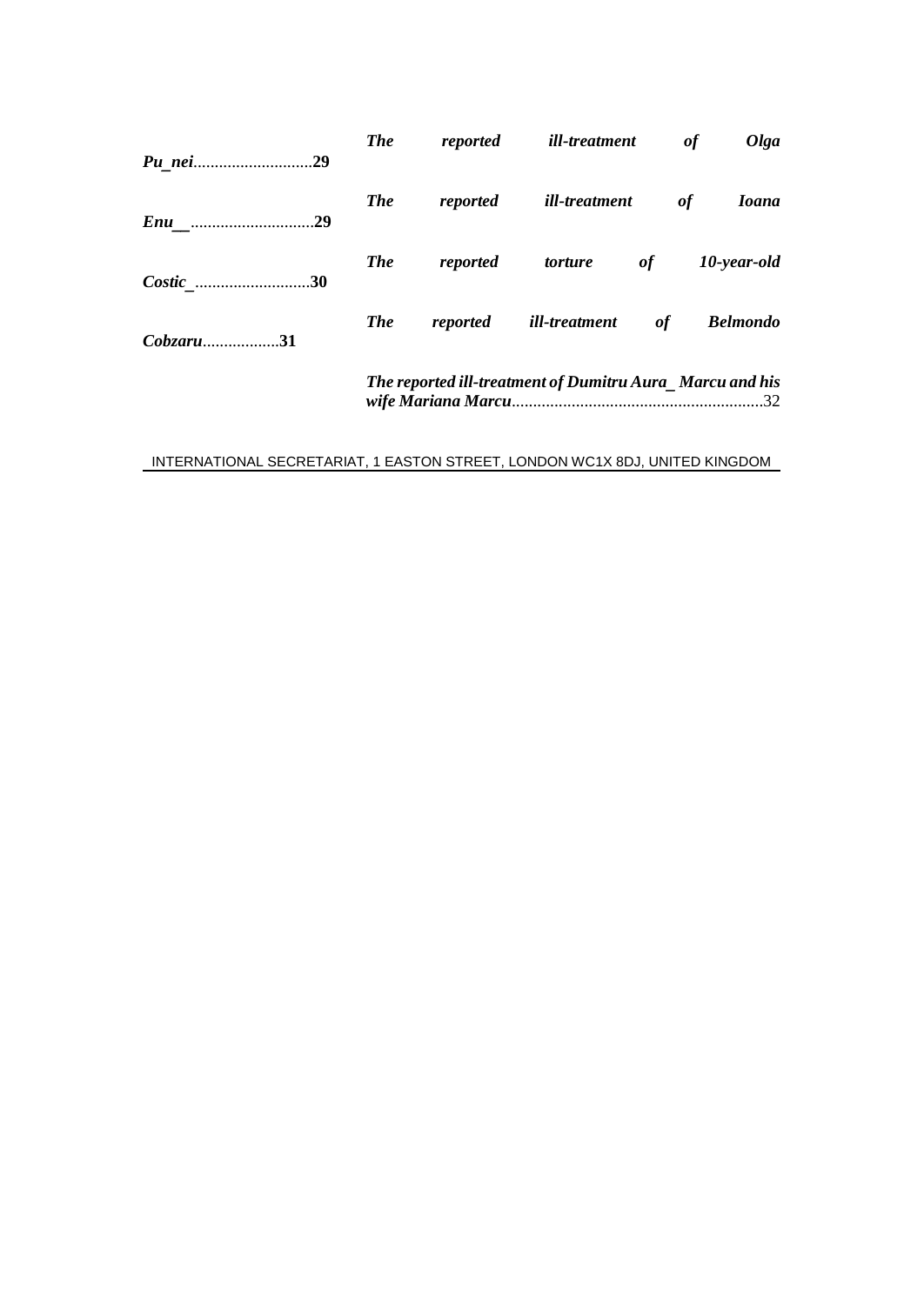# **ROMANIA: A summary of human rights concerns**

#### **INTRODUCTION**

The general elections held in November 1996 brought to power President Emil Constantinescu and a broad coalition of opposition parties. In casting their votes, the majority of Romanians apparently had high hopes for speedier reforms of a crumbling economic and social-welfare system, for an end to widespread corruption and rule by unfulfilled promises. The international community had equally high expectations of the new government, formed by the Democratic Convention<sup>1</sup>, the Social Democratic Union and the Democratic Union of Hungarians in Romania.

In the past 18 months the Romanian authorities appear to have been more successful in persuading their partners abroad that they are firmly on course to ensure a more prosperous future for their country than domestic public opinion, which currently views the political situation at home with less enthusiasm and growing scepticism. The government's major achievements appear to be in the field of international relations. Improved relations with its neighbours, particularly Hungary, and the signing of a treaty with Ukraine in June 1997, brought Romania closer to its foreign policy goals: admission into the North Atlantic Treaty Organization and the European Union. Another notable achievement was the government's program to fight corruption, where the investigations focused on the granting of loans by state banks without following proper procedures or ensuring guaranteed payment<sup>2</sup>. Also, a large number of senior police officers had been replaced on suspicion of corruption or for failing to thoroughly investigate corruption cases. But divisions in the

 $\overline{a}$ 

governing coalition which led to continuing disputes, two cabinet reshuffles, and uncertain prospects for the future, are slowing down economic reforms and contributing to the deterioration of economic conditions. Coalition party bickering keeps the government from undertaking essential political and institutional reforms.

The change of government and other national authorities has not significantly affected the observance of basic human rights in Romania. Amnesty International remains concerned about the lack of progress in the protection of some fundamental human rights guaranteed by the Constitution of Romania, international treaties and domestic law. The organization continues to receive reports of human rights violations including the imprisonment of prisoners of conscience, torture and ill-treatment of detainees as well as police shootings in

bankers were arrested or were under investigation.

<sup>&</sup>lt;sup>1</sup>An alliance of opposition groups among which the most influential is the National Peasant Party.

<sup>2</sup> In the spring of 1997, several leading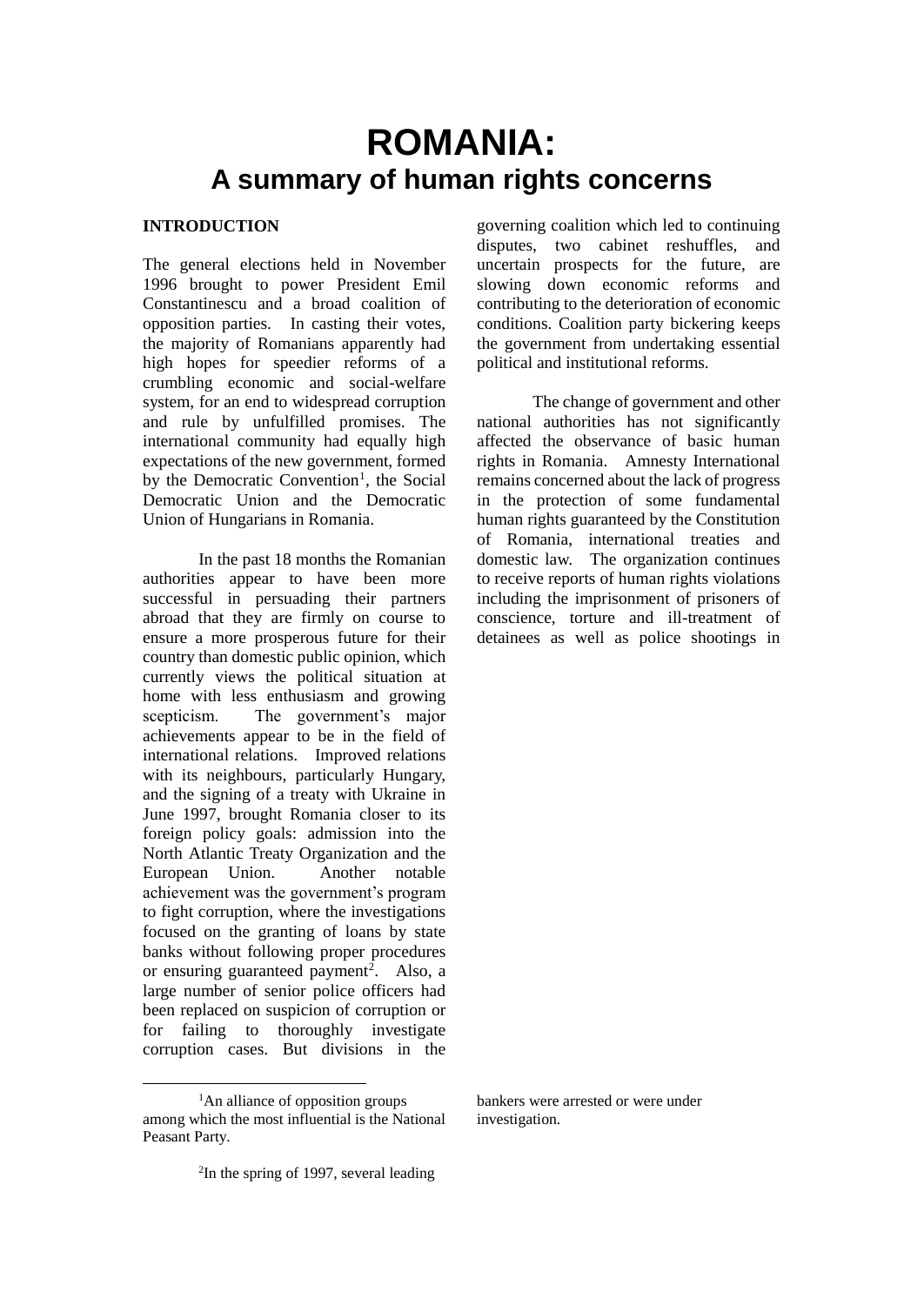disputed circumstances  $3$ . . Legislative reforms that would safeguard some fundamental rights and freedoms were not introduced in 1997 in the Romanian

After the elections in November 1996 Amnesty International published an open letter<sup>4</sup> to the newly-elected Romanian authorities urging them to place human rights concerns at the forefront of their policies, to strengthen human rights protection and to promote respect for the rights of all in Romania, regardless of race, ethnic background, gender, political beliefs and other individual differences. The lack of response from the authorities to the organization's letter, together with recent comments made by government officials in the media<sup>5</sup>, appear to indicate that the new authorities share the view repeatedly expressed by their predecessors: that human rights violations occur only infrequently and randomly, and are effectively dealt with by the judicial and other competent authorities.

Amnesty International is also concerned that the Romanian authorities <sup>6</sup> have frequently failed to provide the organization with information and comments it has requested in specific cases. This confirms what appears to be a pattern in

 $\overline{a}$ 

Parliament, and in view of the current political situation the eventual success of any current proposals is uncertain.

the authorities' dialogue with Amnesty International: although the organization's representatives have repeatedly been assured that Romanian authorities welcome exchanges with the organization, the responses of the latter to specific concerns frequently contain no relevant information.

In most public institutions the changes following the November 1996 elections have affected only the highest officials while the conduct of their subordinates appears to remain the same. A change in the mentality of those representing the state, so that they would consider the protection of fundamental rights of individuals as the ultimate state interest, is yet to take place. Old attitudes still prevail among the majority of civil servants, the judiciary, public prosecutors and lawenforcement officers. In the present economic circumstances, institutional reforms are apparently not high on the government's agenda. However, a comprehensive institutional reform and long-term training designed to promote a

<sup>5</sup>See interviews with Gavril Dejeu, Minister of the Interior, General Nicolae Berechet, Chief of the General Police Inspectorate, and Virgil Ardelean, Director General of the Bucharest Municipal Police published in *România Libera* on 2 February 1998.

<sup>3</sup>Amnesty International's concerns in all these areas have been documented in a series of reports including *Romania: Continuing violations of human rights* (AI Index : EUR 39/07/93), published in May 1993; *Romania: Broken commitments to human rights* (AI Index: EUR 39/01/95), published in May 1995; *Romania: Update to May 1995 Report* (AI Index: EUR 39/19/95), published in September 1995; *Romania: Romanian authorities respond to Amnesty International's May 1995 Report* (AI Index: EUR 39/22/95), published in October 1995; *Romania: Ill-treatment of minors: Gheorghe Notar Jur, Ioan Ötvös and Rupi Stoica* (AI Index: EUR 39/18/96), published in October 1996; and *Romania: Unlawful use of firearms by law enforcement officials* (AI Index: EUR 39/01/97), published in March 1997.

<sup>4</sup>See *Romania: Open letter from Amnesty International to the President, the Government and the Members of the Parliament* (AI Index: EUR 39/22/96), published by Amnesty International in November 1996.

<sup>6</sup>The Ministry of Justice, the Ministry of the Interior, the Ministry of Foreign Affairs and the General Prosecutor of Romania.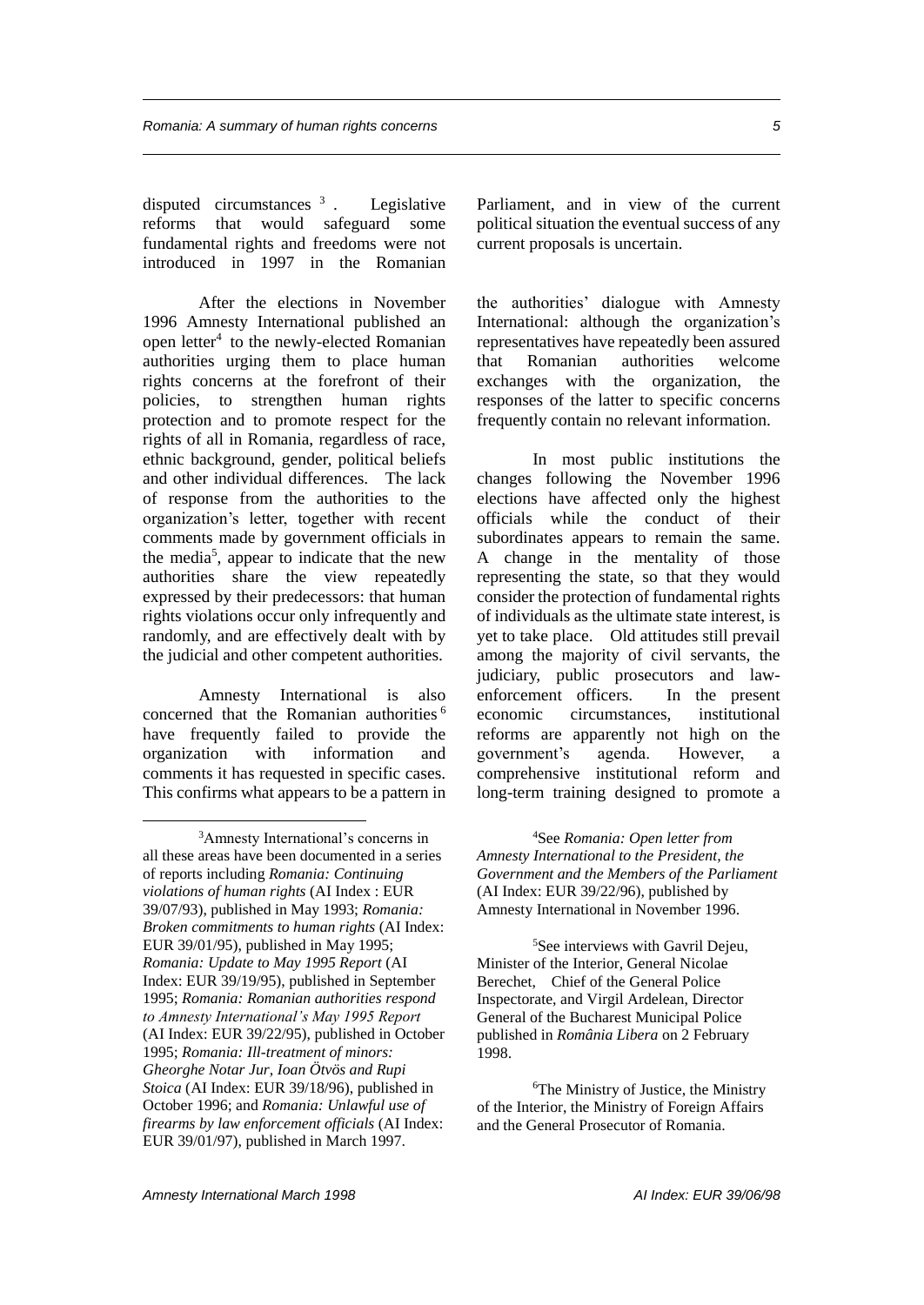human rights culture at all levels are the only way to successfully change this mentality and establish a truly democratic state where the rule of law safeguards civil and political as well as social, economic and other basic rights of each and every individual.

At the same time, the protection of basic human rights in Romania is not solely in the competence of national authorities. The international community shares the responsibility to ensure that Romanian laws and practices are consistent with Romania's international commitments and obligations. In view of Romania's membership of the Council of Europe and the Organization for Security and Cooperation in Europe, as well Over the years Amnesty International has urged Romania to bring a number of laws into line with its international human rights commitments. These include the provisions of the Penal Code and the Code of Penal Procedure, Law number 46/1996 Concerning the Preparation of the Population for Defence, Law number 3/1970 Concerning the Protection Regime of Certain Categories of Minors<sup>7</sup> and Law number 26/1994 on the Organization and Functioning of the Romanian Police. However, this is not a comprehensive list of laws and regulations which affect the exercise of civil and political rights and are at variance with provisions contained in international human rights treaties which Romania has ratified. The organization takes position only on legislation that affect rights included in its mandate. Since 1993, *Asociaia pentru aprarea drepturilor omului în România - Comitetul Helsinki* (Romanian Helsinki Committee), a local non-governmental organization which monitors Romania's compliance with the human rights provisions of the Helsinki as its aspirations to join the European Union, the regional inter-governmental organizations have a particularly important role to play.

This report summarizes some of Amnesty International's most important concerns in Romania today. Its two appendices document cases of shootings, deaths in custody, torture and ill-treatment which the organization has urged Romanian authorities to promptly and thoroughly investigate.

#### **LEGISLATION AT VARIANCE WITH INTERNATIONAL STANDARDS**

Final Act and its Follow-up Documents, has published extensive reports on legislation in force as well as draft bills which violate the Romanian constitution and the country's international legal commitments.<sup>8</sup>

**Law number 140/1996 Concerning the Amendments to the Penal Code** came into force in November 1996. Article 200, paragraph 1, of the amended Penal Code prohibits homosexual relations between consenting adults "if the act was committed in public or has produced public scandal". Paragraph 5 of the same law makes it an offence, punishable by sentence of one to five years' imprisonment "to entice or seduce a person to practise same-sex acts, as well as to form propaganda associations, or to engage in other forms of proselytizing with the same aim". Amnesty International is concerned that these provisions lead not only to the continued imprisonment of adults solely for engaging in consensual homosexual relations in private, but that they could also lead to the imprisonment of

<sup>7</sup>This law was replaced by Government Ordinance number 25/1997 Concerning the Protection of Children in Difficulties until a new law on this matter is promulgated.

*rights in Romania and Reactions of APADOR-CH,* annual reports for 1993, 1994, 1995, 1996 and 1997.

<sup>8</sup>See *Aspects of the evolution of human*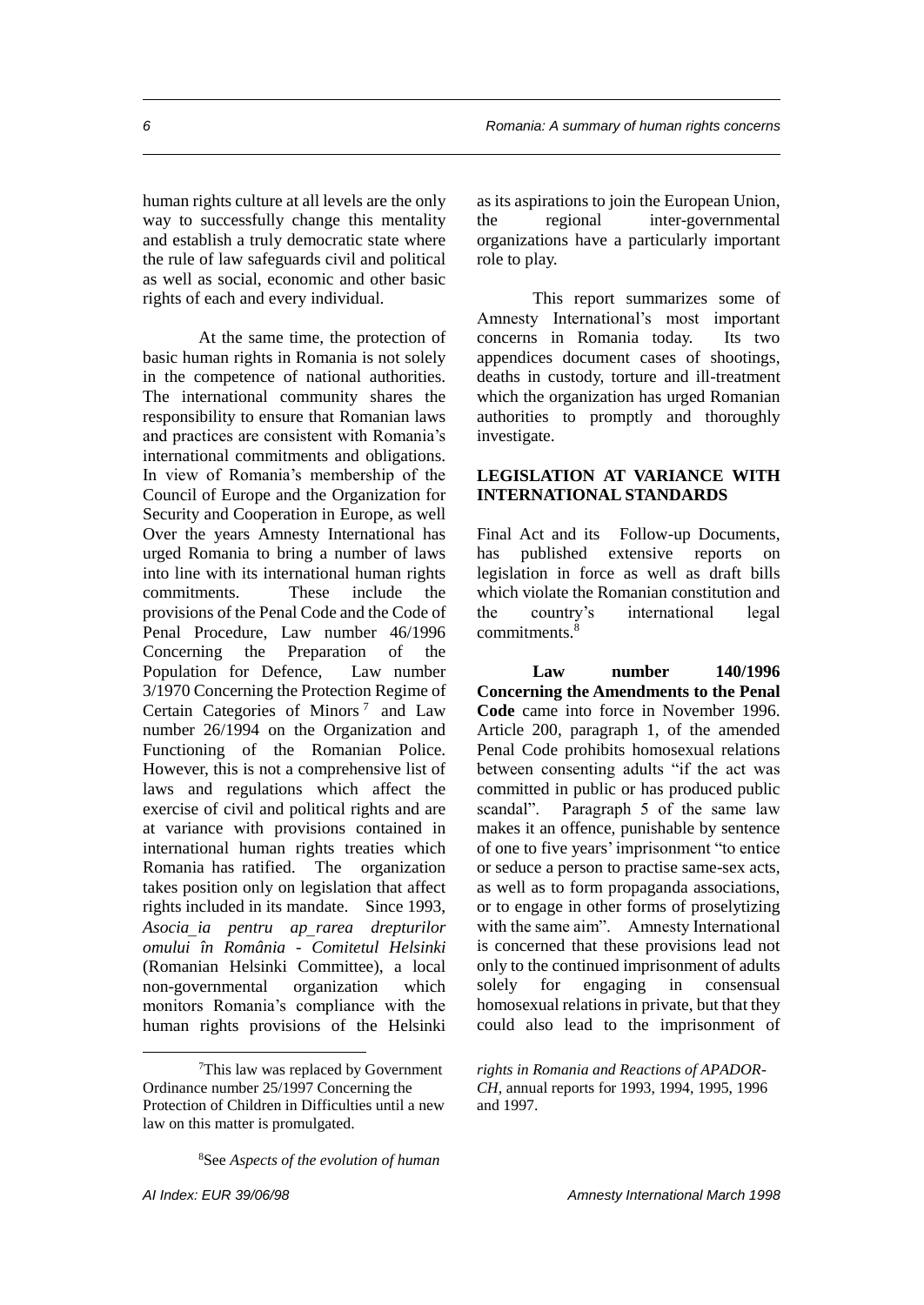individuals solely for having exercised their rights to freedom of expression and to freedom of assembly and association.

Several other amendments to the Penal Code also impose excessive restrictions on the right to freedom of expression. Article 168 prohibits "communication or dissemination, by any possible means, of false news, facts or information or forged documents, if committed with the intent to impair the security of the Romanian state or its international relations". Article 236 considers as a criminal offence "public acts committed with the obvious intention to defame the state or a nation". Amnesty International believes that the formulation of these provisions is vague and ambiguous and that their implementation could result in the prosecution of persons solely for having

**Law number 141/1996 Concerning the Amendments to the Penal Procedure Code** which also came into force in November 1996 failed to include provisions for an effective legal remedy for complainants to protest the prosecutor's decisions concerning investigative measures or the results of the investigation. According to Article 275, all appeals concerning these decisions are addressed to superior prosecutors. Therefore, a victim of police torture or other ill-treatment has no judicial recourse and no effective legal remedy to challenge a prosecutor's decision not to charge an officer suspected of an offence. This also violates a torture victim's right to redress and compensation.<sup>9</sup>

The revised Penal Procedure Code also failed to give civilian courts of justice exercised their universally recognized right to freedom of expression. Provisions of Article 238, paragraph 1, and Article 239, paragraph 1, which criminalize defamation of public officials, could also lead to infringements of the right to freedom of expression. This could particularly affect the right of journalists in Romania to impart information and ideas without interference by public authority, but also the right of other Romanians to receive such information and ideas. A public official who considers her/himself defamed can resort to civil actions which anyone, regardless of status or function, can resort to in order to protect her or his reputation. Such actions, however, should not be used to stifle criticism of state authorities or to intimidate those who voice legitimate concerns about the actions or practices of state authorities.

the right to try cases involving police officers and prison guards. These continue to be examined by military tribunals.

**Law number 23/1969 Concerning the Execution of Sanctions**, and **Regulations Concerning the Execution of Sanctions and Preventive Arrest**, which were issued by the Ministry of the Interior in 1969 and last amended in 1973, are still in force. Their provisions concerning individuals' rights in pre-trial detention are inconsistent with the constitutional right to the presumption of innocence  $10$  and with international standards. The internal rules for places of detention, which have reportedly been modified over the last few years, are not available to the organization $11$ . In September 1997, during a visit to the Jilava penitentiary in Bucharest, a

means for as full rehabilitation as possible".

 $10$ Article 23, point 8, of the Constitution of Romania.

 $9$ Article 14(1) of the United Nations Convention against Torture and Other Cruel, Inhuman or Degrading Treatment or Punishment requires each State Party to "ensure in its legal system that the victim of an act of torture obtains redress and has an enforceable right to fair and adequate compensation, including the

<sup>&</sup>lt;sup>11</sup>In August 1994 the Ministry of Foreign Affairs stated in a letter to Amnesty International that, in addition to the above-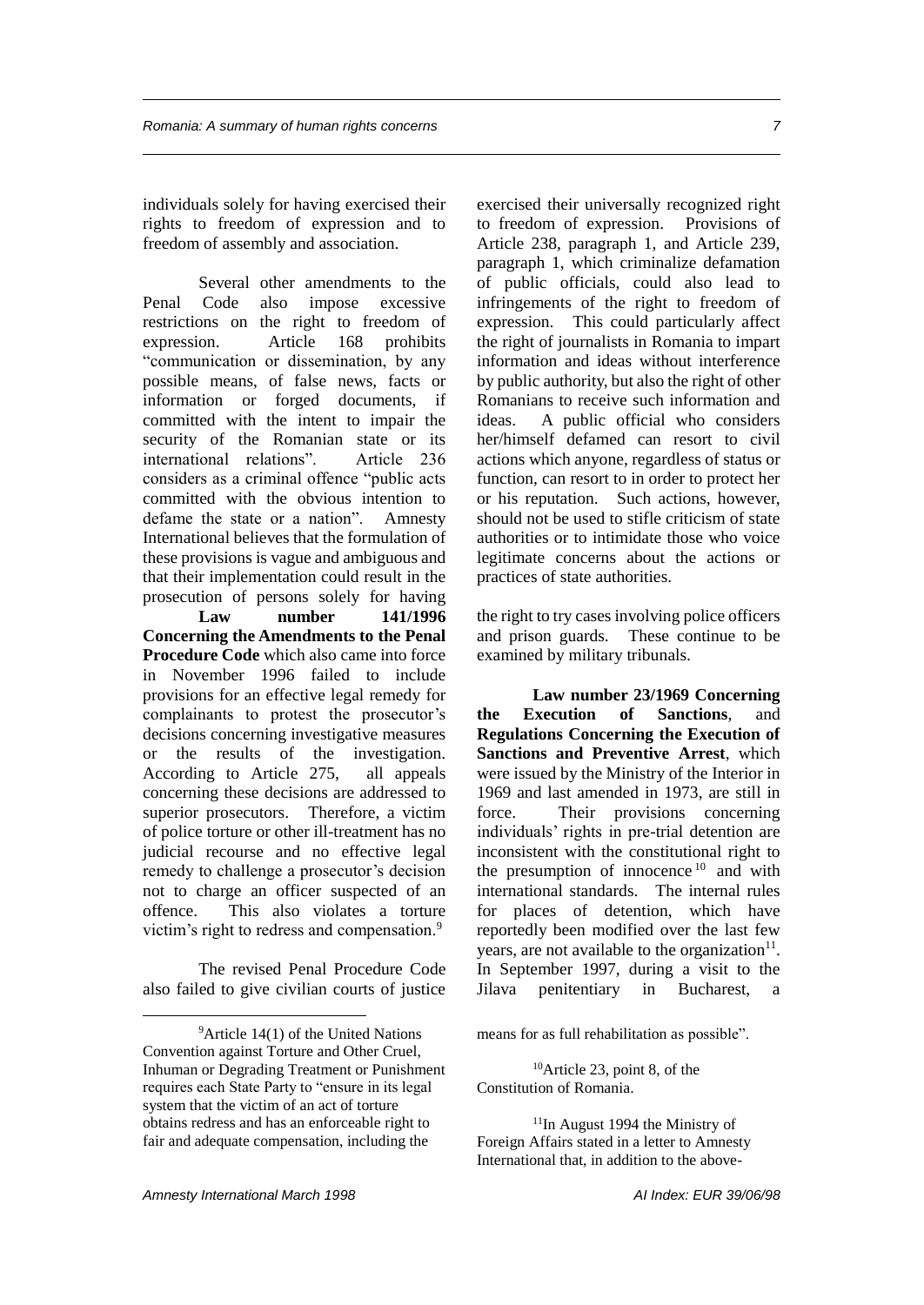representative of Amnesty International was informed that all correspondence sent by detainees to the Romanian authorities is read by prison officials "who ascertain that the letters are addressed to the competent institutions". The organization was concerned that a letter addressed in June 1997 to the Minister of Justice had been returned to the detainee because the prison authority considered his complaint to be within the competence of another institution. In another case, in December 1997, Amnesty International expressed concern to the Minister of Justice that a detainee, who had complained about ill-treatment, had been placed on "restrictive regime" for 12 months as a punishment following a disciplinary procedure in which he had reportedly not been heard and where the possibility of appeal was limited to a review by the disciplinary board of the General Directorate of Penitentiaries. In November 1997 Amnesty International asked to receive copies of all regulations pertaining to people held in detention which are presently in

Certain provisions of **Law number 46/1996 Concerning the Preparation of the Population for Defence**, promulgated in June 1996, and of the **Governmental Decision number 618 of 6 October 1997** regarding alternative service, are at variance with internationally recognized principles on conscientious objection to military service. This law provides for an alternative service only for those individuals who on religious grounds refuse to perform armed military service. The alternative service is envisaged to last 24 months, twice the length of ordinary military service. Provisions regarding procedures for exercising this right and for the organization and implementation

force. No reply had been received at the time of writing of this report.

In many reported cases of torture and ill-treatment by police officers, the victims were subsequently charged under **Law number 61/91 on Sanctions for Violations of Norms of Social Coexistence and Public Peace and Order** (regulating misdemeanours and hereafter referred to as Law 61/91). References to the application of this law appeared to justify excessive or unwarranted use of force by law enforcement officers. The terms used in proscribing some of the offences in Article 2 are vague and ambiguous. For example: Article 2, paragraph 1, letter a, prohibits "actions which could disturb public peace and order or arouse the indignation of citizens or damage their dignity and honour or cause damage to public institutions". Terms "dignity" and "honour" are not defined by this or any other law in force.

of alternative service, are contained in the above-mentioned government decision. According to Article 6, applications for alternative service have to be submitted to the recruiting boards and should indicate the religious faith of the applicant. Paragraph 3 of this article authorizes the State Secretariat for Religious Denominations to confirm to the county military authorities whether "the church or religious group mentioned in the application prohibits their adherents to carry arms" <sup>12</sup>. . The governmental decision fails to provide any legal remedy should the application for alternative service be rejected. Although there is a provision for submitting

mentioned provisions, "after December 1993 some new regulations have been adopted in order to improve the treatment [of detainees]".

<sup>&</sup>lt;sup>12</sup>After the State Secretariat for Religious Denominations issued in March 1997 a decree to municipalities prohibiting nonrecognized churches and religious associations

from building places of worship, it reportedly came to light that only 215 of 385 associations and religious foundations operating in Romania were considered as state-recognized under a law adopted in 1948.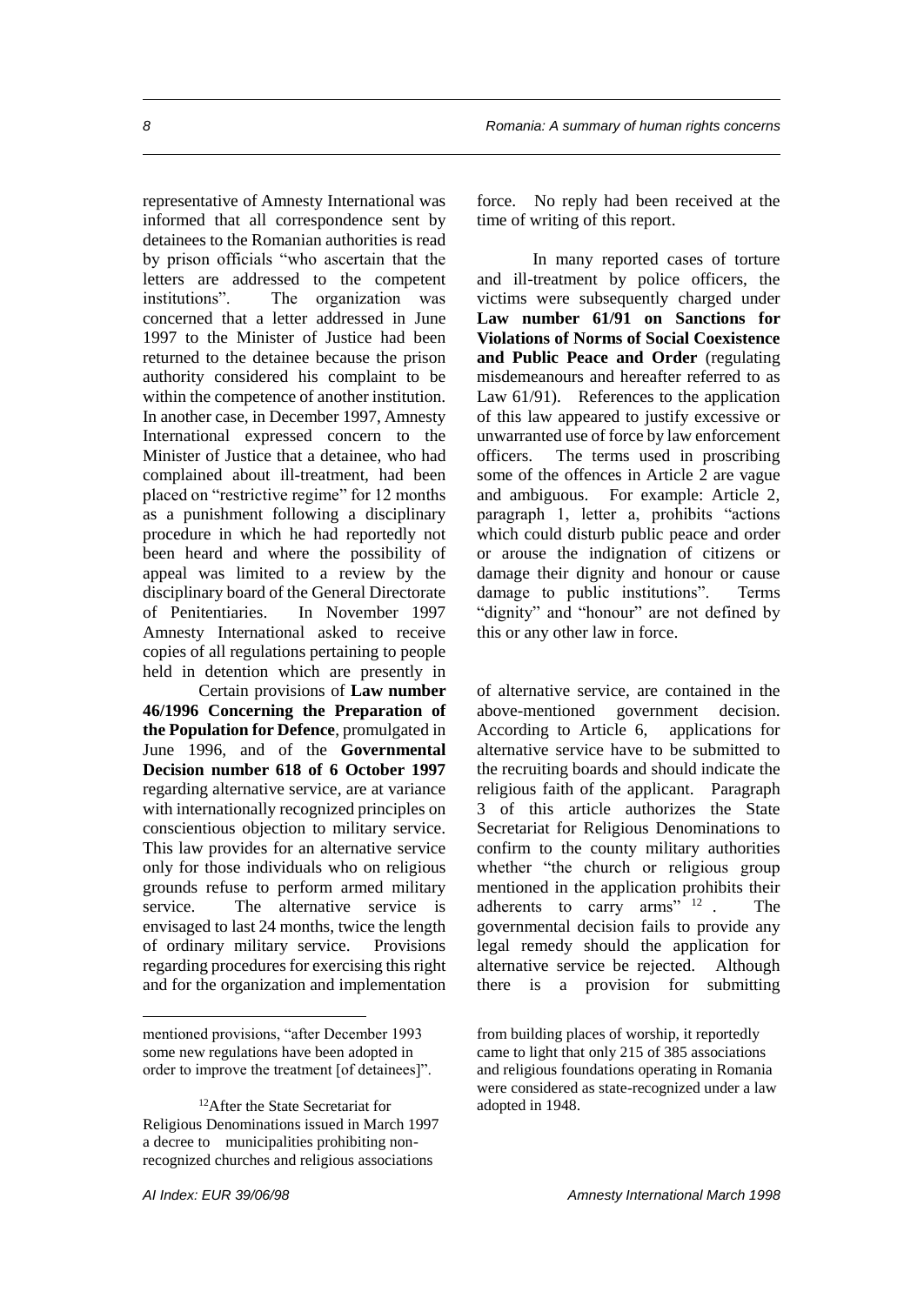applications for military service during alternative service, the governmental decision contains no provisions for applying for alternative service after induction into military service, or following its completion, or after being assigned to the reserve units. This would impose yet another restriction on the exercise of the right to conscientious objection to military service.

Amnesty International believes that conscientious objection to military service arises not only from religious but also from ethical, moral, humanitarian, philosophical, political or other similar motives. The length of alternative civilian service should not be such as to constitute a punishment for a person's conscientiously held convictions. Amnesty International considers the length of alternative service prescribed by Law number 46/1996 to be punitive. The organization recognises that a person may change their conscientiously held beliefs over time, and considers that this should be recognised in national legislation, as recommended by the United Nations and the Council of Europe<sup>13</sup>. The organization considers conscientious objectors who are denied the right to carry out an appropriate alternative service, and who are imprisoned

According to the provisions of Article 19, letter d, of **Law number 26/1994 Concerning the Organization and Functioning of the Romanian Police**, an officer is permitted to use firearms "to apprehend a suspect who is caught in the act and attempts to escape without obeying an order to stay at the scene of the crime". Amnesty International is concerned that this law is at variance with principles 4 and 9 of the UN Basic Principles on the Use of Force

as a consequence, to be prisoners of conscience.

The enforcement of Law number 3/1970 Concerning the Protection Regime of Certain Categories of Minors allowed police to keep minors suspected of a criminal offence in custody for up to 30 days. It did not define the procedures to be followed by police officers who take minors into custody; placed no obligations on officers to inform parents or guardians of this measure; imposed no restrictions on the police to question minors held in such custody; nor did parents or guardians have the right to an effective appeal against the police decision to detain a minor.  $14$  In June 1997 the Romanian Government adopted **Urgent Ordinance number 25/1997 Concerning the Protection of Children with Difficulties**, which replaced Law number 3/1970 and which will remain in force until a new law on this matter is promulgated. Although Amnesty International has no information on how this ordinance is enforced in practice, the above-described failings of Law number 3/1970 have not been addressed by provisions which would safeguard the rights of the child and the parents from abusive police conduct.

and Firearms by Law Enforcement Officials. The organization has documented a number of cases in which this law was invoked by Romanian authorities to justify the use of firearms to apprehend unarmed suspects who did not threaten the lives of the police officers or others, and who were not involved in particularly serious crimes posing grave threat to life. It urged the Romanian Government to initiate a revision of this  $law<sup>15</sup>$ .

<sup>14</sup>See, *Romania: Ill-treatment of minors: Gheorghe Notar Jr, Ioan Ötvös and Rupi Stoica* (AI Index: EUR 39/18/96), published in October 1996.

<sup>15</sup>See *Romania: Unlawful use of firearms by law enforcement officials* (AI Index

<sup>13</sup>See the United Nations Commission on Human Rights Resolution 1989/59 of 8 March 1989 and Resolution 1993/84 of 10 March 1993 as well as Recommendation No. R (87) 8 of the Committee of Ministers to Member States of the Council of Europe.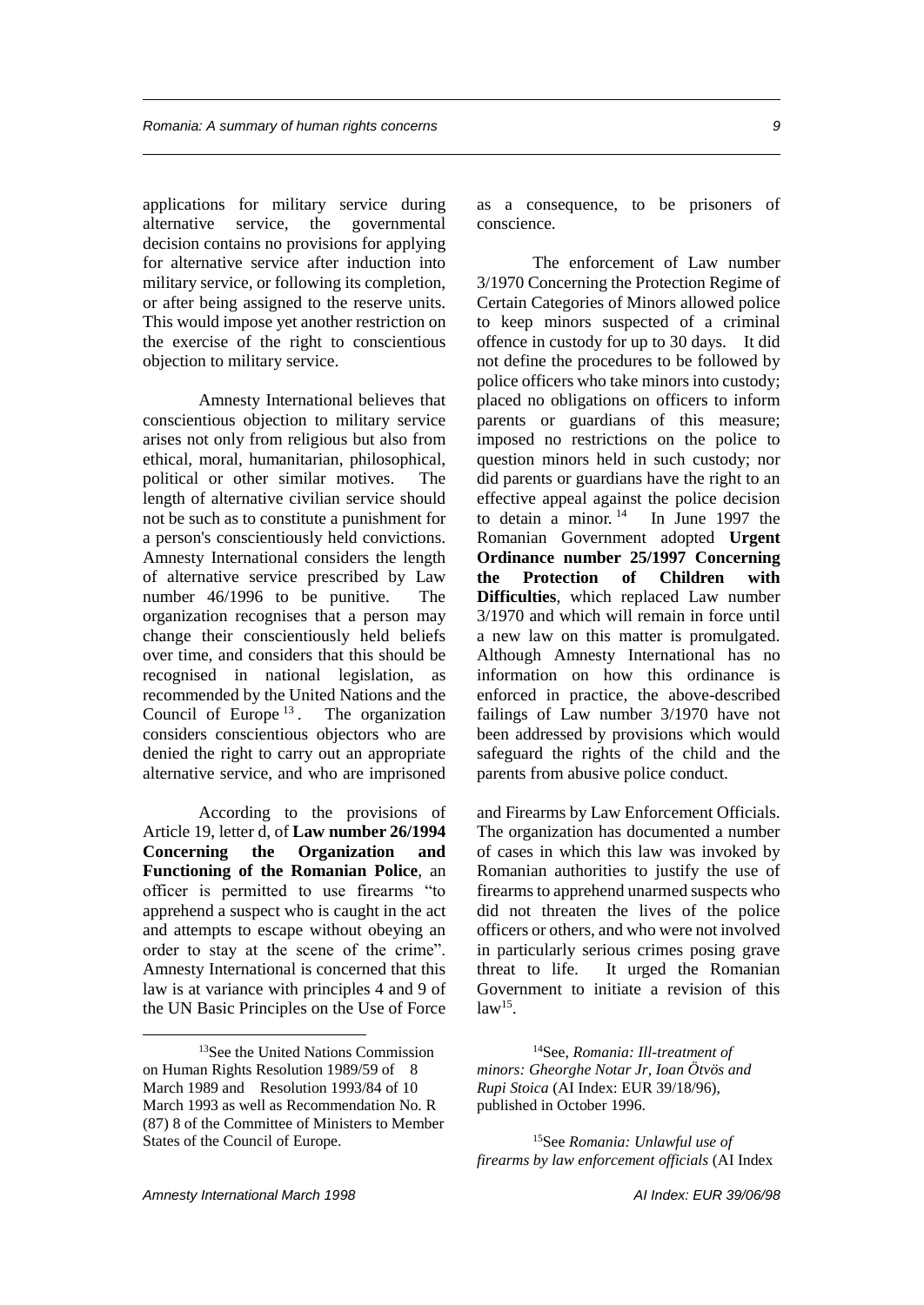**Law number 15/1996 Concerning the Status and Regime of Refugees in Romania**, which was promulgated in April 1996, does not comply with the 1951 Convention relating to the Status of Refugees. In 1996 Amnesty International documented cases of the *refoulement* or threatened *refoulement* of asylum-seekers<sup>16</sup>. In November 1996 Amnesty International called on the Romanian authorities to abolish the 10-day time limit for applying for asylum in Article 6 of Law number 15/1996, and to ensure that minimum procedural standards for refugee determination are introduced, such as ensuring that asylum-seekers have their applications heard individually, with adequate interpretation facilities, and that the decision-makers are properly trained in international refugee and human rights law. The organization also urged the Romanian authorities to end the practice of prolonged detention of asylum-seekers and summary deportations from Otopeni Airport and that legislation dealing with border entry is amended to conform to international standards. Amnesty International is concerned that its recommendations have not been observed and that the situation of asylum-seekers in Romania has, in fact, deteriorated. The organization is currently investigating a number of recently reported cases of *refoulement* or threatened *refoulement* of asylum-seekers.

. More recently, in June 1997, the Ministry of Foreign Affairs wrote to Amnesty International that it had been informed by the GDP about one detainee (hereafter referred to as I.P.), who was held

<sup>17</sup>The ministry was in this way

 $\overline{a}$ 

#### **IMPRISONMENT OF PRISONERS OF CONSCIENCE**

Amnesty International considers individuals imprisoned solely because of their homosexuality, including the practice of consensual homosexual acts between adults in private, to be prisoners of conscience. The organization's concerns about the provisions of Article 200, paragraphs 1 and 5, of the Penal Code, are described above. Since 1993 Amnesty International has appealed to the Romanian Parliament to revise this law and has frequently requested information from the Romanian authorities about people who are detained under Article 200. Starting in November 1993, the General Directorate of Penitentiaries (hereafter referred to as GDP) - an institution which operates within the Ministry of Justice - occasionally released information about people who were held in detention under Article 200 at the time when its list was compiled. Accurate and comprehensive statistics on convictions under this law have never been available. In October 1995 the Ministry of Justice reported<sup>17</sup> that "the total" number of male individuals convicted during 1993-1994 under Article 200, paragraph 1, of the Penal Code is 14" and that no one was still imprisoned at the time. Amnesty International responded by questioning the accuracy of this information in light of new cases reported to the organization<sup>18</sup>.

under Article 200, paragraph 1, at the beginning of February 1997. In August 1997 Amnesty International wrote to the Minister of Justice requesting additional information on the conviction of I.P. The

<sup>18</sup>See *Romania: Romanian authorities respond to Amnesty International's May 1995 report* (AI Index: EUR 39/22/95), published in October 1995.

EUR 39/01/97), published in March 1997.

<sup>16</sup>See Amnesty International's urgent actions with the following AI Index numbers: EUR 39/04/96 of 8 March 1996, EUR 39/05/96 of 4 April 1996 and MDE 24/13/96 of 7 August 1996.

responding to Amnesty International's report *Romania: Broken commitments to human rights* (AI Index: EUR 39/01/95).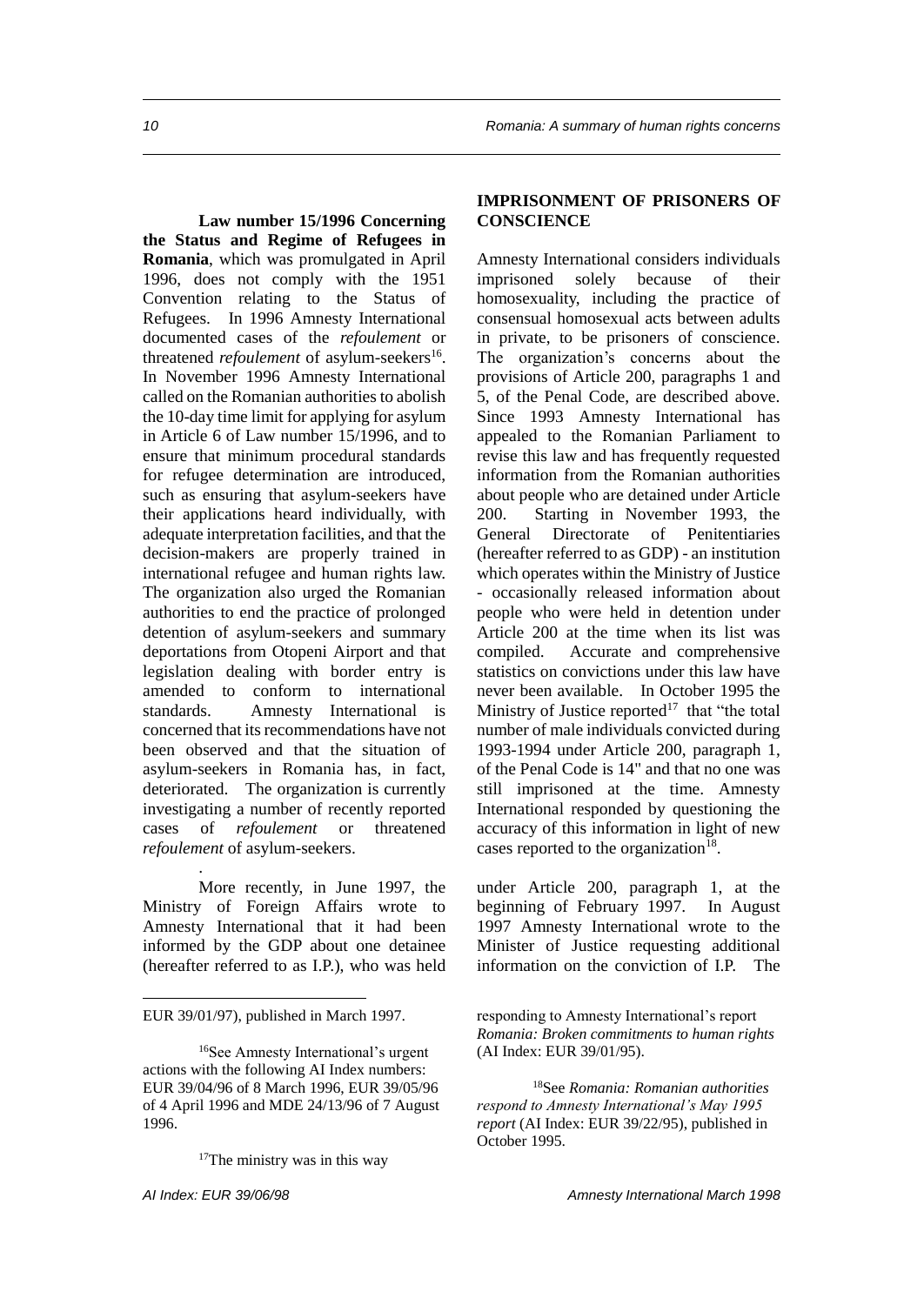organization also asked for information about other people currently detained under Article 200, and for details of all convictions under this law in 1995 and 1996. In December 1997 the Minister replied that Amnesty International's information about the conviction of I.P. was false and that he had, in fact, been convicted for murder and homosexual rape (Article 200, paragraph 2). The Minister also informed the organization that he intended to propose the abolition of Article 200, paragraph 1. However, the information which Amnesty International had requested about persons currently in detention and previously convicted under this law, which would have indicated the full extent to which the law had been applied in the past, was not sent to the organization. In February 1998 Amnesty International repeated its request for information and additionally asked for statistics on the enforcement of this law in 1997 as soon as it becomes available.

After it had written to the authorities Amnesty International received a letter from the Director General of the GDP, dated 26 January 1998. This contained the following statistics on persons who had been detained under Article 200, paragraph 1: "In 1995 [there] were 12 persons and in 1996 In December 1997 Amnesty International learned about the imprisonment of Mariana Cetiner, who was convicted under Article 200, paragraph 5, of the Romanian Penal Code for attempting to seduce another woman $19$ . In August and September 1995 Mariana Cetiner, a 40-yearold woman, had been sharing an apartment in Alba Iulia with X and another woman. She had reportedly loaned a large sum of money to X, with whom she shared a room and who subsequently filed a criminal complaint against her claiming that Mariana Cetiner had on several occasions expressed

only one person. **In 1997 we do not have such kind of offender in prison**" (emphasis added). Yet, according to information given to a representative of Amnesty International by a director in the GDP in Bucharest on 8 September 1997, three persons were detained at the time in Romanian penitentiaries under Article 200, paragraph 1. Two men, P.C. and R.M., were held in Poarta Alb penitentiary under pre-trial arrest and the organization's representative interviewed them in the penitentiary on 15 September 1997. Another person, who was held in Ia i penitentiary, had been sentenced under this law, as well as for assaulting a police officer, and was serving a total of 18 months in prison. In November Amnesty International wrote to the General Prosecutor of Romania seeking clarification about the charges made against P.C. and R.M. A copy of this letter was sent to the Minister of Justice for his information. No reply had been received at the time of writing of this report. However, the organization received information in December 1997 that P.C. and R.M., who had been detained on 26 May 1997, had been released and are at liberty.

affection for her, revealing her homosexual orientation and feelings towards her to a number of other people. On 6 October 1995 Mariana Cetiner was arrested and held in pre-trial detention. In May 1996 she was indicted under Article 200, paragraph 4, of the Penal Code then in force, which made it an offence punishable by one to five years' imprisonment to entice or seduce another person of the same sex, and under Article 192, paragraph 1, for trespassing on private property. On 17 June 1996 Alba Iulia court found Mariana Cetiner guilty of both charges and sentenced her to three years'

Commission.

<sup>19</sup>The information on this case was received from Human Rights Watch and the International Gay and Lesbian Human Rights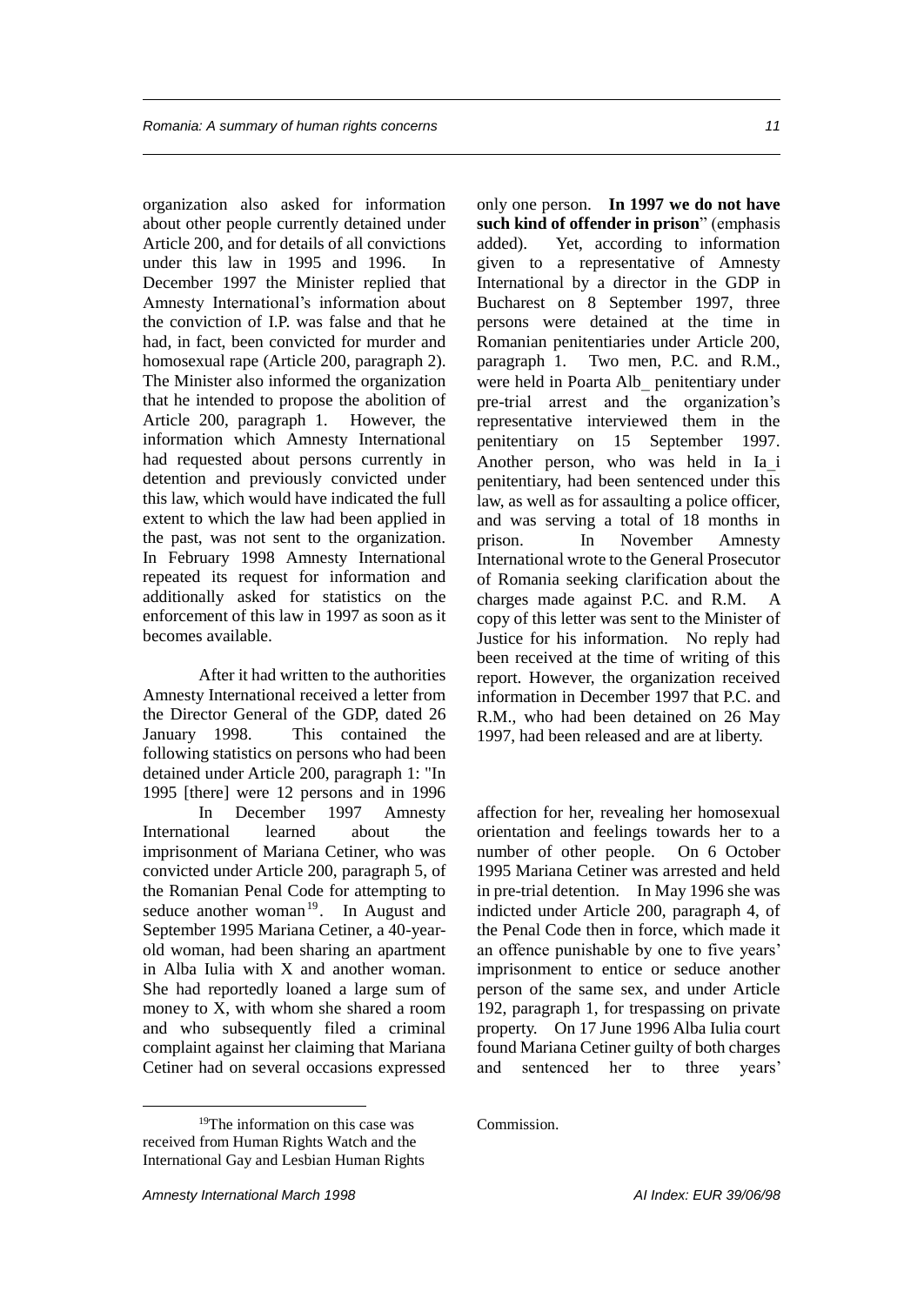imprisonment. In January 1997, ruling on her appeal, Alba court acquitted Mariana Cetiner of all charges. She was released on 15 January 1997 from prison, where she had been held since her arrest. However, on 6 May 1997, following an appeal by the public prosecutor, Alba Iulia Appellate Court reversed the decision of Alba court and ordered Mariana Cetiner to serve the remainder of the three-year prison sentence. In convicting her under what had latterly become paragraph 5 of Article 200, the court concluded that: "The submitted evidence confirms without doubt that the accused committed an offence provided for in the final paragraph of Article 200, by attempting to seduce X, the victim, to practice sexual acts between persons of the same sex, and this fact became known to other people, who were indignant at the attitude of the accused, provoking sentiments of repulsion". Ten days later Mariana Cetiner was re-arrested and began serving the remainder of the sentence.

Amnesty International urged President Emil Constantinescu to immediately and unconditionally release Mariana Cetiner. On 15 January 1998 President Constantinescu received a delegation of Human Rights Watch and the International Gay and Lesbian Human Rights Commission and reportedly stated that he would consider pardoning a number of prisoners currently held under Article 200, paragraphs 1 and 5. The information about the identity of the persons concerned or about their release was not available to Amnesty International at the time of writing of this report.

#### **TORTURE AND ILL-TREATMENT BY LAW ENFORCEMENT OFFICERS**

Since the early 1990s Amnesty International has been receiving allegations that Romanian law enforcement officers have used excessive or unwarranted force in restraining or arresting people, or have

deliberately subjected detainees in their custody to ill-treatment or to other cruel, inhuman or degrading treatment or punishment. In a number of incidents reported to the organization, the extent of the injuries suffered by victims was so severe, and the evidence that they were inflicted deliberately or repeatedly or intended to cause intense suffering so overwhelming, that Amnesty International referred to them as cases of torture. Medical evidence shows that the injuries suffered by detainees have been consistent with their allegations that they had been punched, kicked or struck with a truncheon. In many cases adequate medical treatment was not provided to victims who suffered injuries from illtreatment or, as officially claimed in a number of cases, in incidents prior to their arrest.

The consistency and regularity of the reports Amnesty International has received over a period of several years have led the organization to conclude that the problem of police ill-treatment, which in some cases amounts to torture, is not one of just a few isolated incidents, but rather a serious human rights problem which Romanian authorities have failed adequately to address. In 1997 Amnesty International documented 21 incidents of torture or other ill-treatment, four of which took place in the previous year. The organization is also monitoring investigations in over 20 other cases which had been raised with the Romanian authorities before 1997.

In the majority of cases the victims were suspected of a criminal offence or a misdemeanour punishable under Law number 61/91 on Sanctions for Violations of Norms of Social Coexistence and Public Peace and Order. In some instances, illtreatment of Romani victims was apparently racially motivated. However, relatively few victims made official complaints, either because they feared further harassment or because they did not believe that the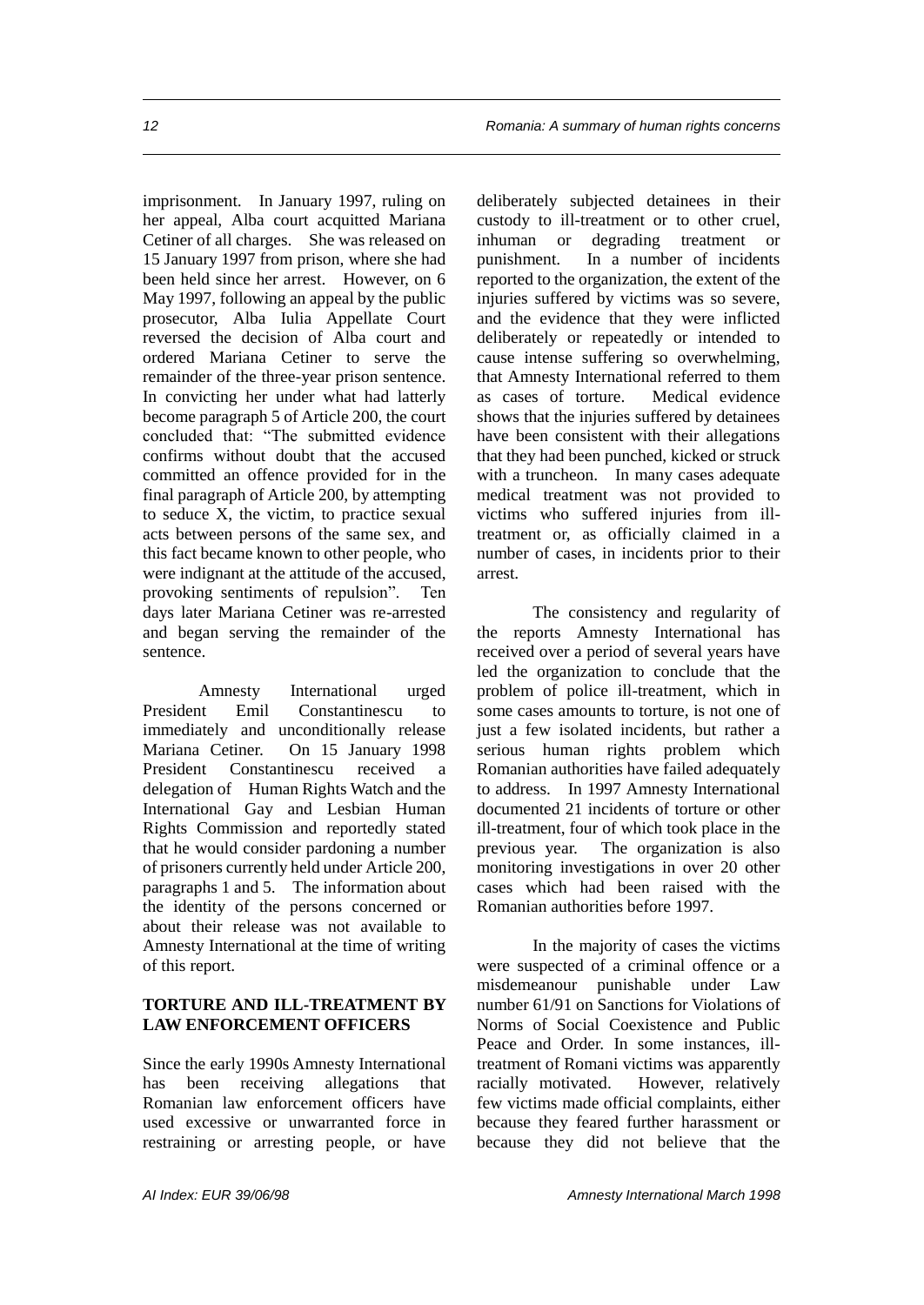been charged with assaulting the police

perpetrators would be brought to justice. With alarming frequency many of those who have filed complaints have subsequently

Amnesty International's findings and recommendations concerning allegations of police torture and ill-treatment recently received strong confirmation from the European Committee for the Prevention of Torture, Inhuman and Degrading Treatment or Punishment (hereafter referred to as CPT), the Council of Europe's international committee composed of independent experts who make spot checks in places of detention <sup>20</sup>. On 18 February 1998 the Romanian Government permitted the publication of *The Report to the Romanian Government on the visit to Romania carried out by the European Committee for the Prevention of Torture, Inhuman and Degrading Treatment or Punishment (CPT) from 24 September to 6 October 1995 and*  Responses of the Romanian Government<sup>21</sup>. With regard to the police stations visited, the report concludes that "persons detained on suspicion of committing a crime, at the time of arrest and/or in the course of interrogation, face a not inconsiderable risk of being subjected by the police to illtreatment, which is sometimes severe illtreatment, even torture". The CPT report stressed that the police officials themselves could provide the best guarantee against illtreatment by unequivocally rejecting any resort to ill-treatment. It therefore recommended that a very high priority should be given to human rights training of police officials at all levels. The CPT also noted that the role of the prosecutors is equally important in the prevention of illtreatment and recommended that the General Prosecutor issue directives on the methods

officer against whom the complaint had been made.

#### *The CPT report*

prosecutors need to adopt when they receive complaints of police ill-treatment, or when they observe - or receive other information that the person before them has been subjected to ill-treatment.

Other CPT recommendations include: the rights of all detained persons to inform, without delay, a relative or another person of their choice of their situation; any possibility exceptionally to delay the exercise of this right should be clearly circumscribed in law, made subject to appropriate safeguards and strictly limited in time; and measures which need to be taken to guarantee that all people deprived of liberty have access to a lawyer from the very outset of custody, with means to exercise this right effectively. Furthermore, meetings with a lawyer, appointed by the state if necessary, should be held in private and the lawyers should have the right to be present during the interrogation. Persons deprived of their liberty should be informed about their right to medical assistance and should, from the very outset of custody, have the right to be examined by a doctor of their choice. All persons deprived of their liberty, in the first 24 hours, should be examined by a doctor (or a trained nurse who reports to a doctor) and if necessary be subjected to a thorough medical check-up. All medical examinations should be performed out of sight or hearing of police officers and the results of every examination, as well as any relevant statements by the detainee and the doctor's consultations, formally recorded by the doctor and made

<sup>20</sup>The Convention for the Prevention of Torture, Inhuman and Degrading Treatment or Punishment (1987) established this committee to monitor the observance of the Convention.

February 1998 (reference number CPT/Inf (98) 5) in French. Quotations cited in this report are unofficial translations of the original.

 $21$ Published in Strasbourg on 19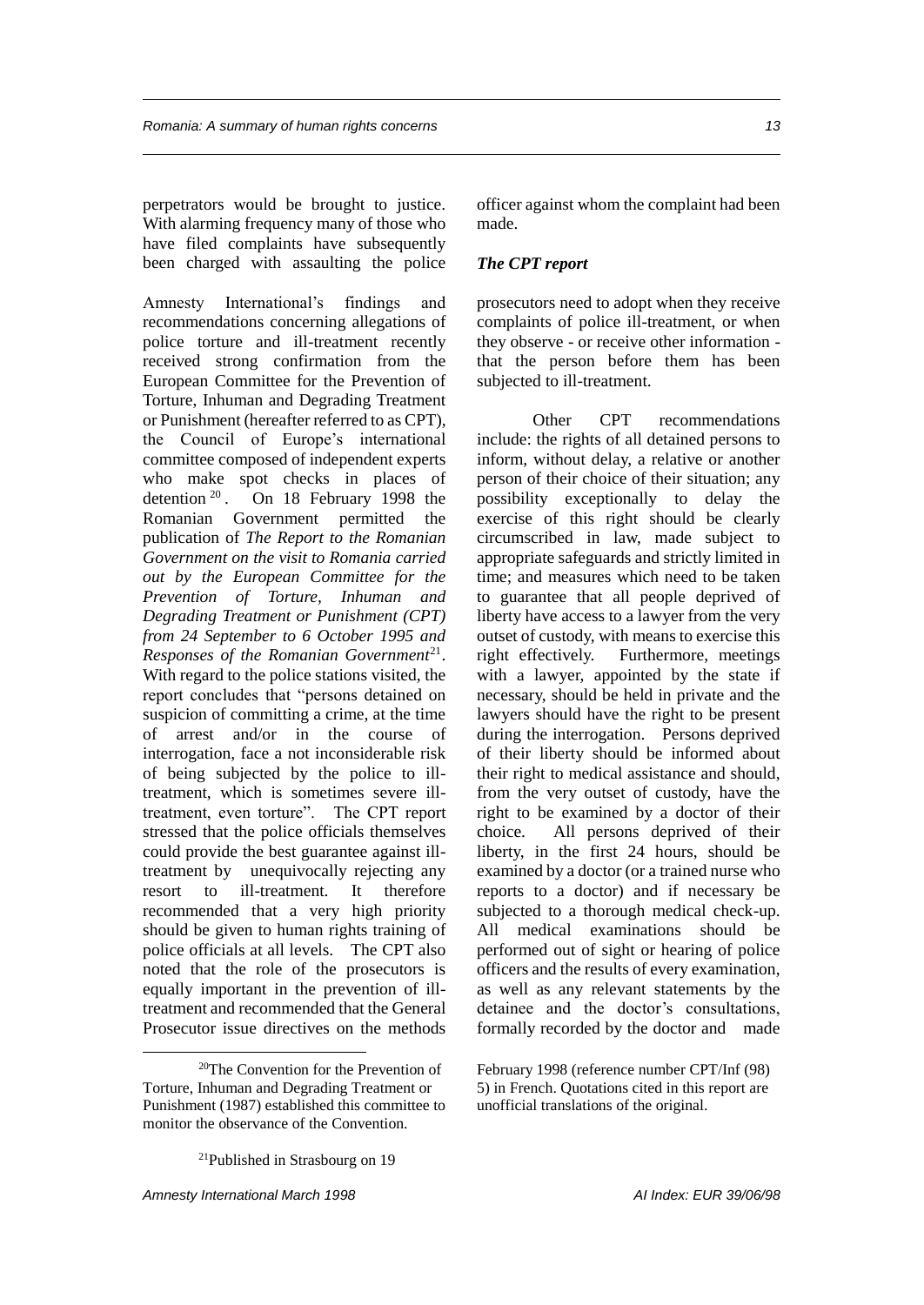available to the detainee and his lawyer. Doctors should immediately inform the responsible prosecutor about any traces of violence resembling ill-treatment that might be observed in the course of an examination.

The CPT report further noted that there are no legal provisions to ensure that all persons deprived of their liberty should be informed about their rights. In view of the lack of precise provisions concerning the conduct of interrogations, the CPT recommended that the Romanian authorities establish a code of practice for police Concerning the penitentiaries visited, the CPT recommended that high priority should be given to improving conditions of detention, particularly to considerably reducing overcrowding.

#### *Investigations*

Amnesty International is equally concerned that investigations into allegations of torture and ill-treatment appeared not to have been prompt and impartial, as required by Article 12 of the United Nations Convention against Torture and Other Cruel, Inhuman or Degrading Treatment or Punishment (Convention against Torture), as well as Article 7 of the International Covenant on Civil and Political Rights, to which Romania is a party. Most recently, this finding is confirmed by two reports published by the Ministry of the Interior in 1997. In March 1997 Amnesty International received from the Ministry of the Interior a report *Documentar cuprizând situaiile de fapt în cazurile i aspectele semnalate de membri ai Amnesty International în 1996* ("Document about the factual situation in cases and other observations made by members of Amnesty International in 1996") regarding a number of cases which the organization had urged the Romanian authorities in 1996 to investigate promptly and impartially. In a interrogations  $2^2$  . A single and comprehensive custody record should also be kept for each person detained.

Conditions of detention in the municipal police stations which were visited by the CPT in Bucharest, Cluj-Napoca and Timioara, were described as "at best mediocre, but often deplorable". These conditions "could justifiably be designated as inhuman and degrading".

four-page letter to the authorities in April 1997 Amnesty International expressed its concern to the report's authors that in the majority of the cases described in the 1996 Report, investigations appeared not to have

interrogation.

<sup>22</sup>Including audio-recording of the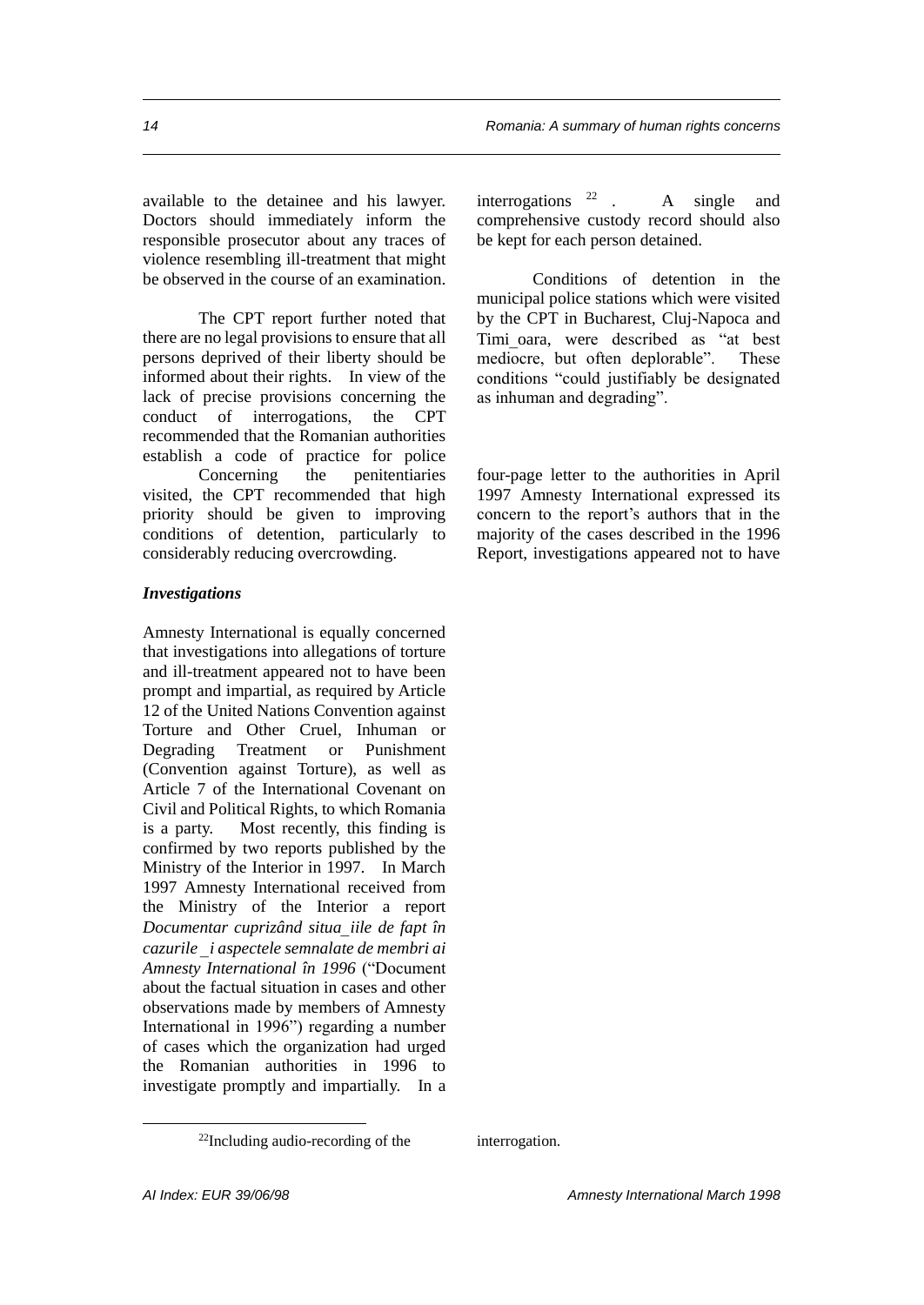been prompt and impartial  $2^3$ . Amnesty International did not receive any of the requested information or comments about its outstanding concerns about investigations described in the Ministry's report.

In January 1998 Amnesty International received a second report from the Ministry of the Interior under a similar title <sup>24</sup> concerning the cases which the organization had raised in 1997. In February 1998 Amnesty International wrote

Amnesty International is concerned that these reports confirm what appears to be a pattern in the Romanian authorities' <sup>25</sup> dialogue with the organization. An initial response from the Romanian authorities, containing no information relevant to the concerns raised, is apparently considered to be sufficient proof of efforts to comply with the Romanian Government's international human rights commitments. Such official replies most frequently focus on the allegations that the complainant had committed a criminal offence or a misdemeanour. These allegations are invariably described as if all relevant circumstances had been duly established by an independent judicial body, which is not the case. In some cases concerning Romani complainants or other members of minority groups that are subjected to publicly vented intolerance <sup>26</sup> , the replies contain libellous comments and crude attempts at character assassination which are intended to discredit the complainants. On

 $\overline{a}$ 

<sup>24</sup>*Documentar cuprizând situaiile de fapt în cazurile i aspectele semnalate de membri ai Amnesty International în 1997*  ("Document about the factual situation in cases and other observations made by members of Amnesty International in 1997"), published by the Ministry on an unspecified date in 1997.

to Prime Minister Victor Ciorbea expressing concern about investigations into allegations of police torture and other ill-treatment and enclosing specific comments regarding cases mentioned in the second report. **Appendix 1** describes the organization's outstanding concerns about investigations into allegations of police shootings, deaths in custody, torture and ill-treatment, which were the subject of the two Ministry of the Interior reports.

the other hand, official replies frequently fail to explain how the complainants suffered injuries, which are often very grave and have been documented by forensic medical experts.

In the vast majority of cases the organization's subsequent efforts to obtain from the competent authorities substantive information regarding their investigations have failed to produce the desired results. At the same time Amnesty International has received from other sources information that indicates that investigations into allegations of torture or ill-treatment are unnecessarily prolonged, making the gathering of evidence more difficult, sometimes practically impossible; that investigative methods which do not ensure the impartiality of the results are frequently used; and that only occasionally do these investigations end in the indictment of those suspected of human rights violations. Moreover, the Romanian legal system has no provisions for victims of

 $23A$  copy of this letter was also sent to the Minister of Justice, the Minister of Foreign Affairs, and the Deputy Military Prosecutor of Romania, for their information.

 $25$ The Ministry of Justice, the Ministry of the Interior, the Ministry of Foreign Affairs and the Office of the General Prosecutor.

<sup>26</sup>See *Romania: Romanian authorities respond to May 1995 report* (AI Index: EUR 39/22/95), published in October 1995 and *The alleged ill-treatment of Simion Lupescu, Mdlin Mocanu, Adelina Matei and Victor Safta* (AI Index: EUR 39/03/97), published in May 1997.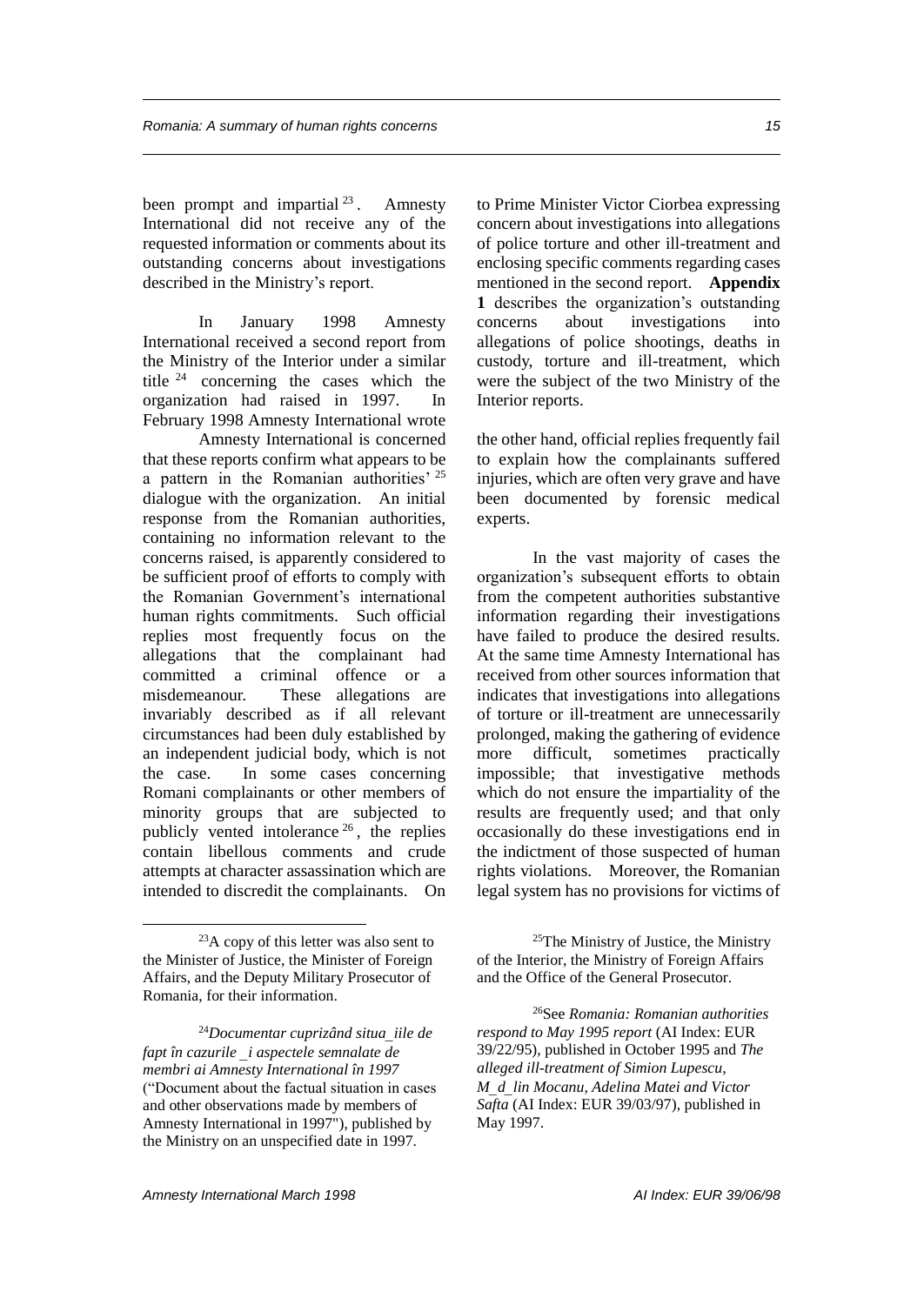alleged human rights violations to effectively appeal the results of the investigations into their complaints<sup>27</sup>. All these failings were described in detail in Amnesty International's 44-page report, *Romania: Broken commitments to human rights* (AI Index: EUR 39/01/95), published in May 1995 (hereafter referred to as the May 1995 Report), which contained extensive recommendations regarding legislative and judicial reforms, the investigation of allegations of torture and other ill-treatment by law enforcement officials, as well as the effective protection of Roma from racist violence. **Appendix 2** documents recently recorded cases which the organization has urged the Romanian authorities to promptly and impartially investigate.

#### *Roma - justice delayed, justice denied*

The plight of the Romanian Romani community <sup>28</sup> in the 1990s has been In its May 1995 Report Amnesty International stated that in its view the relatively small number of official complaints by Romani victims resulted from their lack of awareness of their legal rights or their belief that, should they complain, their situation would only further deteriorate. Amnesty International has repeatedly protested about the harassment of victims who had filed complaints. These acts have never been officially acknowledged by the authorities and no information has been made available regarding the steps they have taken to ensure the safety of the complainants and witnesses. Amnesty International believes that the apparent impunity of law enforcement officers and the

 $\overline{a}$ 

extensively documented by local and international human rights monitors. Amnesty International in its May 1995 Report presented cases of imprisonment, beatings and other ill-treatment and criticized the failure of law enforcement officers to protect Roma from racist violence in Romania. The response of the Romanian authorities to the May 1995 Report was inadequate. They failed to provide satisfactory information on the cases of two Romani men and one woman who had been detained in 1994, apparently solely because of their ethnic background, and were considered to be prisoners of conscience. The authorities also failed to provide Amnesty International with information which would indicate that any of the law enforcement officers suspected of ill-treating those Roma whose cases Amnesty International had documented in its report had been brought to justice or that the victims have received adequate compensation.

increasingly difficult social and economic situation of the vast majority of the Romani people has resulted in even fewer complaints of ill-treatment being made in the period after the publication of the May 1995 Report.

In the early 1990s, tens of Romani communities throughout Romania were subjected to incidents of racial violence. Amnesty International is concerned that in most of these incidents the authorities failed adequately to protect Romani lives and property. In the past two years the authorities have made some progress in bringing to justice a number of those who perpetrated these violent acts. However, the conduct of the police in such incidents has

<sup>27</sup>As noted earlier in this report on page 3 describing the failings of the Penal Procedure Code reform.

<sup>&</sup>lt;sup>28</sup>Although the latest census sets the

Roma community in Romania at around 450,000, some estimates consider the actual number is closer to 2,000,000.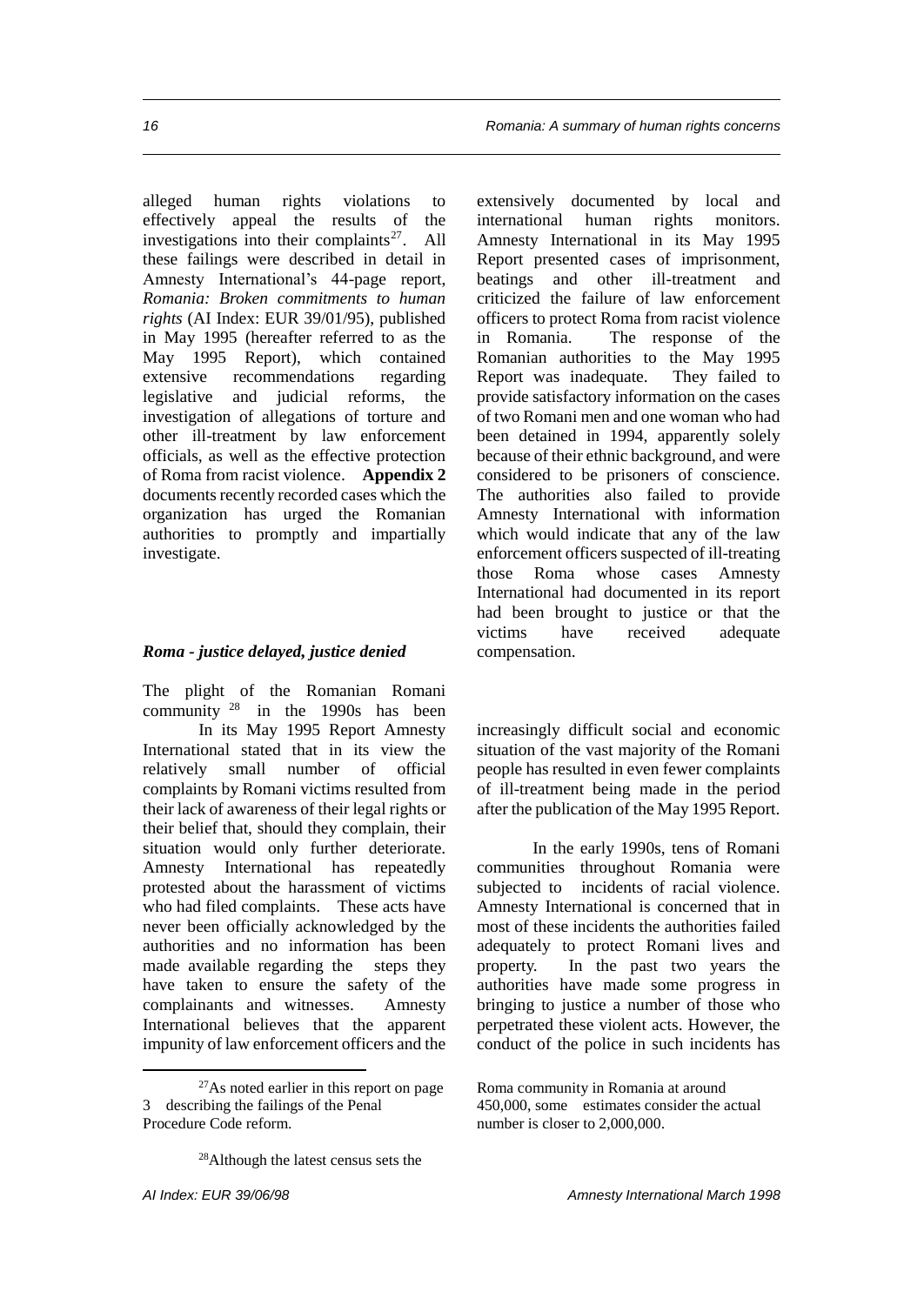never been fully and impartially investigated. No one has been charged for an attack by soldiers on Roma in Bucharest<br>in July 1992  $^{29}$ . Similarly, no law Similarly, no law enforcement officer has been charged for failing to protect the lives of three Roma killed during a racist riot in the Transylvanian village of H d reni in September 1993, for failing adequately to protect Roma in Bâcu on 8 January 1995, or in M gurele, Bucharest, on 14 June 1996.

In its May 1995 Report, Amnesty International urged the Romanian Government to establish a public commission of inquiry to investigate all incidents in which law enforcement officials failed adequately to protect Roma lives and property in Romania since 1990. It also urged the Romanian authorities to initiate a review of the laws and other rules governing the conduct of and procedures employed by law enforcement officials in responding to and protecting against racist violence, and to make public specific measures that it intends to implement following such a review. No comment regarding these recommendations has been received. The failure to investigate these human rights violations is not only a breach of Romania's international commitments: when governments fail to take lessons from their past mistakes they risk repeating them. The repercussions of the Romanian authorities' failings will affect those most vulnerable: the Romani victims of human rights abuses.

> - to amend the Penal Procedure Code to ensure that police officers and prison guards are subject to civilian courts of justice and not to

<sup>29</sup>See *Romania: Continuing violations of human rights* (AI Index: EUR 39/07/93), published in May 1993.

<sup>30</sup>Article 168 - dissemination of false news, Article 236 - defamation of the state or nation, Article 238 - offences against the

#### **AMNESTY INTERNATIONAL'S RECOMMENDATIONS**

Amnesty International urges the Romanian Government to comply with the following recommendations, demonstrating unambiguously its commitment to implementing Romania's obligations under human rights treaties and other international human rights instruments as well as its commitments made on admission to the Council of Europe. These were outlined in detail in the Council of Europe's Parliamentary Assembly Recommendation 1201 (1993) and Resolution 1123 (1997).

#### *Recommendations regarding legislative reforms*

Amnesty International urges the Romanian Government:

> - to ensure that the Penal Code does not allow for the imprisonment of persons who have exercised their right to freedom of expression without resorting to or advocating the use of violence<sup>30</sup> or solely for engaging in consensual homosexual acts between adults in private<sup>31</sup>. To release immediately and unconditionally all prisoners of conscience and to suspend prosecutions under laws which Romania is committed to reform;

> military tribunals, and to provide for a judicial review of the prosecutor's decisions following an investigation;

authorities, and Article 239 - "outrage", of the Penal Code.

<sup>31</sup>Article 200, paragraphs 1 and 5, of the Penal Code.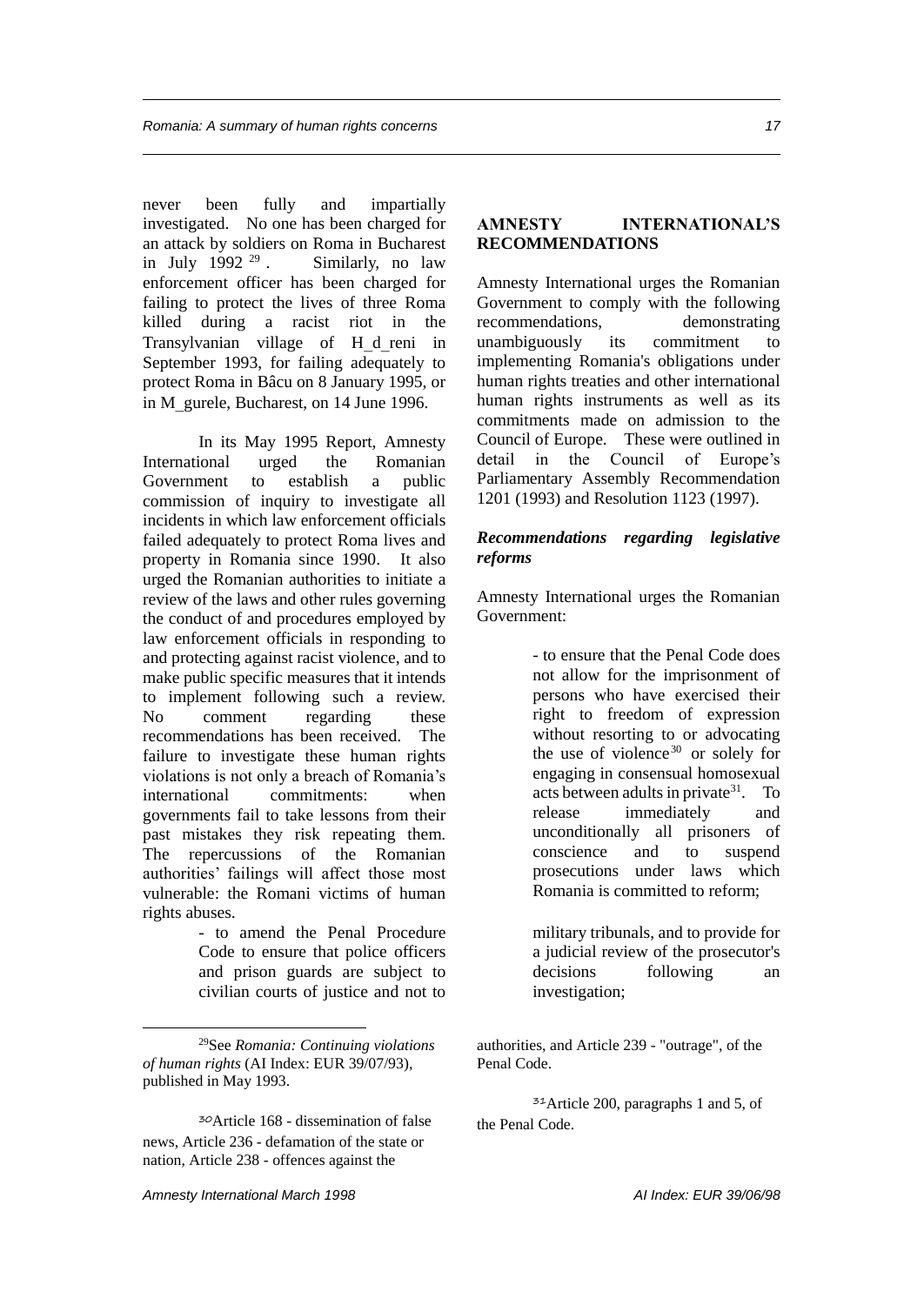- to adopt regulations regarding the rights of persons in pre-trial detention which would be in conformity with their right to the presumption of innocence. To revise Law number 23/1969 Concerning the Execution of Sanctions and Regulations Concerning the Execution of Sanctions and Preventive Arrest, ensuring that all provisions, particularly those regarding the rights of people deprived of liberty, as well as disciplinary measures and procedures, are consistent with international standards;

- to amend Law Number 61/91 on Sanctions for Violations of Norms of Social Coexistence and Public Peace and Order, in order to eliminate the possibilities for arbitrary prosecutions and detention, and to revise the appeals procedure ensuring that an appeal is an effective remedy, consistent with international standards;

- to amend Law number 46/1996 Concerning the Preparation of the Population for Defence and Governmental Decision number 618 of 6 October 1997 on alternative service so that the provisions regarding the grounds for application, the length of alternative service and restrictions on applying for alternative service are not at variance with internationally recognized principles;

- to revise Urgent Ordinance number 25/1997 Concerning the Protection Regime of Certain Categories of Minors and to implement recommendations made by Amnesty International in its report *Romania: Ill-treatment of minors: Gheorghe* 

*Notar Jr, Ioan Ötvs and Rupi Stoica*  (AI Index:EUR 39/18/96);

- to revise Article 19, letter d, of Law number 26/1994 Concerning the Organization and Functioning of the Romanian Police so that it is consistent with the United Nations Basic Principles on the Use of Force and Firearms by Law Enforcement Officials;

- to revise Law number 15/1996 Concerning the Status and Regime of Refugees in Romania so that it complies with the 1951 Convention relating to the Status of Refugees, and to abolish the 10-day time limit for applying for asylum.

#### *Recommendations regarding torture and ill-treatment of detainees*

Amnesty International urges the Romanian Government:

> - to establish an independent commission, empowered to conduct a full and impartial inquiry into all factors which facilitate torture and ill-treatment of detainees by law enforcement officers and to recommend preventive measures. Members of the commission should be chosen on the basis of their known impartiality, independence and competence. As soon as possible after the conclusion of its work the commission should issue a full public report on its methods, findings, conclusions and recommendations. The Romanian Government's response should also be made public. The commission should reconvene within reasonable period to review steps taken by the authorities to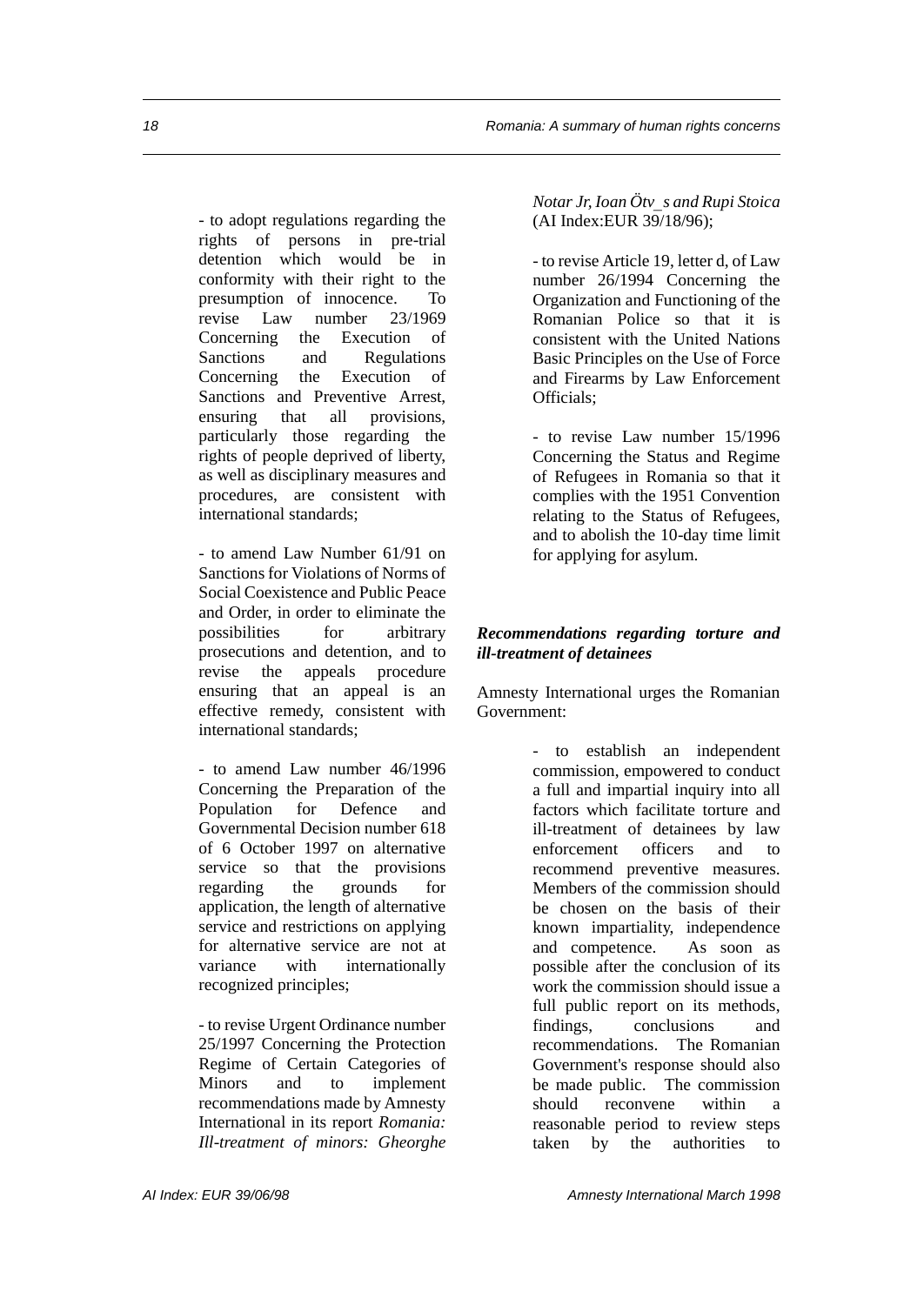implement measures aimed at eradicating torture and ill-treatment; - to investigate promptly, impartially and thoroughly all allegations of police ill-treatment and to make public the findings of such investigations as soon as the reports are completed. These reports should thoroughly describe all the collected evidence and its assessment by the prosecuting authorities. All reports of forensic experts which were made in the course of the investigation should also be available to public scrutiny;

to bring to justice those responsible;

- to ensure that the prosecutors exercise their legal competence to initiate investigations *ex officio* of all credible reports of torture or illtreatment or whenever a person brought before them alleges torture or ill-treatment;

- to ensure that prosecutors exercise control of police officers who are investigating reports or allegations of ill-treatment committed by other police officers. If the investigation establishes that the allegations of the complainant are credible it should be left to a court to assess the veracity of conflicting or contradictory testimony;

- to ensure that the complainant and witnesses are protected from all forms of ill-treatment and intimidation as a consequence of his or her complaint or any evidence given;

- to ensure that the court conducts a thorough investigation of all allegations of ill-treatment and that it does not admit statements made as

the result of such alleged illtreatment unless the prosecution proves beyond a reasonable doubt that the statement was made voluntarily and not coerced;

- to compensate victims of torture and other ill-treatment or their families;

- to organize effective training programs for all police officers aiming to ensure that they are given a thorough understanding of national and international human rights standards. These particularly include the following United Nations documents:

> - The Basic Principles on the Use of Force and Firearms by Law Enforcement Officials; and

> - The Code of Conduct for Law Enforcement Officials and the Guidelines for the effective implementation of the Code of Conduct for Law Enforcement Officials.

to establish an additional mechanism to those already in place for examining and responding to alleged police ill-treatment by adopting regulations which would set-up complaint review boards at county (*jude*) level as permanent, independent oversight bodies. Established in accordance with international standards, such as the UN Principles Relating to the Status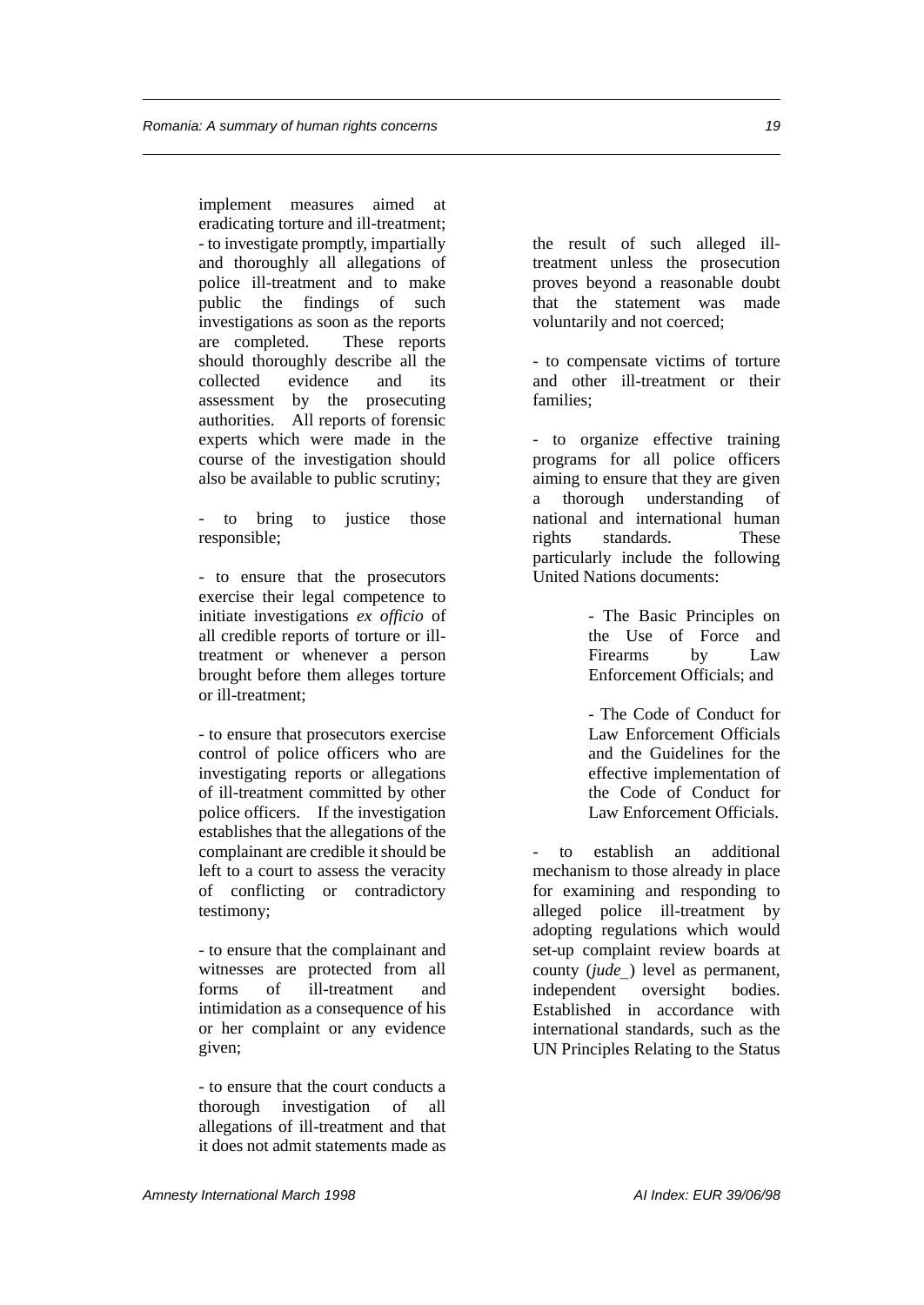of National Institutions <sup>32</sup> , these boards should:

> - maintain uniform and comprehensive statistics on complaints about illtreatment by officers. These figures should include information on the number of complaints of illtreatment made against - be empowered to monitor and review the progress and results of investigations into such complaints and to recommend whether in individual cases criminal and/or disciplinary charges should be brought against any of the officers involved and whether compensation should be awarded to any of the complaints;

- perform a continuous assessment of the measures adopted by the police authorities to prevent the use of excessive force or deliberate ill-treatment.

police officers over a specified period of time, the steps taken in response to each complaint and the outcome of any criminal and disciplinary investigations conducted into alleged police illtreatment;

 $\overline{a}$ 

40/01/93), published in January 1993.

<sup>32</sup>See the Amnesty International document *Proposed Standards for National Human Rights Commissions* (AI Index: IOR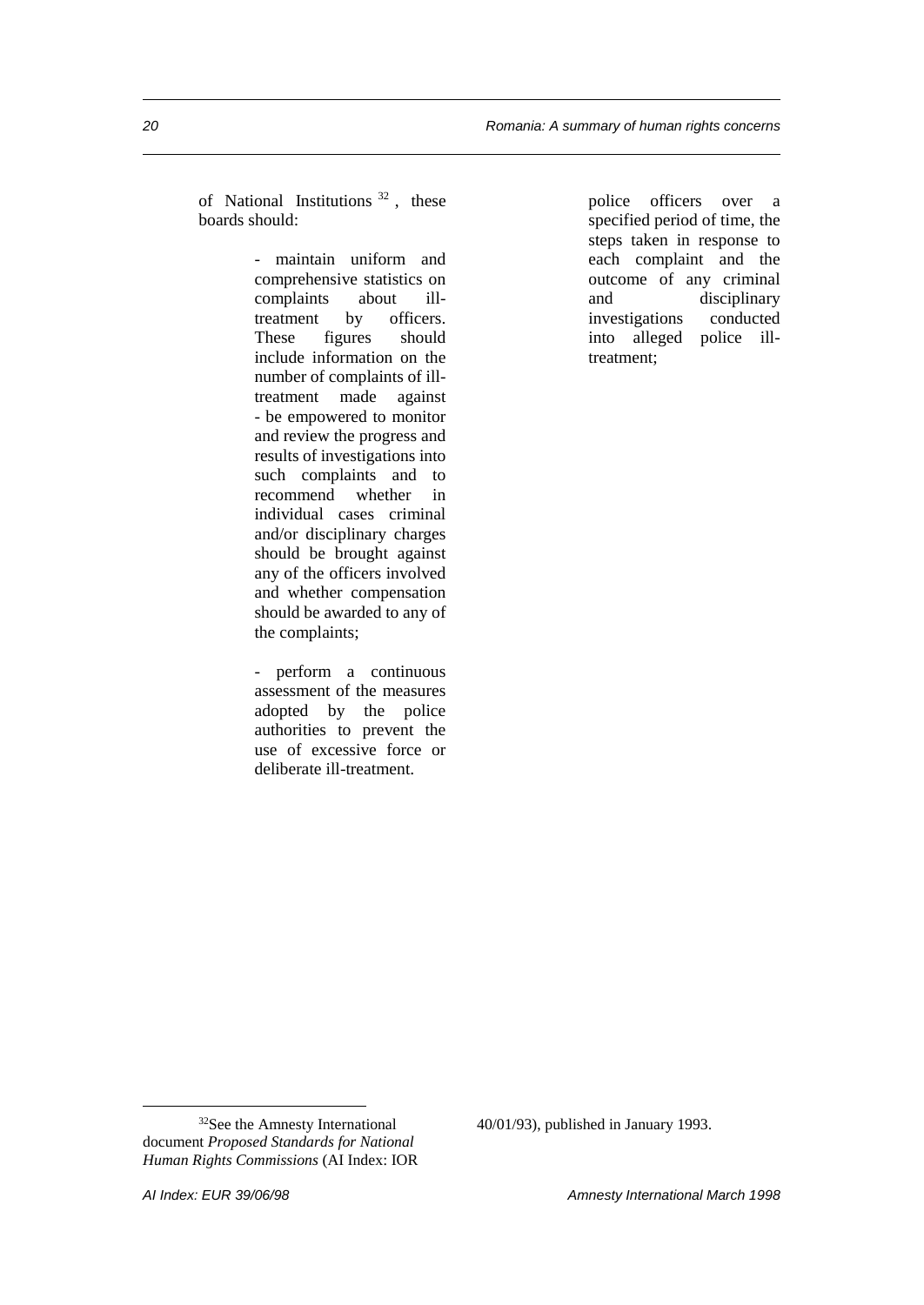## **Appendix 1**

#### **Shootings, deaths in custody, torture and ill-treatment cases to which the Ministry of the Interior responded in its reports received in March 1997<sup>33</sup> and January 1998<sup>34</sup>**

#### *Death in suspicious circumstances of Ion Axente*

On 29 January 1996 in Piscu, Galai county, Ion Axente reportedly tried to intervene in a fight in a bar between police officer J.M. and another man. The officer took Ion Axente outside and reportedly pushed him, making him fall to the ground. He then allegedly sprayed tear-gas in Ion Axente's face and kicked him in the head. Several people in the bar witnessed this incident. Later Ion Axente was found semi-conscious in the courtyard of his house. When he went into a coma that evening he was taken to *Sf. Apostol Andrei* hospital in Gala i where he died on 13 June 1996 without having regained consciousness. After her husband was hospitalized, Gabriela Axente went to the Galai Police Inspectorate and filed a complaint about the incident. The results of an initial investigation reportedly established that Ion Axente stumbled at the entrance of the bar and fell to the ground, injuring his head. In November 1996 Amnesty International urged the General Prosecutor of Romania to promptly and thoroughly investigate the death of Ion Axente. The organization also expressed concern that officer J.M. was still on duty in Piscu, and that witnesses had been harassed and were afraid to testify about the incident.

The 1997 Report stated that the investigation of the Military Prosecutor confirmed the findings of the police inquiry into the incident. Amnesty International asked to receive the full report of the prosecutor's investigation as well as a copy of the autopsy report. The organization also expressed concern that the continued presence of officer J.M. in the village not only obstructed a thorough and impartial investigation, but appeared to be in violation of Article 13 of the Convention against Torture which prohibits the harassment of the complainant and witnesses.

#### *Death in custody of Gabriel Carabulea*

On 13 April 1996, 26-year-old Gabriel Carabulea was detained by police officers in Section 14 Police Station in Bucharest, and later transferred to the Section 9 Police Station. The local public prosecutor had issued a preventive detention order for five days, which was later extended to 30 days for the investigation of fraud allegations. On 16 April Gabriel Carabulea was taken to the Bucharest Prison Hospital. His wife, who had come to the Section 9 Police Station, witnessed two police officers carry her husband to a car. The prison hospital refused to admit Gabriel Carabulea and he was then taken to Fundeni Hospital where he was admitted to the cardiac reanimation ward. His notice of admission to the hospital states that he was diagnosed with blood clots in his lung, a cardiac insufficiency in his right heart chamber and bruising to his genitalia. Gabriel Carabulea died on 3 May. His death certificate gave the cause of death as

<sup>&</sup>lt;sup>33</sup>Hereafter referred to as the 1997 Report.

<sup>&</sup>lt;sup>34</sup>Hereafter referred to as the 1998 Report.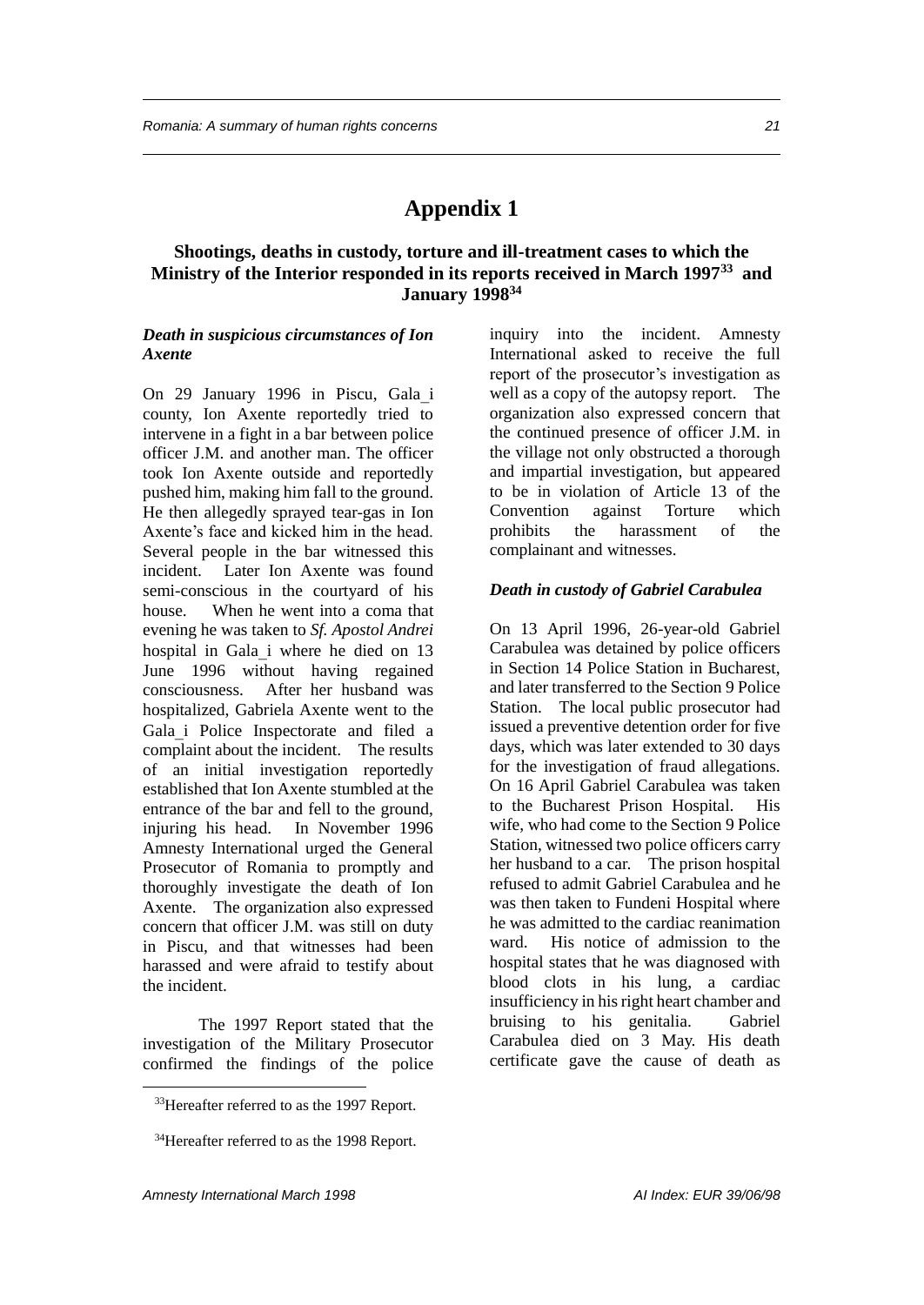advanced pneumonia. However, photographs of Gabriel Carabulea's body showed massive bruising on his genitals, chest and head. Also, before his death Gabriel Carabulea twice spoke to his wife

The 1997 Report contained contradictory information about this case. It repeatedly stated that Gabriel Carabulea had suffered chest, abdominal and head injuries in a road accident which took place immediately before his arrest. It also noted that these injuries had been established following his admission to hospital on 16 April 1996. On the other hand, in support of the claim that Gabriel Carabulea had not been ill-treated by police officers who questioned him, the report refers to the testimonies of two detainees who were medically examined in the police station at the same time as Gabriel Carabulea, following his arrest on 13 April 1996. The report noted that they did not observe any physical injuries or hear Gabriel Carabulea complain of any pain or ill-treatment by police officers. In April 1997 Amnesty International asked to be informed whether written records were made of this medical examination in the police station, and whether this examination took note of injuries which Gabriel Carabulea allegedly suffered in the road accident. If this had been the case, Amnesty International would be concerned that Gabriel Carabulea had not promptly received adequate medical treatment and that this might have contributed to his subsequent death. The organization also requested to receive information about the road accident in which Gabriel Carabulea had reportedly been injured.

#### *The shooting of Kerim Aim*

On 2 June 1996 in Medgidia, at around 3am, a police officer and a gendarme detained Kerim A im and Dervi Givan, both Roma, on suspicion of theft of a television set and some clothes. In front of the police station Kerim Aim and

and another relative and told them that he was severely beaten by police officers who wanted him to confess to crimes with which he was charged.

Dervi Givan started to run away. The arresting officer then pursued the two men in a taxi. When he caught up with them the two Roma started to run in different directions. The police officer then reportedly called after Kerim A im to stop and fired four shots, hitting him in the leg. After he was examined by a doctor in Medgidia, Kerim A im was taken to the Poarta Alb penitentiary pending an investigation.

The 1997 Report similarly described the circumstances of the police shooting, noting that the police officer who shot at Kerim Aim had been under investigation by the Constan a Military Prosecutor who concluded that "the use of the service firearm was legal". In April 1997 Amnesty International requested a copy of the investigation report and reiterated its position that international principles do not permit the use of firearms in the above-described circumstances.

#### *The shooting of Laureniu Ciobanu*

On the evening of 11 February 1997, in Bucharest, two police officers reportedly observed Lauren iu Ciobanu, a 29-yearold Rom from G neasa, taking a radiocassette player from a parked car. When the officers attempted to apprehend the suspect, he reportedly swung a screwdriver at one of the police officers and then started to run away. The police officers reportedly called on him to stop and fired two warning shots from their guns. As Lauren iu Ciobanu continued to run, one of the officers shot at him three times bringing him to the ground. He was taken to hospital where he reportedly underwent several operations for injuries caused by bullets to the lungs and kidneys.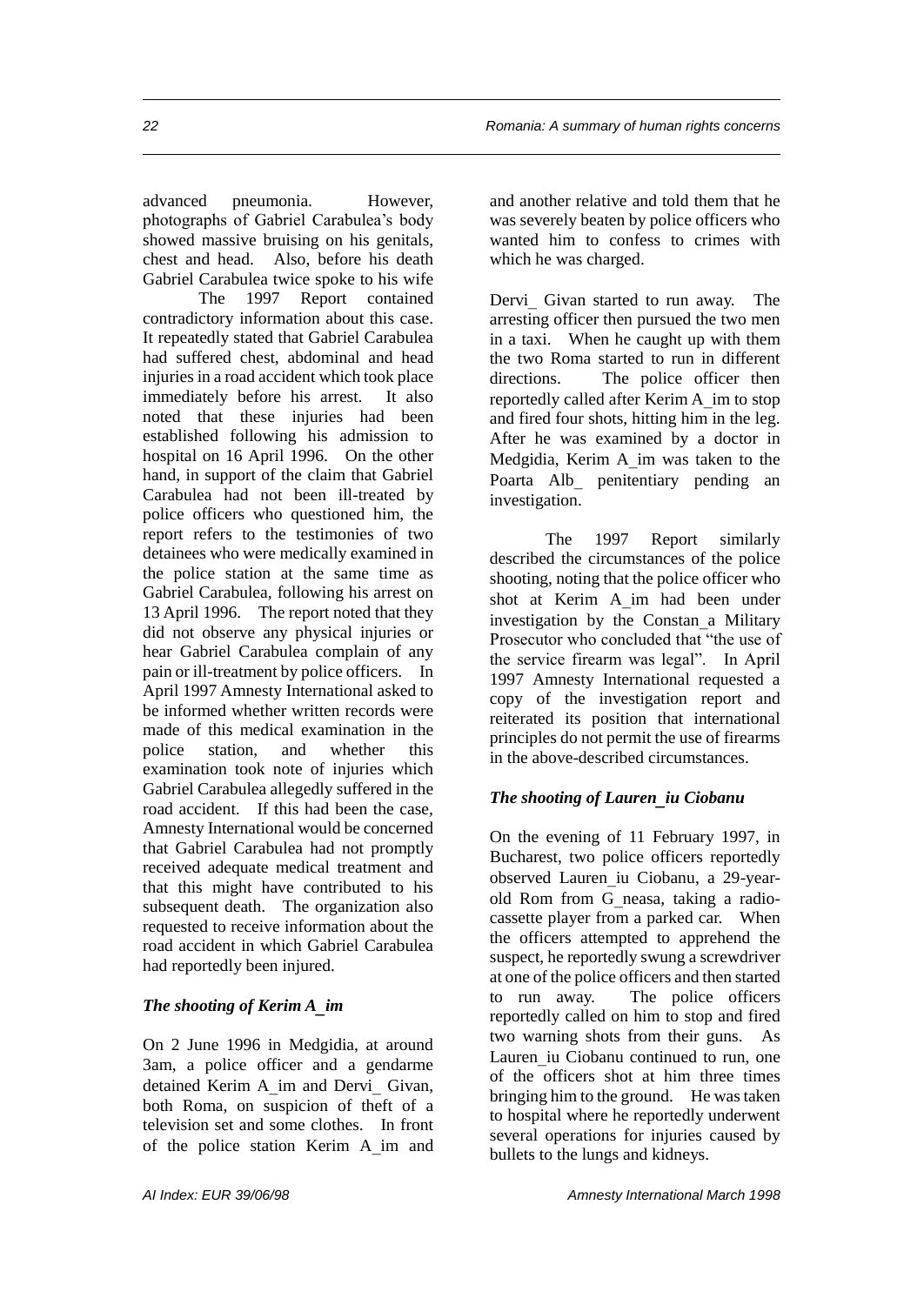The 1998 Report similarly describes the circumstances in which the police shot at Lauren iu Ciobanu. In February 1998 Amnesty International reiterated its concern that the use of firearms in such circumstances (at the time of the shooting the suspect did not threaten the lives of the police officers or others and was not involved in a particularly serious crime posing grave threat to life) is prohibited by internationally recognized *The reported ill-treatment of Virgiliu Ilie*

On 15 January 1994 Virgiliu Ilie, a 15 year-old minor, was arrested and taken into custody on suspicion of being a member of a group which organized thefts from cars. For over three weeks he did not see a lawyer and when he was finally brought to a court-appointed lawyer they could not talk in private. He was detained for a total of 74 days in a police station, the Bucharest Penitentiary Hospital and the Dolj County Police Lockup. On 17 February 1994, after examining Virgiliu Ilie to test the development of his power of reasoning, the "Mina Minovici" forensic medical centre in Craiova established that his "ability to reason was underdeveloped"<sup>35</sup>. The forensic medical centre in Bucharest concluded that his "ability to reason was low". Nevertheless, the prosecutor refused to release Virgiliu Ilie\_. His mother was not given permission to visit him until 24 March, when she obtained permission from the office of the General Prosecutor to visit Virgiliu in the Bucharest

principles on the use of force and firearms. The organization repeated its call for a revision of Article 19, letter d, of Law number 26/1994 on the Organization and Functioning of the Police, so that it is consistent with United Nations Basic Principles on the Use of Force and Firearms by Law Enforcement Officials.

Penitentiary Hospital. On 29 March the General Prosecutor revoked the arrest warrant and released Virgiliu Ilie, but the charges against him were not dropped.

His mother, who saw him the morning after his arrest, said that she had seen blood on his face and had heard screams in the police station when she had been to inquire what had happened to her son. The second time she saw Virgiliu was on 20 January at the prosecutor's office where Virgiliu had been taken in handcuffs. His hands were swollen and red. On 4 March she saw him in Craiova Court, where he looked very weak. During some four hours in the courtroom he was held with his hands handcuffed behind his back. In January 1995 Virgiliu Ilie retracted everything that he had stated previously in connection with the car thefts. He maintained that he had been forced to confess by the beatings and threats he had received during police detention. During interrogations conducted by four police officers he was told that he would be released after signing

<sup>&</sup>lt;sup>35</sup>According to Article 99 of the Romanian Penal Code, a minor between the ages of 14 and 16 is criminally liable only if it is proven that he or she wittingly committed the act (crime). A psychological examination ascertains whether the minor's power of reasoning is adequately developed to discriminate between ordinary and criminal acts. A minor's ability to reason legally needs to be established before any measures of

criminal investigations are undertaken against him. According to Article 50 of the Romanian Penal Code: "If an act proscribed by the penal law is committed by a minor, who at the time of commission did not fulfil the required legal conditions to be liable for penal acts, it does not constitute an offence."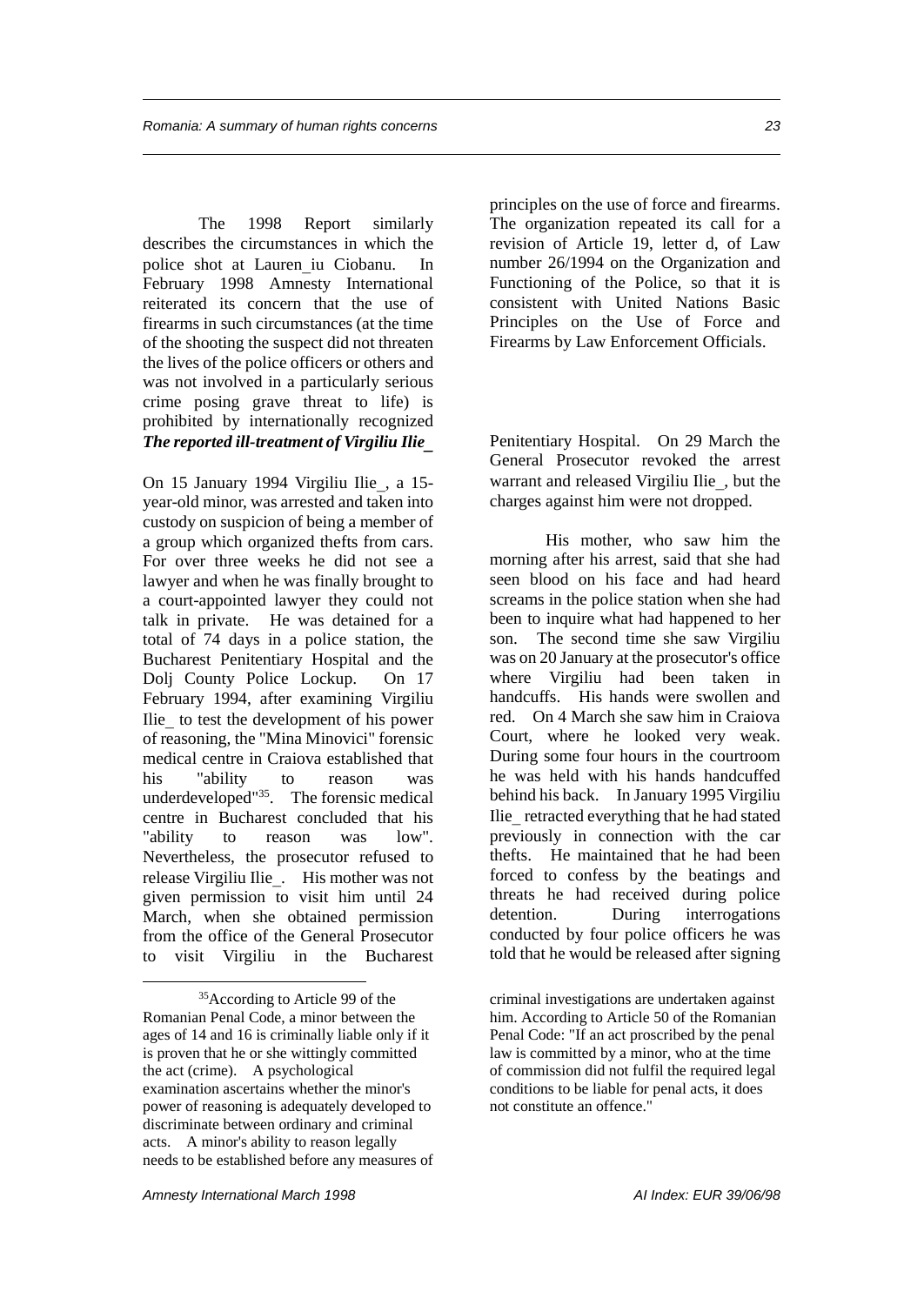a confession which would be dictated to him and which would conform with the statement made by another detainee whose identity is known to Amnesty International. He was forced to kneel on a chair and was beaten on the soles of his feet and hands with rubber truncheons. Virgiliu Ilie stated that he was repeatedly beaten by cell-mates who told him that they had been ordered to do so. Despite his age he was detained in the Dolj County Police Lockup together with adults. On admittance to the Bucharest Prison Hospital he was diagnosed as anaemic and having a severe bacterial skin infection covering his whole body. On 30 January 1995 Virgiliu Ilie and his mother complained to the Military Prosecutor about the ill-treatment and the illegal arrest and detention but have still not received any answers.

In September 1997 a representative of Amnesty International discussed this case in the Military Prosecutor's Department of the General Prosecutor's Office. He was told that the decision of the Craiova Military Prosecutor not to indict suspected officers was taken on 11 January 1996. This decision was quashed and the results of a fresh investigation were expected by 15 September 1997. Assurance was given to Amnesty International that the Military Prosecutor's Department would take over the investigation should Craiova Military Prosecutor again fail to charge the suspected officers. No other information on this investigation had been received at the time of writing of this report.

#### *The reported ill-treatment of Ioan Roca and Marian-Lucian Roca*

On the morning of 16 September 1995 in Bucharest, Ioan Ro ca together with his wife and two sons went to visit his property consisting of a small house and a plot of land in Alexandru B l cescu Street number 19. The house had been

The 1997 Report stated that the complaint about police ill-treatment was still under investigation by the Craiova Military Prosecutor. In April 1997 Amnesty International expressed concerned about the effectiveness of this investigation, which appears to be unnecessarily long and in apparent disregard of the principle that the passage of time makes the gathering of evidence more difficult. In the meantime Amnesty International was informed by Virgiliu Ilie that in March 1997 he had been sentenced to two and a half years' imprisonment reportedly on the basis of the statement made in the police station. He has appealed the court ruling.

occupied by a tenant of the previous owner and there had apparently been a dispute over his entitlement to continue to occupy the house. On arrival the Ro ca family was confronted by three armed men in plain clothes who claimed that they were employees of the Police General Inspectorate. They reportedly started to push Ioan Ro ca and insult him. Several minutes later a patrol from Police Section number 14 arrived. Together with the men in plain clothes the police officers allegedly beat Ioan Ro ca on the head and the abdomen and threatened him with firearms if he did not leave the property. He was then taken to the police station where the beating continued.

Marian-Lucian Roca, one of Ioan Ro ca's sons, as well as Gheorghe Buce, Constantin Hu anu, Mihai Hri u, Aurel Stefanov and Lucian Cre u, all of whom were at the site of the incident, were also taken to the police station to give statements. They were reportedly beaten and threatened when police officers demanded that they should testify how Ioan Roca had attacked police officers in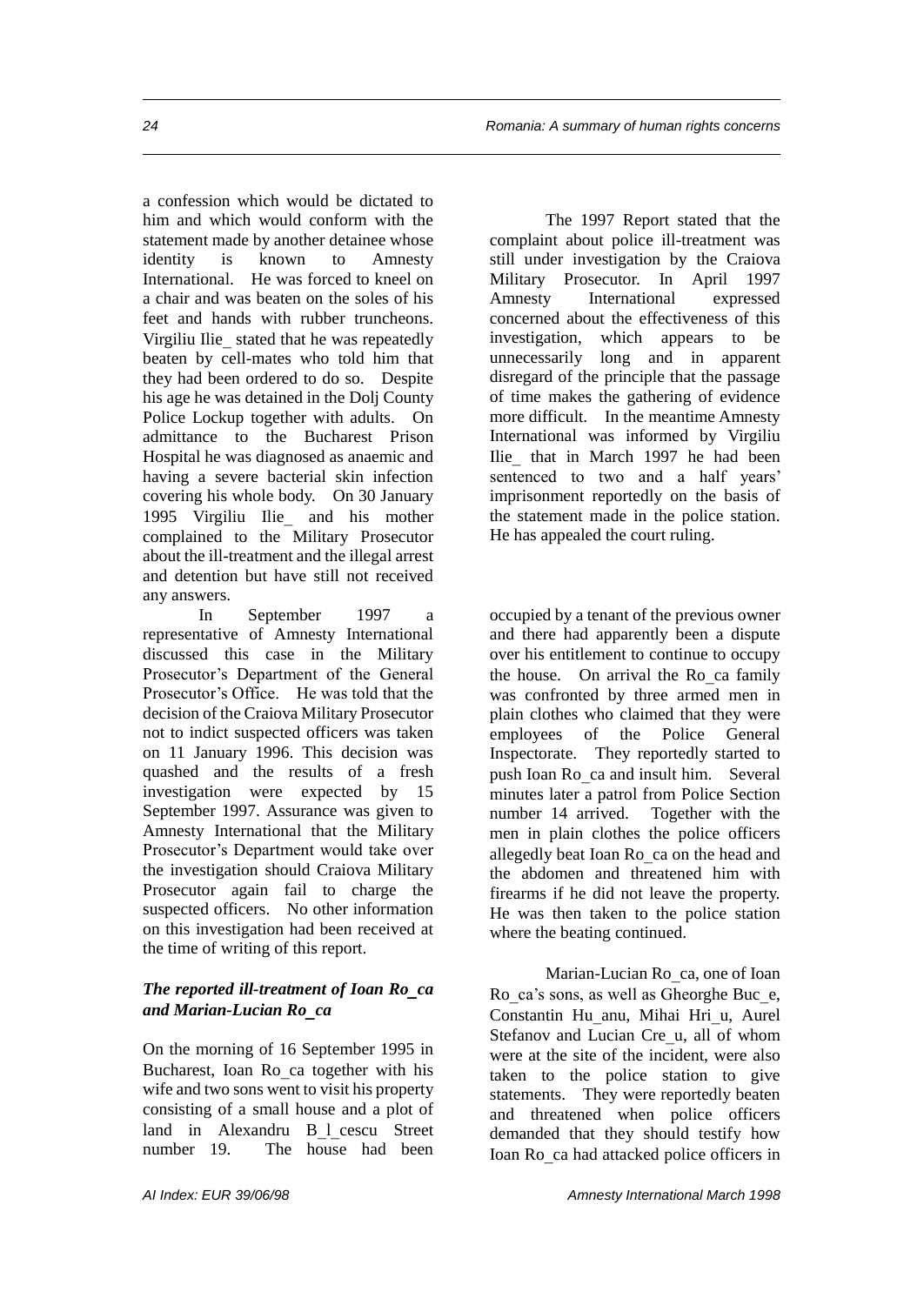the courtyard of Alexandru B l cescu Street number 19.

Ioan Roca was detained for 24 hours while Marian-Lucian Ro ca and the five other men were released after around 10 hours. On 17 September Ioan Roca was taken to the prosecutor who released him without pressing charges.

A forensic medical certificate issued to Ioan Ro ca on 18 September described bruising and lesions requiring 14 to 16 days of medical treatment. Ioan Ro ca also underwent an operation to his nose in the Co ea Hospital for injuries which he reportedly suffered as a result of the ill-treatment. Marian-Lucian Ro ca was also issued with a forensic medical certificate for bruising and lesions which required five to six days of medical treatment.

On 23 October 1995 Ioan Roca filed a complaint about the ill-treatment In April 1997 Amnesty International asked to receive a full report of the police investigation. The organization was concerned that Ioan Roca, regardless of how he had suffered the above-described injuries, had been detained for 24 hours without being provided by the police with adequate medical treatment. According to Ioan Roca, who in a statement to Amnesty International commented on the 1997 Report, the two officers present in the courtyard at the beginning of the incident were officers of *Serviciu de paz i protecie* (Protection and Guard Service, which is responsible for the security of high state officials and state institutions), and not ordinary police officers. Until the arrival of the two police officers from Sector 14 police station, no one present in the yard resorted to any form of violence.

with the Military Prosecutor of Bucharest, naming officers who were responsible  $36$ . In May 1996 Amnesty International urged the Romanian authorities to promptly and impartially investigate Ioan Roca's complaint.

The 1997 Report claimed that Ioan Ro ca and Marian-Lucian Ro ca refused to identify themselves and pushed and hit the officers who had been summoned to intervene in a land dispute. One of the officers was reportedly injured and unable to work for 16 days. It also stated that Ioan Ro ca and Marian-Lucian Ro ca suffered injuries prior to the arrival of the police. The police filed a complaint against Ioan Roca for assaulting the police officer. An investigation into this, as well as Ioan Roca's complaint of ill-treatment, was under way.

Ioan Roca also claimed that his son, Marian-Lucian Ro ca, was beaten inside the police station while detained for approximately 10 hours.

#### *The reported ill-treatment of Marius Popescu*

On the evening of 21 February 1996 Marius Popescu was detained by two police officers in Buz u. The following day at around 1am Marius Popescu came home with injuries to his head and upper lip and unable to speak to his mother or sister. He was immediately admitted to the municipal hospital where he was treated for a contusion of the left side of the brain and aphasia (loss of speech). On 26 February he was transferred to an emergency hospital in Bucharest. According to a forensic medical certificate

Amnesty International.

<sup>36</sup>Their identity is known to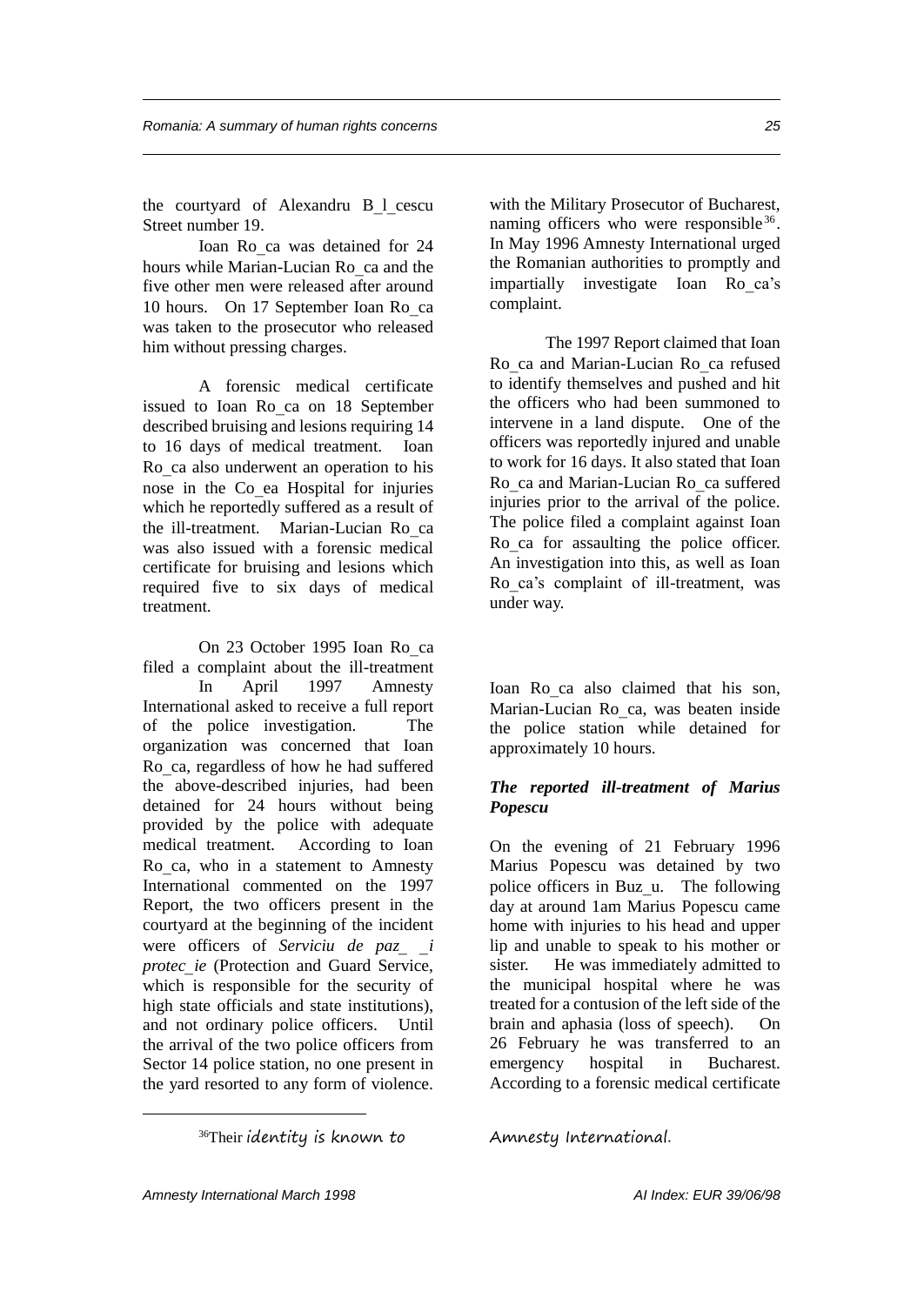issued in March 1996, Marius Popescu's head injury which provoked the aphasia resulted from severe blows with a hard object to the back of the head.

Marius Popescu's mother and sister found a police statement (*proces verbal)* in the pocket of his shirt, which was issued the night of 21 February<sup>37</sup> and which ordered him to pay a fine of 20,000 lei (about US\$ 10) on the grounds that "under the influence of alcohol Marius Popescu refused to give information to establish his identity". While Marius Popescu was still in hospital, Cristina G leat, his sister, was called to Buz u police station. There the two police officers who had detained and fined him reportedly destroyed in front of her their copy of the police statement and told her that Marius Popescu should do the same and that he would not need to pay the fine. They also claimed that they saw Marius Popescu after he had fallen to the ground in the vicinity of a bar. They took him to the police station when he could not produce his identity card and, after issuing the fine, released him.

In April 1996 Cristina G leat filed a complaint with the Military Prosecutor in Bucharest, who subsequently informed her that the case would be investigated by the Ploie ti Military Prosecutor. In February 1997 the two officers suspected of having ill-treated Marius Popescu reportedly demanded

#### *The reported ill-treatment of Camelia Rosu and Carmen Efta*

On 17 June 1996 around 70 police officers in Bucharest raided a yoga class organized by *Micarea de Integrare Spiritual în Absolut* (Movement for the Spiritual Integration in the Absolute), commonly

again that he should destroy his copy of the police statement.

The 1998 Report stated that a police patrol had found Marius Popescu beaten and lying on the ground and then took him to the police station where he was fined for aggressive conduct towards the police. Amnesty International expressed concern that this was in apparent contradiction with the copy of the order to pay the fine which was found on Marius Popescu after his release and which was issued to him on the night of the incident "for refusing to give information establishing his identity". Furthermore, the results of the investigation also appeared to contradict the available medical evidence established on his admission to the municipal hospital. In February 1998 Amnesty International asked for information on the methods used in the investigation to establish what capacity Marius Popescu, as an unarmed person with the above-described injuries, would have had to deliberately demonstrate violent conduct and obstruct police officers in carrying out their duty. The organization also asked for information on why the investigation, which established that Marius Popescu's serious injuries had been suffered prior to his arrest, failed to establish any responsibility on the part of the officers who took the detainee to the police station and failed to provide him with adequate medical treatment.

known as *M.I.S.A.*, and checked the identity cards of all people present. Carmen Efta and Camelia Rosu were standing next to a man who was videotaping the police action. A police officer who tried to take away the camera reportedly hit Carmen Efta while another officer slapped Camelia Rosu in the face.

<sup>&</sup>lt;sup>37</sup>The name of the police officer who signed this statement is known to Amnesty

International.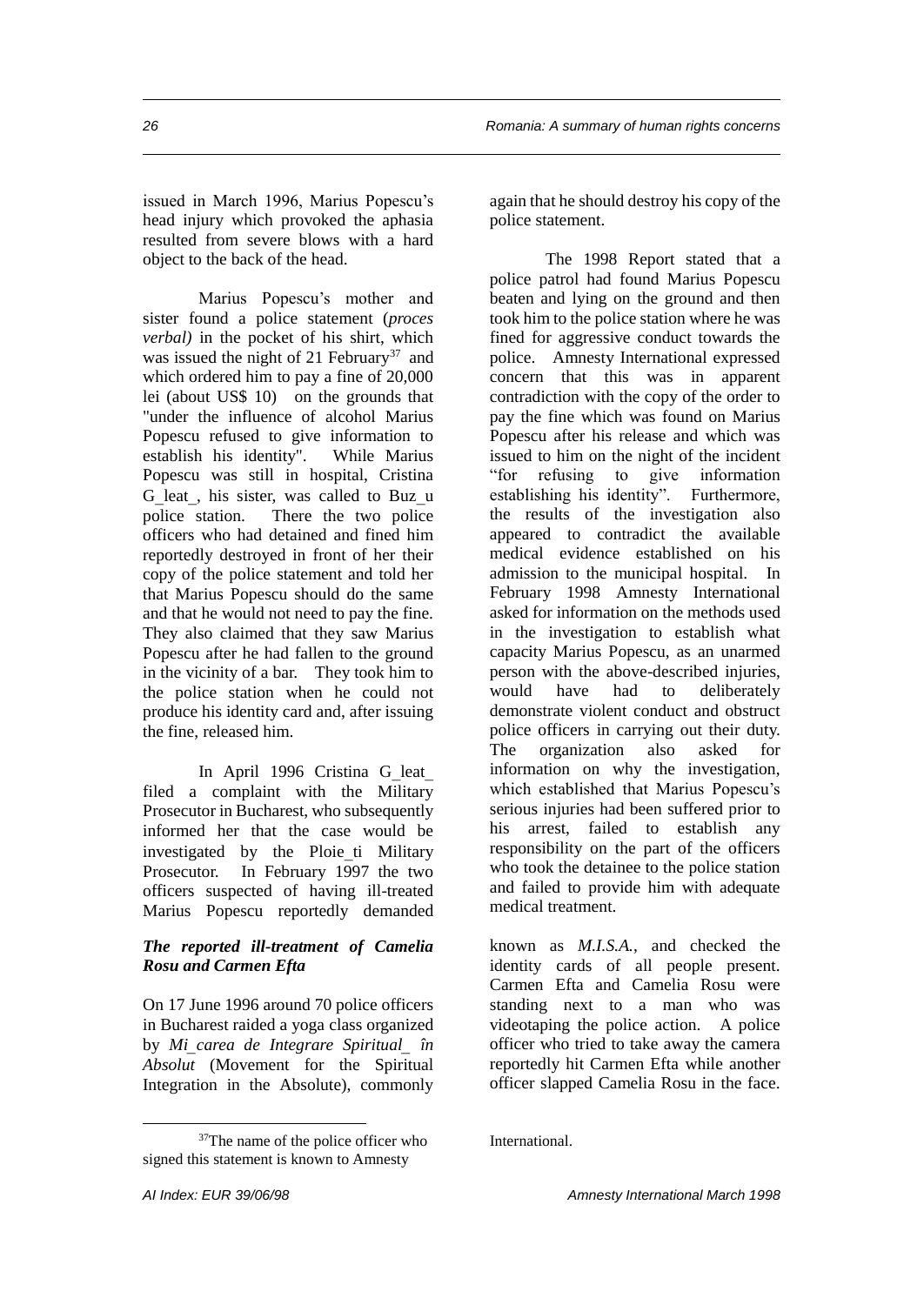According to medical certificates, Camelia Rosu suffered bruising on the right temple, forehead and cheekbone and bruising and lacerations on her upper arms and left hand while Carmen Efta sustained bruising on the left cheekbone, left knee and left hand.

The 1997 Report made no reference to allegations that the two women were ill-treated by police officers. In fact, it is not clear whether the Ministry of the Interior is claiming that they were not even present at the scene of the police action. The report stated that the aim of the police action had been to check the identities of people attending the exercises. In that context it is noted that "Camelia Rosu and Carmen Efta were not among the people in the above mentioned group whose identity documents had been checked by police officers". In April 1997 Amnesty International asked the Ministry of the Interior for clarification on Another incident in which members of *M.I.S.A.* were reportedly subjected to police ill-treatment occurred on 10 March 1997. At around 6am in Bucharest a police patrol entered by force a house which belongs to Catrina Nicolae, President of *M.I.S.A.* The officers took the identity cards of all the people in the house and told them that they would be taken to Section 18 Police Station. More *M.I.S.A.* members from another house on the same street were also ordered to come to the police station. Simion Lupescu, who is a law student, persistently complained that the police action was illegal. While around 20 people were being pushed by the police into a bus, an officer reportedly hit Simion Lupescu on the chest and the back several times and then handcuffed him. The same officer then grabbed M d lin Mocanu, who had just arrived in front of the house and who was attempting to leave the scene of the incident. He allegedly punched M d lin Mocanu on the chest, abdomen and back before pushing him onto the bus. At the police station the this point and called for a full and impartial investigation into Camelia Rosu and Carmen Efta's complaint about police illtreatment. This investigation should take into account all the evidence collected by Camelia Rosu and Carmen Efta, including a videotape recording made at the time of the incident which documents their discussion with a police colonel.

The 1998 Report repeats the information which had already been published on this case in the 1997 Report, without any reference to the organization's subsequent comments and requests for information.

#### *The reported ill-treatment of Simion Lupescu, Mdlin Mocanu, Adelina Matei and Victor Safta*

detained *M.I.S.A.* members were held for over four hours. They were told that those who did not have proper registration of residence in Bucharest would have to sign a police statement and would be fined. When some of the detained protested, an officer reportedly approached Adelina Matei, a medical student, kicked the table she had been sitting on and hit her in the abdomen. Police harassment and intimidation continued as the detainees refused to sign police statements and asked to speak to a lawyer. They were individually taken to be fingerprinted and photographed. The officer who escorted them was followed by a police dog who was not on a lead or muzzled. When Simion Lupescu refused to be fingerprinted, the same officer who had illtreated him earlier reportedly took him by the collar and slapped and punched him, and also threatened him with further illtreatment if he should fail to cooperate. Victor Safta was also reportedly slapped and kicked by police officers when he refused to sign a police statement. Prior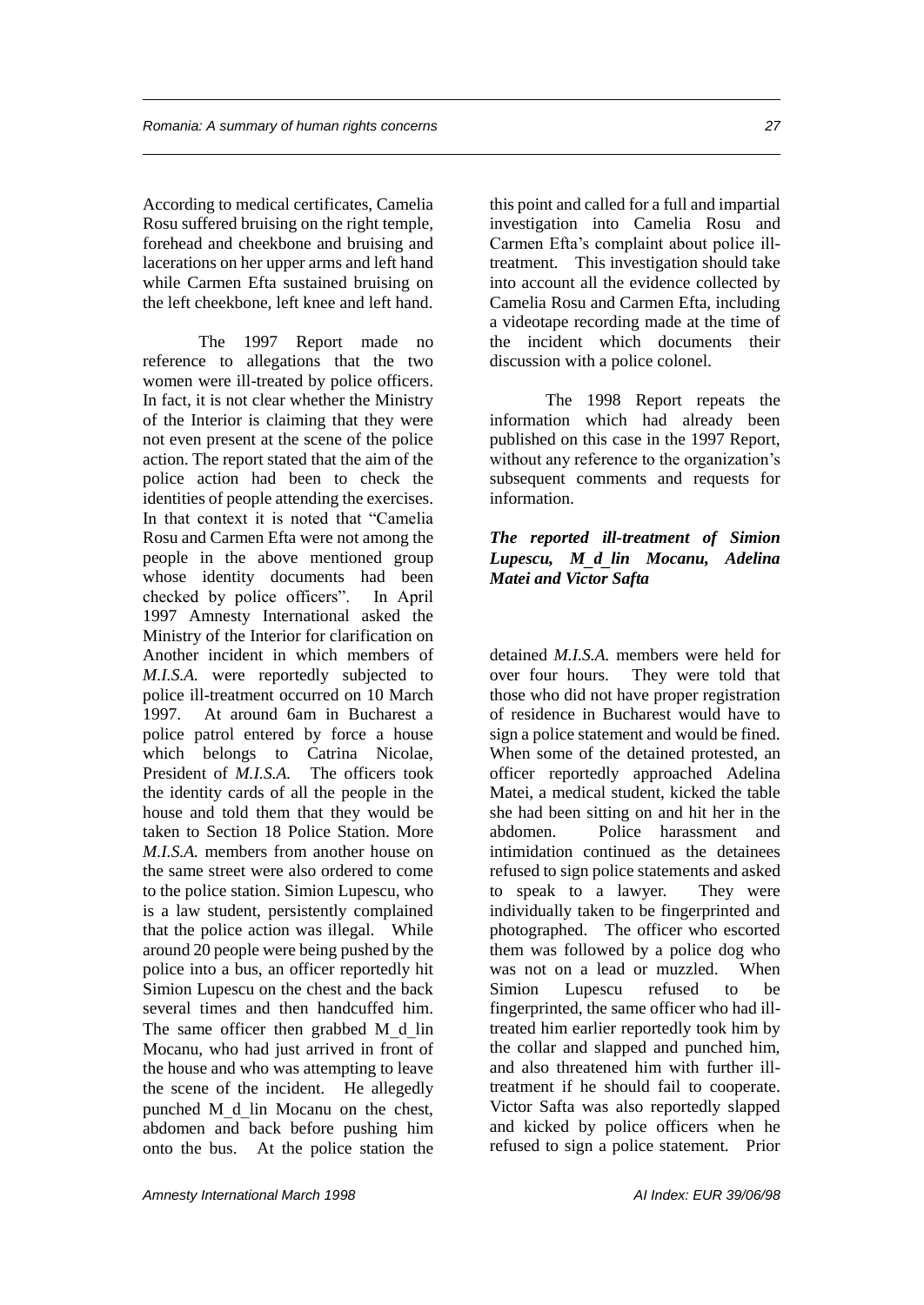to their release at around 11am, 16 people were issued with fines for improper registration of residence, which they have subsequently appealed to the municipal court. Simion Lupescu was examined by a forensic medical expert on the same day and given a medical certificate which described bruises and lesions on his chest and back, injuries which are consistent with his allegations of ill-treatment.

The 1998 Report states that the police action was aimed at establishing the identity of those residing in houses which belong to *M.I.S.A.* M d lin Mocanu was reportedly fined under Law number 61/1991 for obstructing police officers in the performance of their duty. However, no information is given about the circumstances in which this offence was allegedly committed. The other three complainants were reportedly fined for breach of regulations regarding the registration of residence. As in the case of Camelia Rosu and Carmen Efta, the report makes no reference to the allegations that the four members of *M.I.S.A.* were ill-treated by the police.

Regarding the two separate illtreatment complaints by members of *M.I.S.A.*, both the 1997 and the 1998 Reports contain allegations about its founder (who is not a complainant or in any way relevant to the ill-treatment complaints under review here) which appear libellous and promote an intolerant public attitude to *M.I.S.A.* In April 1997 and in February 1998 Amnesty International expressed concern that this practice of the Ministry of the Interior, apparently intended to discredit the complaints of some human rights victims,

 $\overline{a}$ <sup>38</sup>In October 1996 Amnesty International published a report *Romania: Illtreatment of minors, Gheorghe Notar Jr, Ioan Ötvös and Rupi Stoica* (AI Index: EUR 39/18/95) presenting, in addition to a detailed description of the case, an analysis of certain

was in violation of the internationally recognized right to freedom from discrimination.

#### *The reported ill-treatment of Gheorghe Notar Jr, Ioan tvs and Rupi Stoica*

On 7 July 1996 at around 4.40pm police officers took into custody 17-year-old Gheorghe Notar Jr. One officer reportedly hit him with a truncheon on the neck, making him fall down several steps. Gheorghe Notar Jr was then taken to the police station together with 15-year-old Ioan tv s and 16-year-old Rupi Stoica, who had been detained earlier. In the police car the three youths were reportedly slapped and beaten by two police officers. At the police station, as Gheorghe Notar Jr was climbing the steps, he was hit again on the back, making him fall and briefly lose consciousness. The alleged beating of the three youths continued intermittently as they were interrogated in a changing room at the station. They were questioned about an incident involving another minor that had occurred earlier that afternoon and which the police reportedly considered to be an act of robbery. The officers did not inform the boys' parents about their being in custody, nor ensure that a lawyer was present at the interrogation. The three minors were held in custody for five days in the Centre for the Protection of Minors<sup>38</sup>. In the course of their detention they were taken to the police station and interrogated on several occasions by police officers without the presence of a lawyer or the minors' parents. In October 1996 Amnesty International urged the Romanian authorities promptly and impartially to investigate the alleged illtreatment of the three boys and called on

provisions of Law number 3/1970 Concerning the Protection Regime of Certain Categories of Minors. Concerns about this law are presented on page 5 of this report.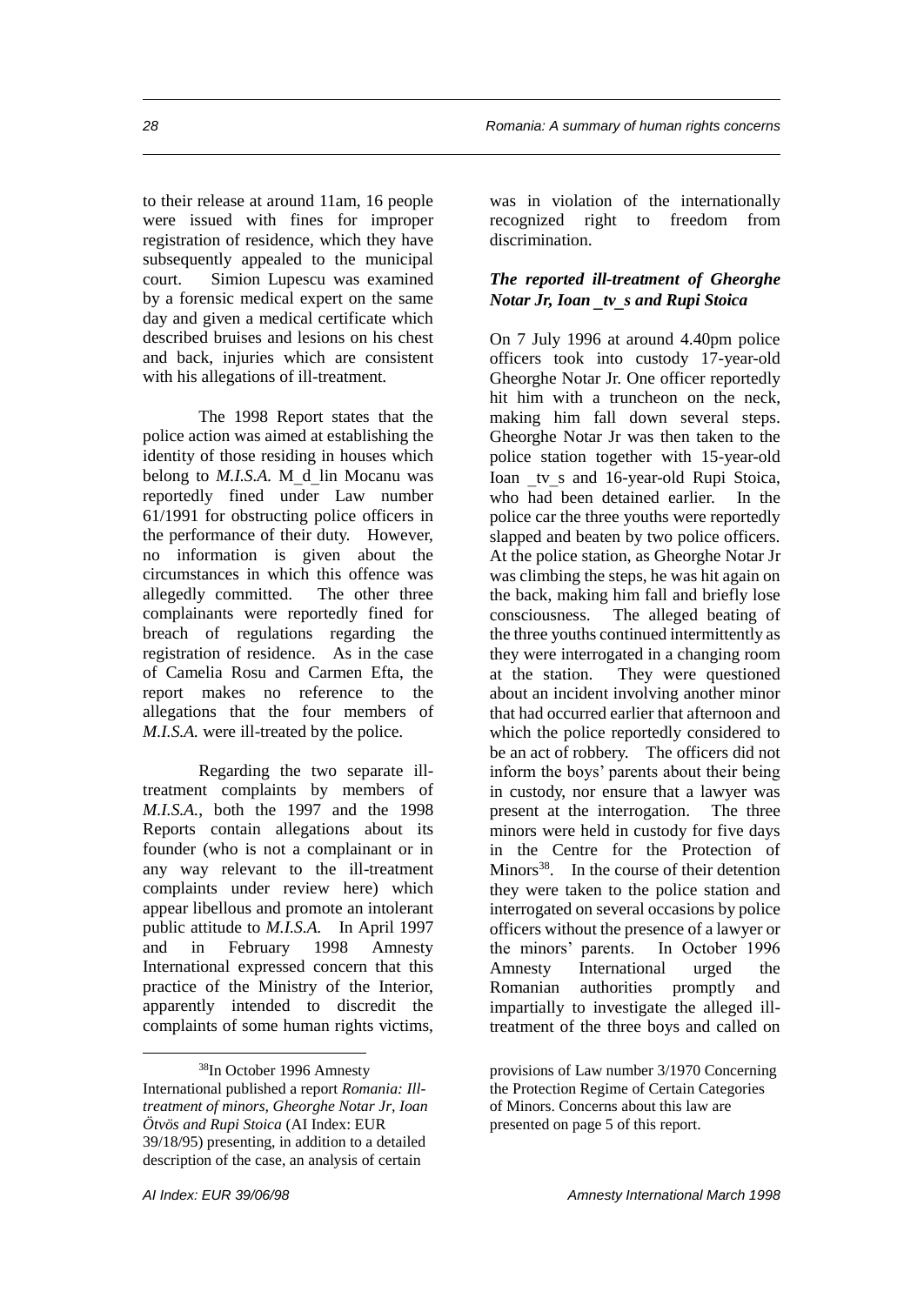the Romanian Government to revise the law to ensure that it contains recommended

The 1997 Report stated that an investigation into the allegations that the three minors had been ill-treated was under way. It was noted that "the checks which have already been carried out confirm that the two officers who investigated the minors have acted properly, respecting legal procedures (the Penal Procedure Code and Law Number 3/1970)". Furthermore, the report claimed that "the investigation to which the minors had been subjected respected their right to defence (an ex-officio lawyer, Kiralyhalni tefan, presented his power of attorney, reference number 1971, issued by the Bar of Mure Country on 15 July 1996)". In response, in April 1997, Amnesty International asked for detailed information about these checks, the authorities which conducted them and whether the results of these inquiries have been confirmed by the investigation of the Târgu Mure Military Prosecutor. The organization also pointed out that the date of issue of the power of attorney clearly indicated that the lawyer had been appointed three days after Gheorghe Notar Jr, Ioan tv s and Rupi Stoica were released from the Centre for the Protection of Minors where they were held in custody for five days<sup>39</sup>.

In September 1997 a representative of Amnesty International discussed this case in the Military Prosecutor's Department of the General Prosecutor's Office. He was told that the decision of the Târgu Mure Military Prosecutor not to charge any of the suspected officers had been quashed and that the case was sent for further provisions safeguarding the rights of the child and the parents.

investigation. Assurances were also given that the Military Prosecutor's Department would take over the investigation should a second attempt by the Târgu Mure Military Prosecutor fail to result in an indictment. However, in October 1997 the organization was informed by the Military Prosecutor's Department that the investigation against three officers suspected of ill-treatment of the three minors had been suspended. No reasons for this decision were given and no report of the investigation was provided.

#### *The reported torture of Eugen Gale*

On 16 December 1996 at around 12pm, Eugen Gale was arrested in the municipal courthouse in Buz u. He was waiting for a court hearing to which he had been summoned as a victim who had suffered bodily injury in a property dispute with his uncle and aunt. However, two police officers took Eugen Gale to a prosecutor who ordered that he should be held under arrest pending an investigation for causing bodily injuries to the accused parties in the dispute before the court. Eugen Gale was then taken to the police lock-up where two police officers<sup>40</sup> reportedly beat him with fists and handcuffs and kicked him all over the body, forcing him to sign a statement confessing to the charges. Eugen Gale lost consciousness during the beating. According to a medical certificate issued after his release on 23 December 1996, Eugen Gale also suffered burns from a

 $39$ Gheorghe Notar Jr, Ioan tv s and Rupi Stoica were released on 12 July 1996 and not on 15 July as stated in the 1997 Report.

<sup>40</sup>The names of the two police officers are known to Amnesty International.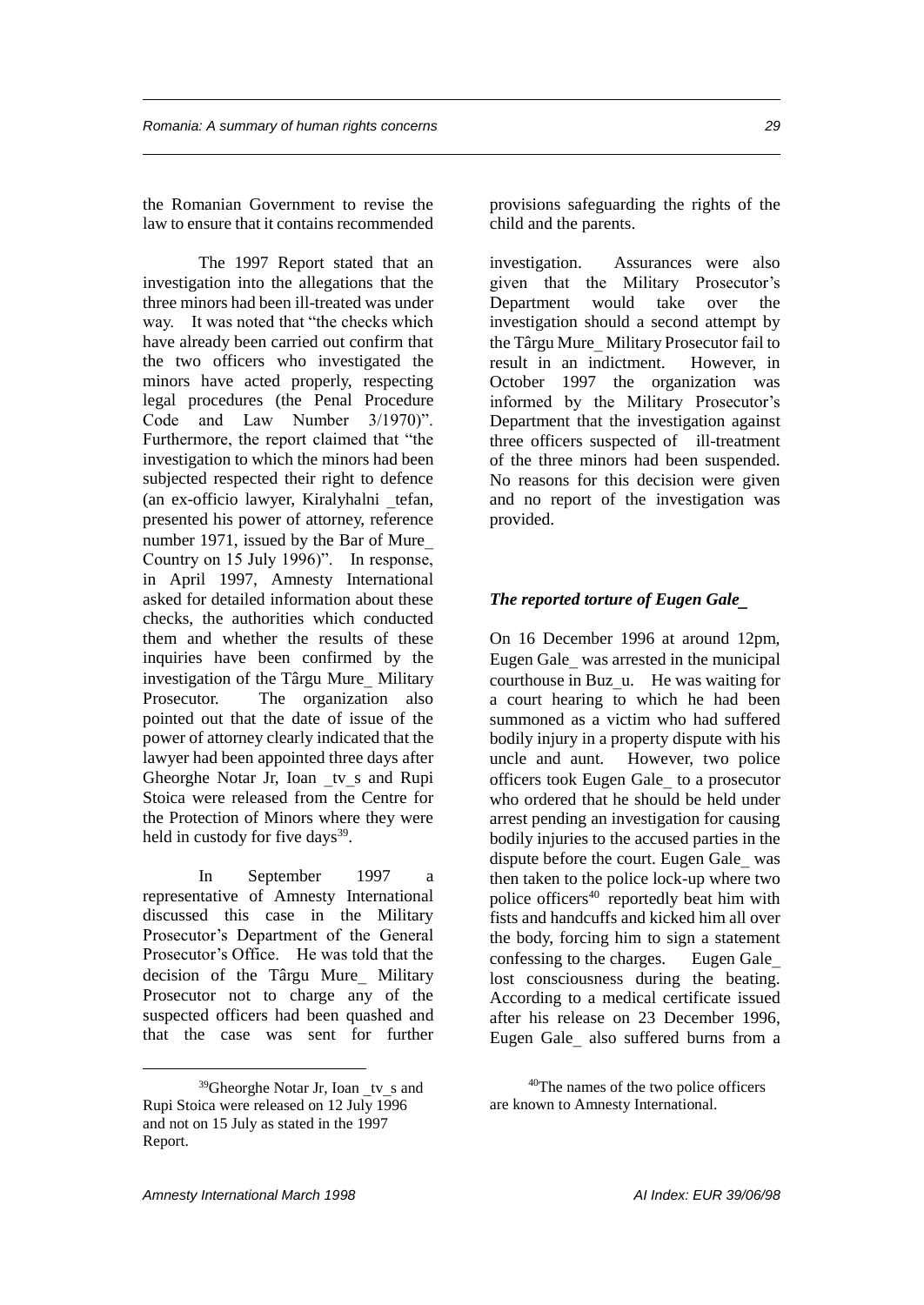cigarette or a lighter and lesions on the soles of his feet which resulted from *flacara* (beatings on the soles of the feet with a blunt object).

The 1998 Report stated that police resorted to force in order to restrain him at the time of his arrest. There was no information about the methods allegedly used to restrain Eugen Gale and whether he had suffered any injuries as a result. There was also no information about any evidence obtained in the investigation for *The reported ill-treatment of Dnu Iordache*

On 3 February 1997 at about 6am two police officers came to the Iordache family home in Bucharest and carried out a search without presenting a warrant or obtaining the family's written consent. After an hour, the police took D nu Iordache to the Section 14 Police Station for questioning. He was released two days later, on 5 February 1997, although the police are authorized to keep a suspect in detention for only 24 hours. On the same day Dnu Iordache was treated in the Emergency Hospital for a broken jaw and contusions on the chest. He claimed that he had been beaten by many police officers in the police station and that his jaw broke after he was hit with a club.

The 1998 Report contains only information about allegations concerning criminal offences which were the grounds for Dnu Iordache's arrest and detention. In February 1998 Amnesty International expressed concern that there is no information about the circumstances in which he suffered a broken jaw and contusions on the chest while he was detained in the Bucharest Section 14 Police Station. The organization asked for a full report of the investigation into D nu Iordache's complaint which is reportedly being conducted by the Bucharest Military **Prosecutor** 

Eugen Gale's alleged attempt to resist police officers at the time of his arrest. In February 1998, in noting the shortcomings of the report, Amnesty International also expressed concern that the investigation which dismissed Eugen Gale's complaint apparently failed to establish how he had suffered injuries which were described in a medical certificate issued after his release.

#### *The reported torture of Daniel Neculai Dediu*

On 7 February 1997 in Ungureni, Bacu county, Daniel Neculai Dediu, a 26-yearold man, was arrested and held in detention in the local police station for 24 hours. He claims that the local police chief and his deputy severely beat him in order to force him to confess to breaking into a village bar. The officers reportedly beat and kicked Daniel Neculai Dediu in the abdomen, and then hit him with truncheons on the back. When Daniel Neculai Dediu refused to confess to the burglary, one officer hit him with a wooden chair until it broke. Later he hit the detainee on the back with a metal chair. Daniel Neculai Dediu then wrote a statement, which was dictated to him, in which he "confessed" to the charge and to threatening with an axe a police officer who came to apprehend him. The medical certificate issued to Daniel Neculai Dediu on 10 February describes four large bruises on both sides of the chest, bruising of the right arm, extensive bruising on the back and lesions on the left knee.

The 1998 Report describes in detail offences which Daniel Neculai Dediu had allegedly committed and which were the subject of his interrogation when he was reportedly ill-treated by police officers. The report describes these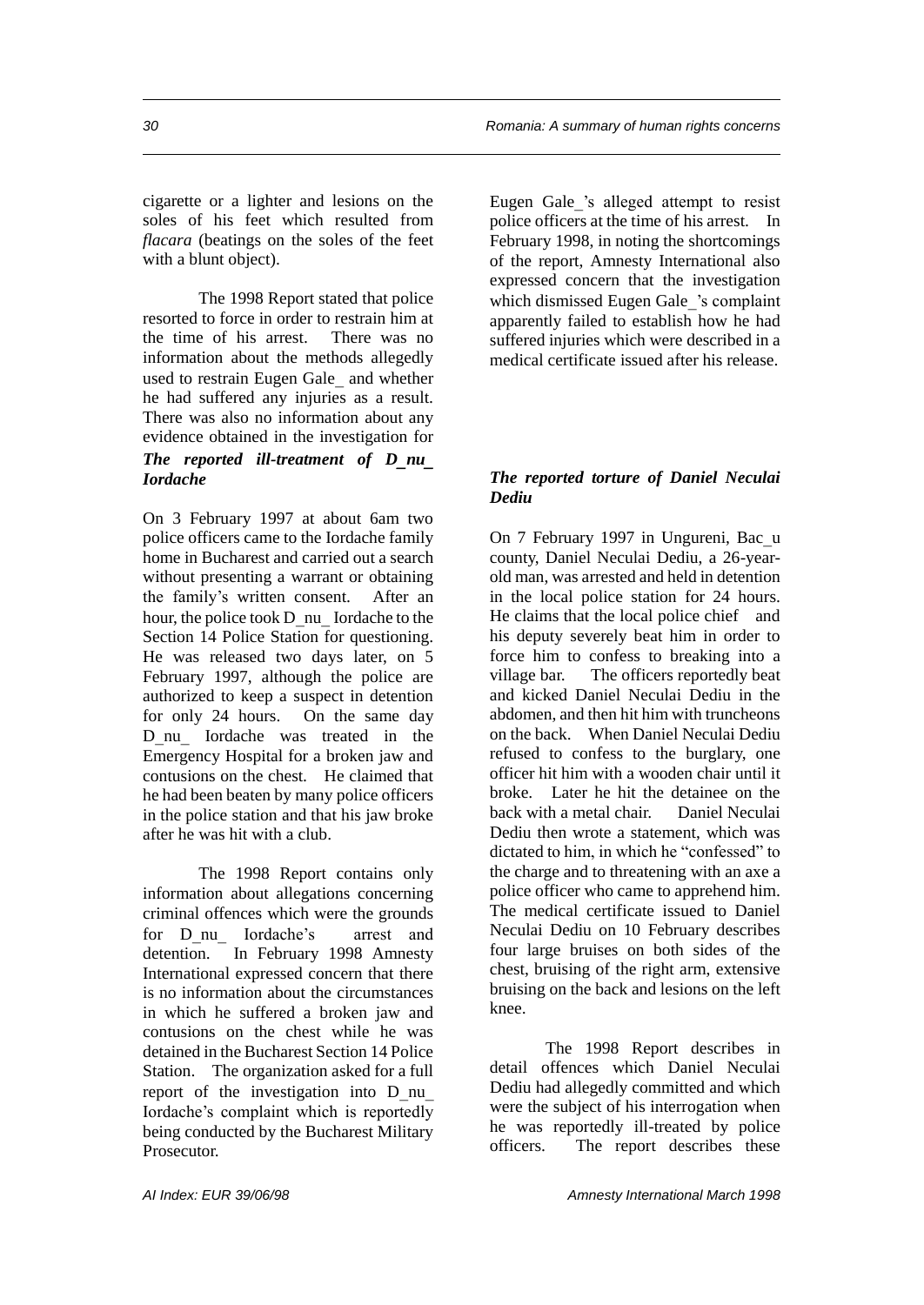events as if these allegations had been duly established by an independent judicial body. It also states that Daniel Neculai Dediu's complaint about police illtreatment is currently under investigation by the Bac u Military Prosecutor. Yet according to the information given to a representative of Amnesty International by the Military Prosecutor's Department in the Office of the General Prosecutor in September 1997 in Bucharest, this On 13 May 1997 at around 10am, in a café in Br ila, a man who was later identified as a police officer reportedly offered to "sell" Costic Naz ru, the  $63$ -year-old proprietor of the café, commutations for fines. Costic Naz ru refused because he believed that he was being set up following several false accusations that he bought merchandise in violation of his license to operate a small café. At around 12am five men in plain clothes presented themselves as police officers but refused to show their badges. One of the men reportedly hit Costic Naz ru, causing him to fall to the ground, and he was dragged to a police car. Costic Naz ru was told that he was suspected of buying stolen goods and organizing illegal gambling, and was taken to the police station on Gala i Street. During the interrogation he was allegedly beaten on the nape of the neck and on the head. The officers demanded that he should write a statement confessing to the charges. His request to speak to a lawyer was refused. He was detained for three hours and then released without being charged with any criminal offence. Two days later he was examined by a forensic medical expert who established bruising on the neck, the left shoulder, the left arm and the left side of the chest.

The 1998 Report states that Costic Naz\_ru hit a police officer causing

investigation was completed on 20 August 1997 and the suspected police officer was charged for "the illegal arrest and abusive investigation". However, written confirmation of this information had not been received at the time of writing of this report.

#### *The reported ill-treatment of Costic Nazaru*

him an injury described as "a bruise". The injury reportedly required four to five days of medical treatment. The report also notes that Costic Nazaru was subsequently charged with assaulting a police officer under Article 239, paragraphs 2 and 3 of the Penal Code. In February 1998 Amnesty International expressed concern that no information was given about evidence on which this charge is based and that the report also failed to provide information about how Costic Nazaru sustained injuries described in the medical certificate. The organization requested a full report of the investigation into Costic Naz ru's complaint which is reportedly being conducted by the Ploe ti Military Prosecutor.

#### *The failure of the police to protect Roma from racist violence in Mgurele*

In June 1996 police officers in M gurele<sup>41</sup>, a suburb of Bucharest, failed adequately to protect Romani lives and property from racist violence. A conflict between the majority population and the Roma escalated following a fight in the local bar. Two days later the local police were warned by a Romani human rights activist about the preparations for an attack on the Romani community. The police chief together

<sup>41</sup>The incident took place in Curtea de Arge\_, a neighbourhood in M\_gurele. For a detailed account of the incident see *Concerns* 

*in Europe: January - June 1996* (AI Index: EUR 01/02/96).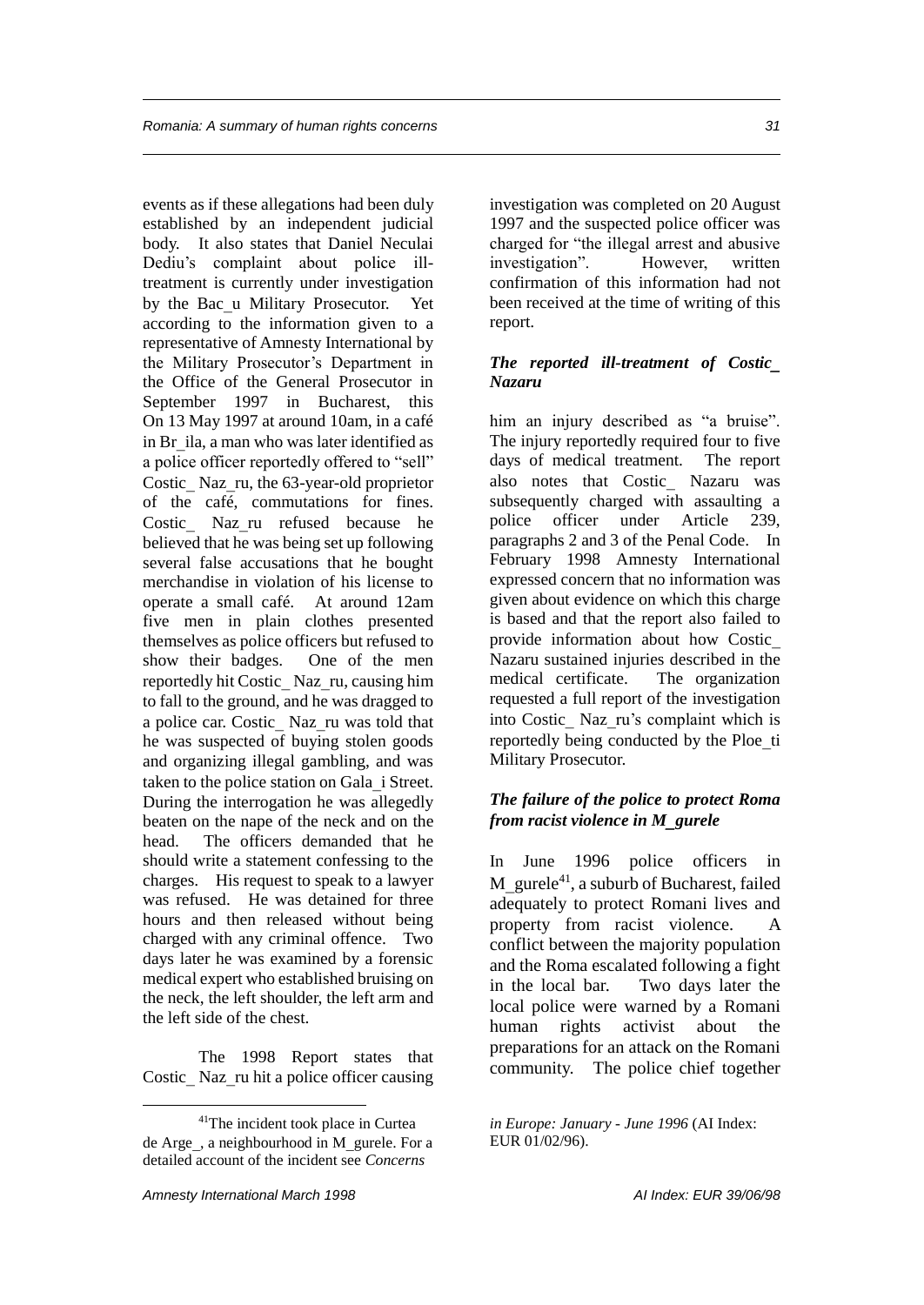with 10 to 15 officers came to the neighbourhood that evening at 11.30pm, when a large group of people started to break windows and doors on Romani houses forcing the Roma to abandon their homes. One house was set on fire. The local police reportedly took no steps to prevent the violence and protect the victims. Calm and order in the neighbourhood were re-established only following an intervention by a police unit from the centre of the capital. Amnesty International expressed concern to the General Prosecutor of Romania that the local police, although in a position to identify instigators and prevent incidents of anti-Romani violence, apparently failed to take adequate measures to prevent actions which resulted in placing at risk human lives and in arson and destruction of property. The organization called for an investigation into the conduct of the police officers who failed adequately to protect the Roma, to publish the results and to bring to justice those found responsible.

The 1997 Report stated that the police action to re-establish order at the time of the violence had been successful and that there had been no evidence of their failure to adequately protect the local Romani community: "We stress that in this case, as well as in other cases of this nature, the police intervention to maintain order was carried out in accordance with national and international legal norms". In April 1997 Amnesty International asked for information about all relevant circumstances of the police intervention, particularly the time of their arrival at the scene of the violence and measures that were taken to stop it (including the number of people who were identified as perpetrators of anti-Romani violence and whether they had been charged with any offence). Amnesty International also urged the Romanian authorities to ensure that their investigation took into account videotape recordings made by an "Antena 1" television crew at the scene of the violence.

### **Appendix 2 Recently received reports of police torture and ill-treatment**

The following reports about police torture and ill-treatment were received by Amnesty International in the period from August to December 1997. The organization urged the Romanian authorities to promptly and impartially investigate these reports, to make public the results and to bring to justice those found responsible for human rights violations.

#### *The reported ill-treatment of Pantelimon Zai*

 $\overline{a}$ 

On 20 February 1996 Captain D. and Officer M. <sup>42</sup> visited the home of Pantelimon Zai, a game warden in Ta ca, and, without presenting a warrant, took him to the office of the Arms and Ammunition Department of the Piatra Neam County Police Inspectorate for questioning about a hunt which had taken place on 27 January 1996.

Pantelimon Zai states that, at the hunt, he had observed some police officers of the Arms and Ammunition Department, who had allegedly killed two wild goats without permission and had injured a third

International.

<sup>42</sup>The full names of the police officers and witnesses are known to Amnesty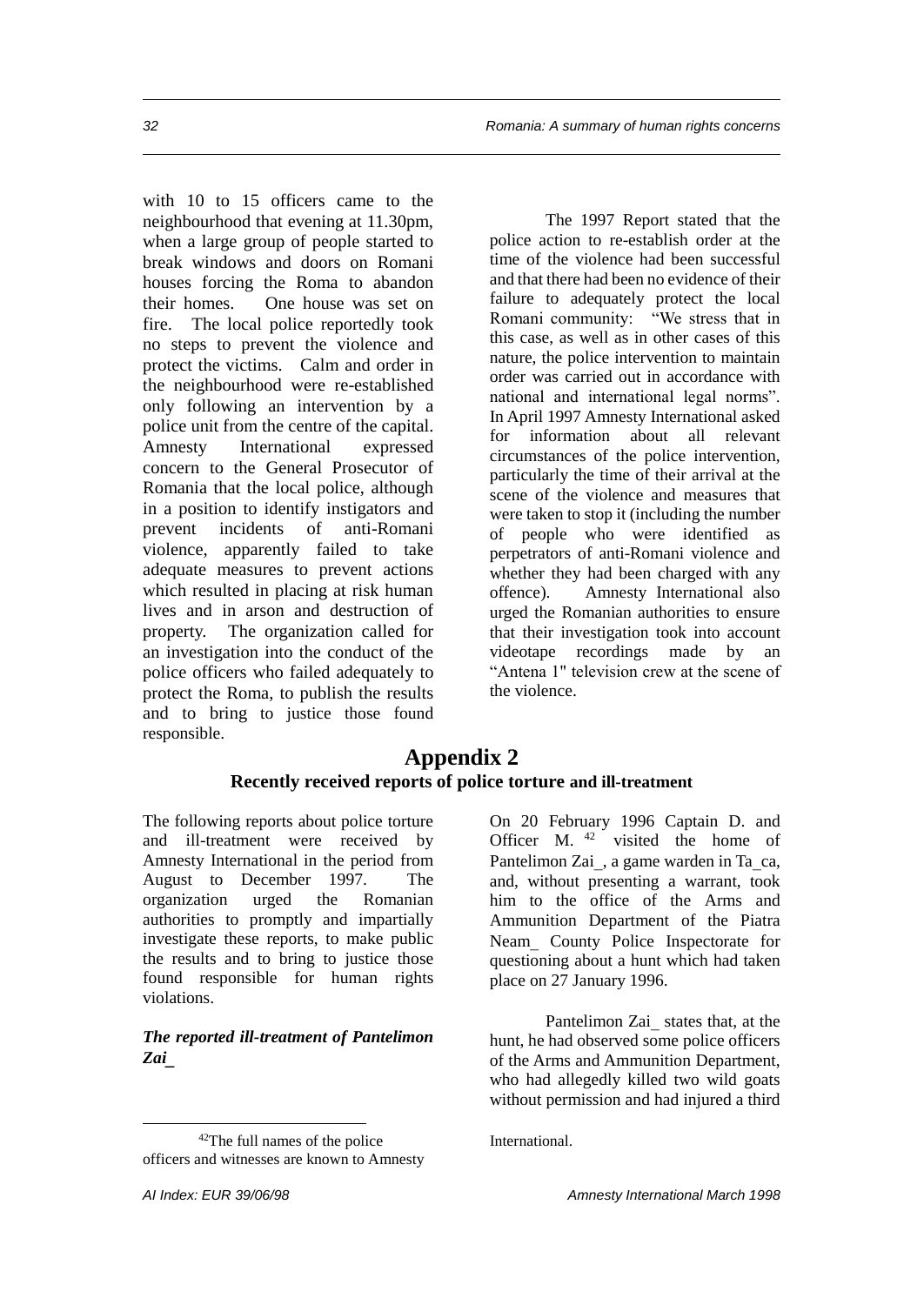which he was later, in accordance with gaming regulations, forced to shoot. Pantelimon Zai had filed a complaint about the incident to his superiors in the Administration Department of the game park, and had the wild goat, which he had shot, inspected by a veterinarian.

Pantelimon Zai was interrogated by Major S., Chief of the Arms and Munition Department, and Captain N., from the criminal investigation department, who reportedly accused him of poaching during the hunt. Major S. allegedly punched Pantelimon Zai twice in the head, causing him to bleed from the nose and mouth. He was then taken to another office where Captain N. reportedly forced him to perform squat thrusts while holding a spare car tyre. After several repetitions Pantelimon Zai inadvertently dropped the tyre, at which point Captain N. reportedly threw a glass of water over him and then threw a cup of coffee in his face and tore the hunter's badge from his chest. Captain N. then apparently punched him, causing him to fall to the ground, and then kicked him in the back and abdomen. After this, Pantelimon Zai was forced to sign a statement, without being allowed to read it first. Another officer took Pantelimon Zai to the toilet, helped him wash himself and gave him some bread and soup. Later Captain N. allegedly beat

Pantelimon Zai was subsequently charged and tried in Piatra Neam for poaching. He was convicted reportedly on the basis of the statement he made under duress and sentenced to six months' imprisonment. He has appealed against this sentence and is currently at liberty.

#### *The reported ill-treatment of Adrian Matei*

On the evening of 9 January 1997 Adrian Matei was stopped in the street, not far from his home in Bucharest Sector 1, by two police officers asking to see his

him again with a stick on the left leg. He was held at the station for 24 hours.

On the same day, the police questioned a witness, G., who had accompanied Pantelimon Zai on the hunt. Officer M. asked him to write a statement about the incident and is then alleged to have repeatedly punched him on the back. G. took the statement and ran out of the office but was later apprehended. He finally made a statement implicating Pantelimon Zai in poaching, as an officer of the County Police Inspectorate had suggested. G.'s wife was waiting in the corridor outside the office where G. was being questioned. She heard Pantelimon Zai being beaten and Major S. and Captain N. shouting and then observed, after leaving the building, some of the beating through a window.

On 26 February Pantelimon Zai was examined by a medical forensic expert and a certificate describing his injuries was submitted to the Bacu Military Prosecutor, along with his complaint of illtreatment. In November 1996 the prosecutor decided to suspend the investigation and not to charge the suspected officers. Pantelimon Zai has appealed against this decision but has not received a reply to date.

identity card. As he did not have it with him, he suggested that they accompany him home. Adrian Matei claims that the officers proceeded to hit him, put him in handcuffs and take him to the police station in Bucharest Sector 5, where they continued to ill-treat him until he lost consciousness. The police officers eventually took him out of the police cell and reportedly abandoned him somewhere near his home. A medical certificate issued on 10 January 1997 records multiple bruising over his body, including severe bruising of the genitals, left eye and jaw.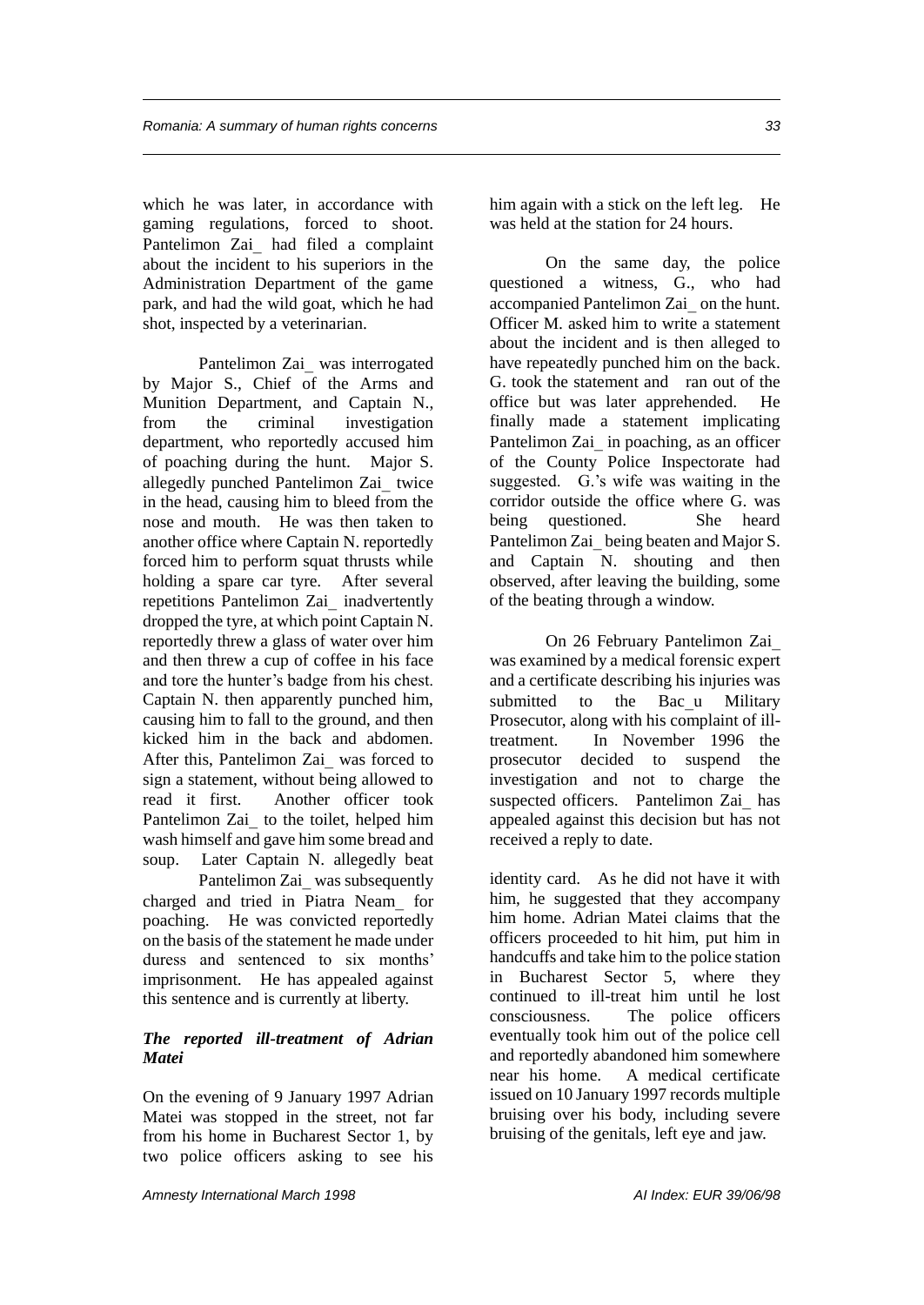On 14 January Adrian Matei complained about the ill-treatment to the Commander of Sector 5 Police Station. However, on 24 January Adrian Matei received by post a fine for 300, 000 lei (US\$ 38) under Law 61/91 <sup>43</sup> for disturbing the peace. The fine had been issued by one of the police officers involved in the alleged ill-treatment incident of 9 January. Adrian Matei appealed the fine in court and also filed a complaint against the two officers with the Bucharest Military Prosecutor. Adrian Matei was subsequently charged with "slanderous denunciation" under Article 259 of the Criminal Code, punishable by up to five years' imprisonment.

#### *The reported torture of Ioan Bursuc*

On 27 January 1997 at around 7.45pm in Piatra Neam, in the café of the Democratic Party, Ioan Bursuc was asked by two traffic police officers to present his identity card. They reportedly addressed him in a casual manner, which in Romanian is considered to be an impolite form of address, and Ioan Bursuc, feeling offended, replied using the same form of address. The officers then allegedly hit him on the head with a rubber truncheon, handcuffed him, beat him on the way to the police car and took him to the police station. The alleged beating continued at On 23 February 1997 authorities of the Jilava Penitentiary in Bucharest intervened to re-establish order, following a weeklong hunger-strike organized by prisoners as a peaceful protest against overcrowding and other poor conditions. Colonel S.<sup>44</sup>, an official in the General Administration of Penitentiaries in the Ministry of Justice, was reportedly in charge of the

<sup>43</sup>Law 61/91 concerns Sanctions for Violations of Norms of Social Coexistence and Public Peace and Order, and regulates misdemeanours and minor offences.

the station, where Ioan Bursuc was dragged by his hands, face-down, along the ground, and six other officers hit and kicked him. At 2am Ioan Bursuc's wife, Laura Bursuc, who is a lawyer, came to the police station and, finding him semiconscious, insisted that he be taken to the county hospital. From there, several hours later, he was transferred to the neurosurgical department of Ia i Hospital No.3, and was diagnosed as having "acute injuries to the skull and brain and an injury to the eye retina". Ten days later he was transferred to Târgu Mure Hospital where he was treated for "a swelling of the brain, the effects of angina aggravated by trauma, and tearing of the anus".

Ioan Bursuc filed a complaint about the torture to the Bac u Military Prosecutor, naming the eight police officers responsible. However, on 31 January 1997 the Piatra Neam police filed a criminal complaint against Ioan Bursuc for assaulting a public official, under Article 239, paragraph 2, of the Penal Code, stating that, on the night of the incident, Ion Bursuc had hit two police officers and a watchman.

#### *Reported torture and ill-treatment of detainees in Jilava Penitentiary in Bucharest*

intervention to stop the protest. Most of the guards who participated in this action wore balaclavas and were armed with truncheons and wooden batons. In at least one instance a tear-gas canister was activated before officers entered a room where they allegedly indiscriminately beat, punched and kicked the prisoners who were inside. The following accounts are

<sup>44</sup>The full name of the officer is known to Amnesty International.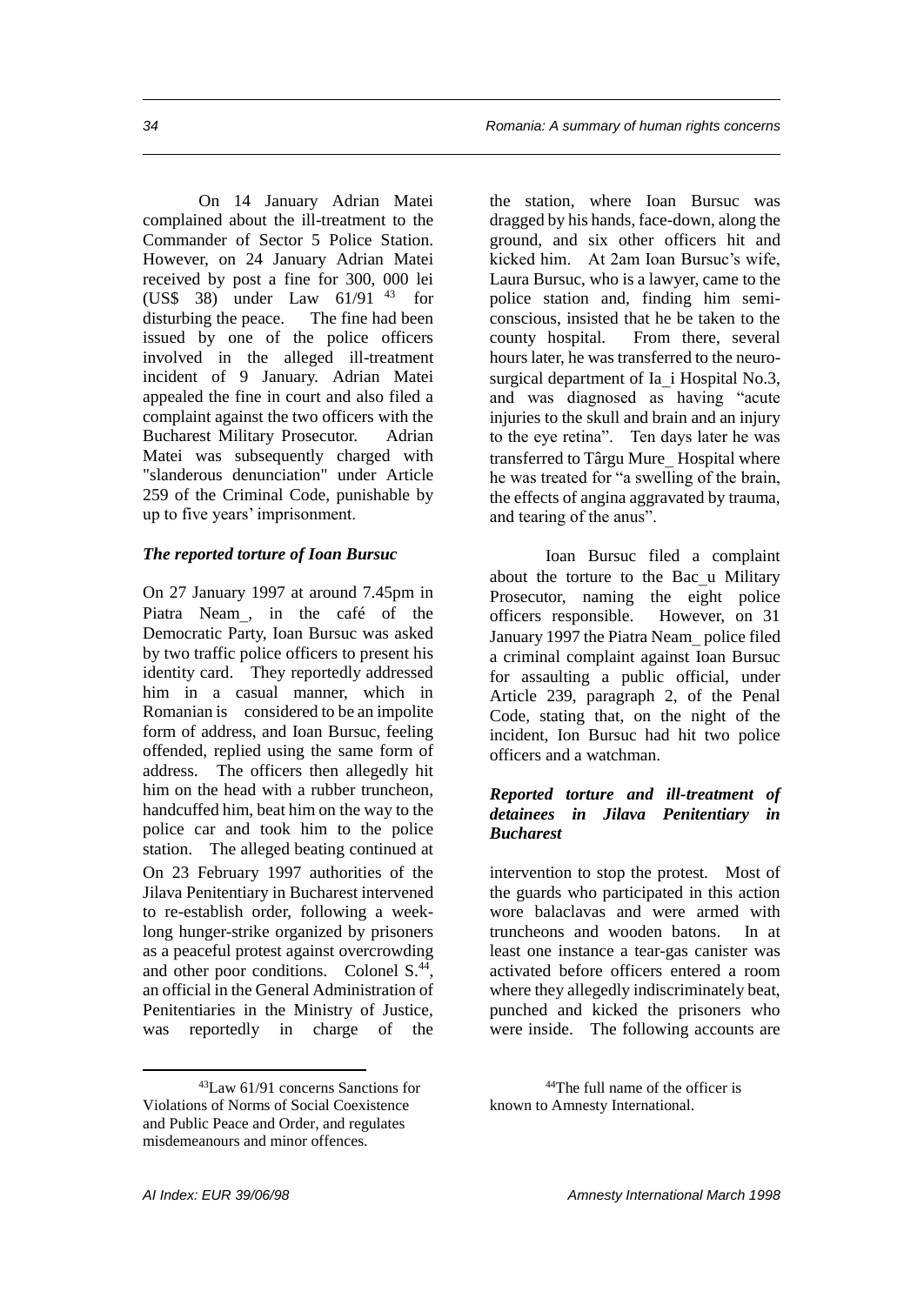derived from the testimonies of three prisoners who suffered severe illtreatment:

Gi Ilie stated that the beatings lasted intermittently from 11pm to 6am and that he suffered injuries to the left leg and the back of the neck, as well as bruising all over the body. After the beating he was taken, together with a group of other prisoners, into the courtyard where they were ordered to pick up small pieces of broken glass with their bare hands. Gi Ilie was then transferred to another section of the prison where he received some medication and treatment for his injuries. He subsequently filed a complaint about the ill-treatment and in June was questioned by the Bucharest Military Prosecutor, who reportedly initiated an investigation.

Vasile Viorel stated that on 23 February at around 7pm he and some other prisoners were ordered to leave room number 43 and move to another room. Guards then reportedly took a number of his personal belongings which were not subsequently returned to him or sent to his

On the evening of the guard's action, George N stase Bobancu, together with many other prisoners, was taken from room number 90 in section 5 to the reception area. They were held in small rooms and forced to lie on the cement floor. George N stase Bobancu shared a room with six or seven other prisoners. Later in the evening, between 50 and 60 prisoners were taken to the courtyard where they were beaten by around 70 officers, most of whom wore balaclavas. They were punched, kicked and beaten with wooden batons, which were apparently the legs of home. The prisoners were ordered to prepare for the evening roll-call, but at 8pm masked guards came into the room and reportedly indiscriminately beat them with truncheons and wooden batons. They were ordered to crawl under the beds and four guards who remained on duty intermittently hit the prisoners with truncheons. Later, guards came and took Vasile Viorel and two other prisoners into a long corridor which was lined on both sides with guards who beat them all over their bodies. Vasile Viorel, who lost consciousness as a result of the beating, was taken to a prison surgery, where it was established that his left leg was broken and that he had suffered head and kidney injuries. Instead of receiving adequate medical treatment he was taken to room number 86 in section 5, where he was left to lie naked on a concrete floor until 6am. For four days he was reportedly refused medical treatment. On 27 February his broken leg was finally immobilised with a plaster cast. He filed a complaint about ill-treatment to the Bucharest Military Prosecutor but has not been contacted about it or received any acknowledgement of its receipt.

chairs and tables produced in the penitentiary work shop. George N stase Bobancu claims that he was beaten all over his body, and as a result of the beating suffered a fractured breastbone. After the beating he was carried on a blanket to an infirmary where he stayed for two weeks. When he returned to the penitentiary he was disciplined with six months on "restrictive regime"<sup>45</sup>, during which time his rights to receive packages, visits and correspondence were suspended. Fifteen days later he was transferred to the penitentiary hospital where he remained

<sup>45</sup>Article 21 of Law No. 23/1969 Concerning Enforcement of Punishments provides for a three to 12-month long disciplinary measure called "restrictive

regime", during which time a detainee is held in a special ward or penitentiary.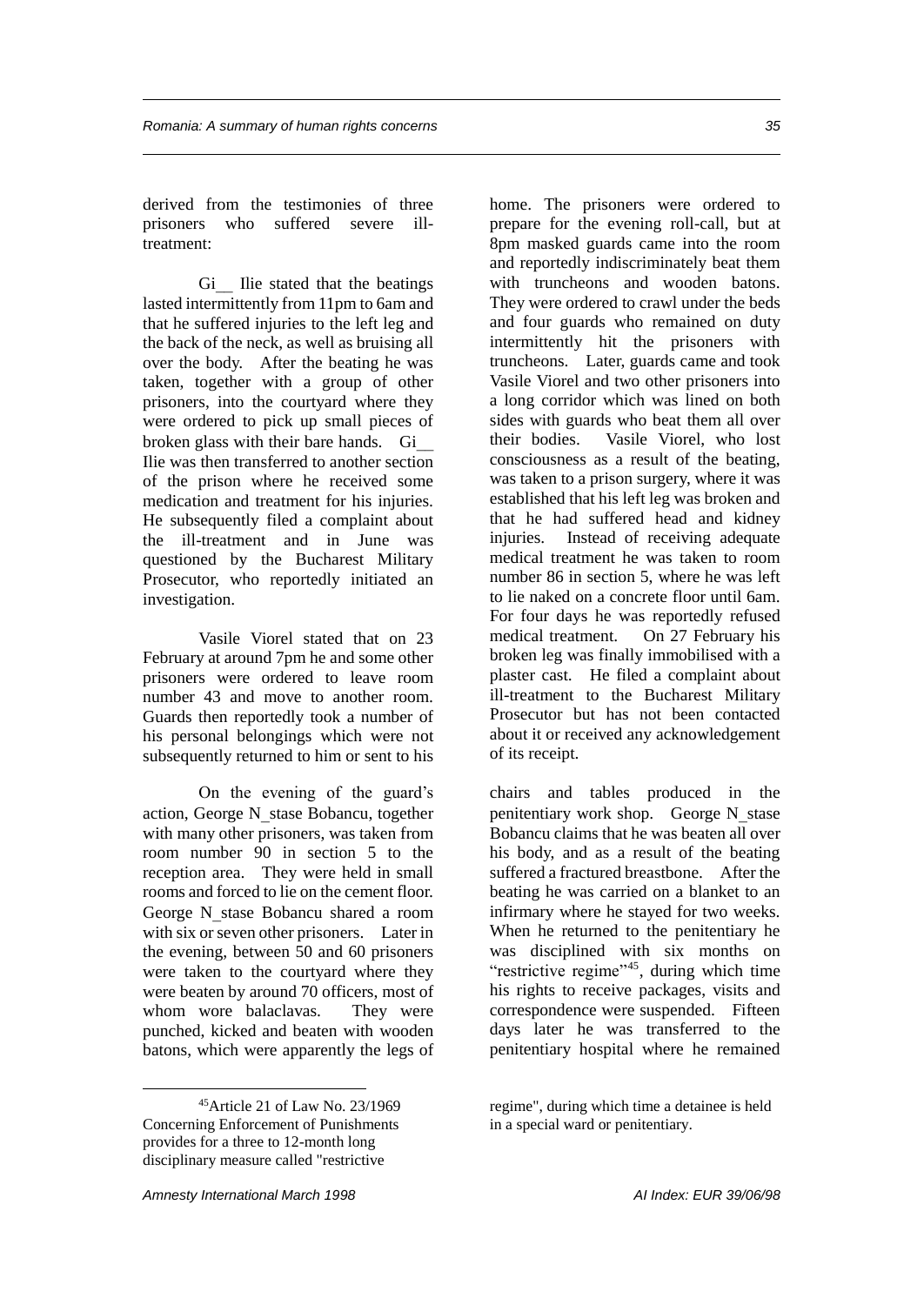until mid-October. George N stase Bobancu claims that he was refused specialist treatment for the fractured breastbone and that he continues to experience pains in the chest. On his return to the penitentiary he was again subjected to the "restrictive regime" and is currently held in a small cell, room 604 in section 6, with 14 other prisoners.

In May George N stase Bobancu filed a complaint about ill-treatment to the Bucharest Military Prosecutor but has not been questioned about it or been informed about the results of any investigation. Amnesty International is aware that at least three other prisoners who were reportedly ill-treated on 23 February have also filed criminal complaints.

#### *The reported ill-treatment of Vasile Holindrariu*

On 13 March 1997 at around 10am in Piatra Neam, police officer O. came to Vasile Holindrariu's home, in the suburb of Anexa V leni, to summon him to the police station for questioning on suspicion of theft of some chickens. At the police station, Vasile Holindrariu was reportedly beaten by officer O. and Major C., who punched him in the face and kicked him in the abdomen. Another officer who was reportedly present at the time of the beating, Major P., had apparently at an earlier date received a complaint by Vasile Holindrariu about police corruption and abuses committed by a local charitable foundation.

Vasile Holindrariu was released the same day, 13 March, without being charged with any offence. When he returned home at about 7pm his mother and wife saw the bruising on his face and back that he had reportedly sustained as a result of the beating. The following day Vasile Holindrariu was reportedly examined by a doctor, whom he told about the beating, but

who refused to issue a medical certificate explaining that the injuries were not sufficiently serious.

Subsequently, Vasile Holindrariu was summoned to the police station 12 times in writing and nine times verbally. The written orders did not specify the reasons for the summonses but were apparently aimed at intimidating him and forcing him to withdraw two complaints about police corruption that he had filed with the Ministry of the Interior in Bucharest. In August 1997 Vasile Holindrariu filed a complaint about the police ill-treatment with the Bacu Military Prosecutor.

#### *The reported ill-treatment of Olga Punei*

On 24 April 1997 at 10.10am on Aurorei Street in Piatra Neam, Olga Punei, a 44-year-old woman, was reportedly illtreated by a police officer who came to her home. Two officers who came to her home were accompanied by a relative of one of the officers, who had been the lodger of Olga Pu nei for two weeks. A dispute had arisen between them over rent payments and Olga Punei had kept some of the lodger's belongings until the alleged debt was settled.

When Olga Pu nei refused to allow the officers into her home because they would not present a warrant, one of the officers stuck his foot in the door and kicked it open. He reportedly pushed Olga Punei violently against the wall of the corridor, squeezing her upper arms and hitting her head against the wall. The other officer closed the door apparently to prevent her cries for help being heard by the neighbours. After the two officers left the apartment, Olga Pu nei went to the police station to complain and was told that the officers had acted on a complaint of illegal seizure of property. The following day Olga Punei was examined by a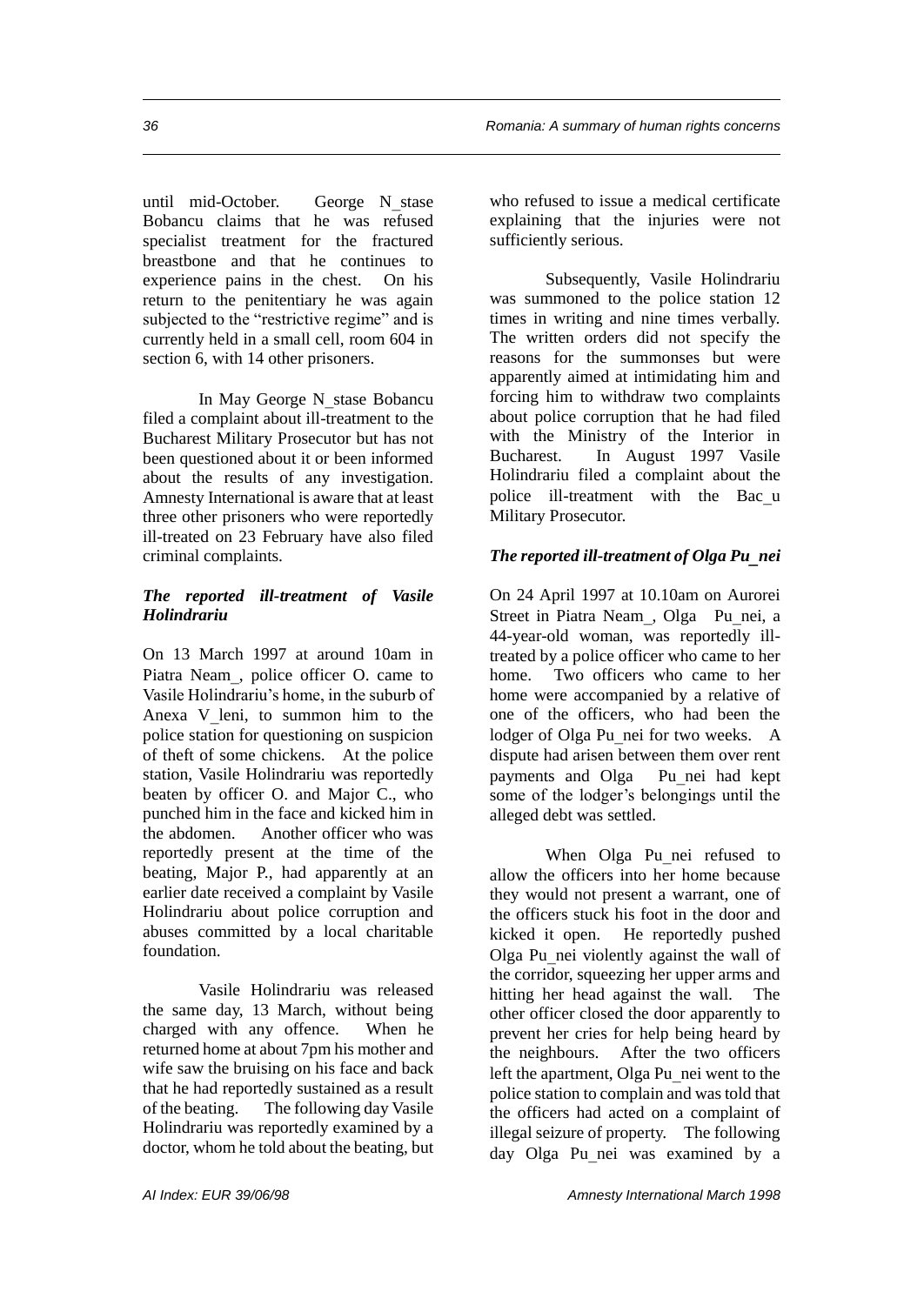medical forensic expert, who issued a medical certificate describing a large haematoma on the back of the right arm, with bruising in the surrounding area, and two bruises on the front of the same arm. *The reported ill-treatment of Ioana Enu*

Ioana Enu, a 48-year-old woman, was reportedly ill-treated by police officers on 1 May 1997 at her home in Berceni, a village close to Bucharest. She had been fined 100,000 lei (US\$13) in May 1996 for disturbing the peace under Law 61/9l, following a long-standing dispute with her neighbours, two of whom are reportedly police officers. Ioana Enu had contested the fine and subsequently lodged an appeal against a court decision which had confirmed it. However, before the court decision had come into force, and following the intervention of the county police, the fine was replaced with 10 days' imprisonment. Ioana Enu also appealed against the legality of this decision.

On 1 May 1997, between 5.30 and 6am, Sergeant Major P. <sup>46</sup> and another officer came to Ioana Enu's house at I. C. Frimu Street Number 343 in Berceni, and ordered her to accompany them to the police station. Ioana Enu refused to do so because the officers did not have a warrant for her arrest. Shortly afterwards Ioana Enu left her house, intending to go to the nearest public telephone to call her On 25 June 1997 at around 10pm in Basarabi, 14 kilometres from Constan a, 10-year-old Costic\_ was apprehended by two policemen in a kiosk which he had entered through a hole in the roof. The owner of the kiosk, who arrived shortly before the police and established that two

 $\overline{a}$ 

Olga Punei filed a complaint about the illtreatment and the illegal house search with the Bac u Military Prosecutor.

lawyer. In the street she saw a police vehicle and the two officers who had tried to arrest her. They reportedly tried to seize her, causing her to fall to the ground, and proceeded to kick her whilst pulling her towards the car. Alexandrina Tone, one of a number of villagers who witnessed the incident, called on the officers to stop the beating. Ioana Enu managed to run into the house of the T nase family, pursued by Officer P., who was subsequently asked to leave by the  $T$  nase family, as he did not have a search warrant.

Since this incident there have been no other reports of attempts to illegally apprehend Ioana Enu. On 17 July 1997 she filed a complaint about her illtreatment by the police officers with the Bucharest Military Prosecutor. In August 1997 Amnesty International urged the General Prosecutor of Romania to promptly and impartially investigate this case. In September the Ministry of the Interior issued a reply stating that no illtreatment by police officers had taken place.

#### *The reported torture of 10-year-old Costic 47*

ice-creams were missing, allegedly pulled the boy by the ears, reprimanding him for the break-in. The police patrol took Costic, on suspicion that he was also implicated in a number of other burglaries in the neighbourhood, to five or six addresses, asking people if they recognized

<sup>46</sup>The full names of the police officers are known to Amnesty International.

<sup>47</sup>Amnesty International is protecting

the confidentiality of the boy's real identity.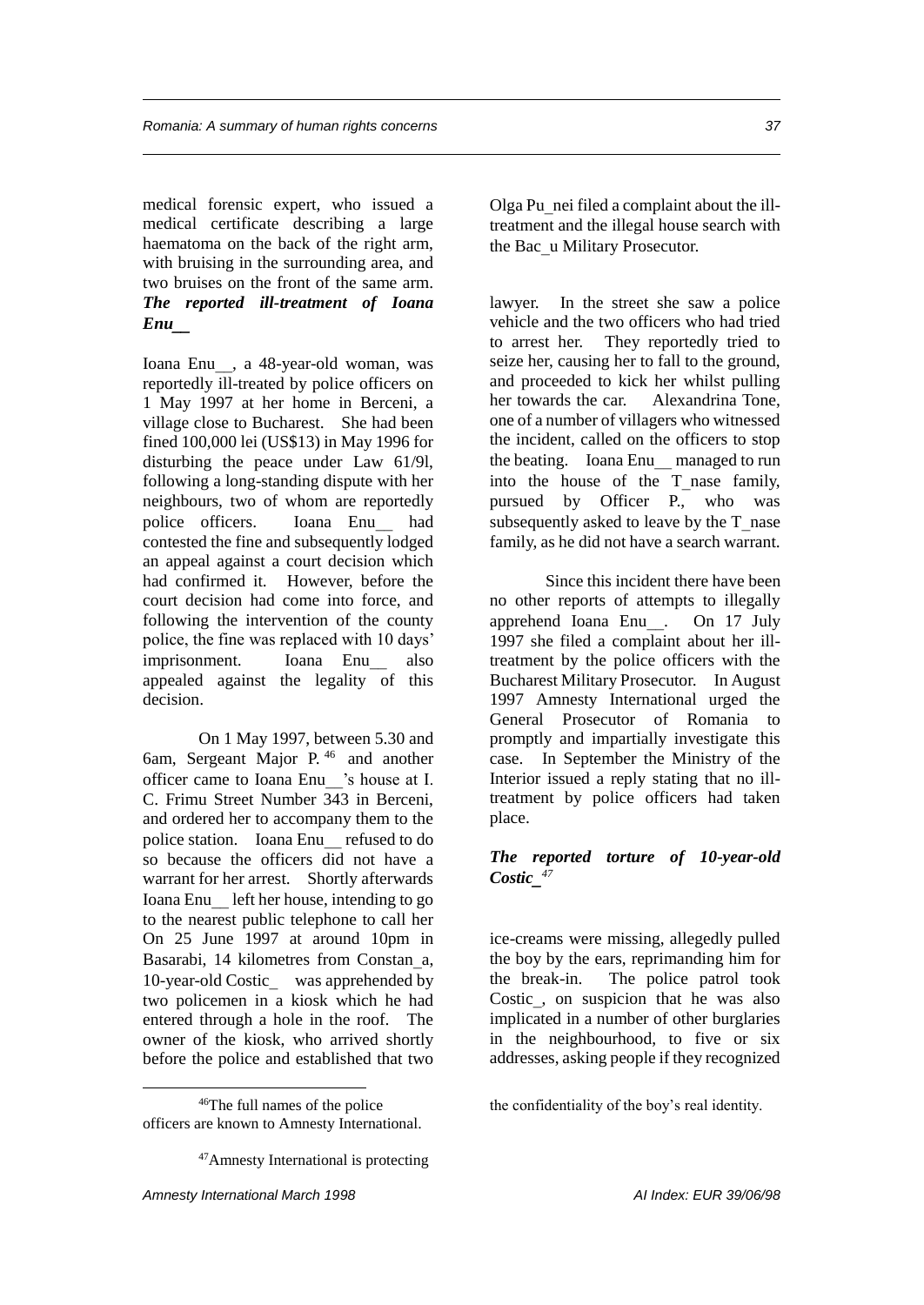the boy. When he was asked for his home address, Costic gave the name of the street but omitted to say that he lived in Constan a. He was then taken to a street with the same name in Basarabi. After Costic failed to recognize his home the officers became angry. They questioned him about other people who were involved in the break-in and stopped the car at a bridge and held him by his head and legs suspended over the railing, threatening to drop him. Costic was then taken to the police station where in the course of an interrogation he was told to take off his underpants and bend over with his head reaching his knees. He was beaten with a truncheon and punched and kicked. Later a sheet of paper was put on the palms of both hands which were then repeatedly struck with a truncheon. Costic claims that the three officers who took part in the beating were Sergeant R.<sup>48</sup>, an officer who drove the police vehicle, and a public guard. Two women who wore gendarme or guard uniforms were present during a part of the beating. Sergeant R. reportedly threatened Costic with his gun and also threatened to subject him to *rotisor* (a well-known torture method where the detainee, whose hands and feet are tied, is suspended on a pole between two chairs and then beaten, causing the body to swing). After the beating he was asked for his home telephone number and he was taken into a bare room with a concrete bed.

Costic's mother spent the afternoon and evening searching for her son. She had checked the hospitals and the municipal police before giving his photograph to the local newspaper to be published the following day with an article on his disappearance. At 3.30am she received a telephone call informing her that her son was at Basarabi police station. When she arrived at the station an hour later and saw that her son's hands were swollen and that there was an injury on the top of his head, Costic\_'s mother asked for an explanation and to speak to the commander. However, she was not allowed to wait in the station for the commander to arrive later that morning. The full extent of Costic 's injuries became apparent only after he arrived home and was undressed, revealing countless weals on his buttocks and thighs. At 7am he was taken to a forensic medical expert who issued a certificate describing in detail injuries that the boy had suffered all over his body. He was also photographed the same morning before his mother took him to Basarabi Police Station where he told Commander Mitocaru Vasile how he had been beaten.

On 27 June Costic was admitted to the Constan a County Hospital where he was treated for three days. A neurologist advised a full examination of the boy's head injuries. This only took place on 20 August when it was established that he had suffered "a generalized swelling of the brain". The same month a psychiatric examination was also carried out after the boy started suffering from facial ticks, vertigo attacks and manifestations of personality disorders.

On 4 July Costic's mother filed a complaint with the Constan a Military Prosecutor about the torture of her son. An investigation is in progress. She had not been aware of any criminal proceedings against her son until in September she received a document from the public prosecutor informing her that an investigation for theft had been suspended because Costic is a minor below the age of 14 and not criminally liable under Romanian law.

officers are known to Amnesty International.

<sup>48</sup>The full names of the police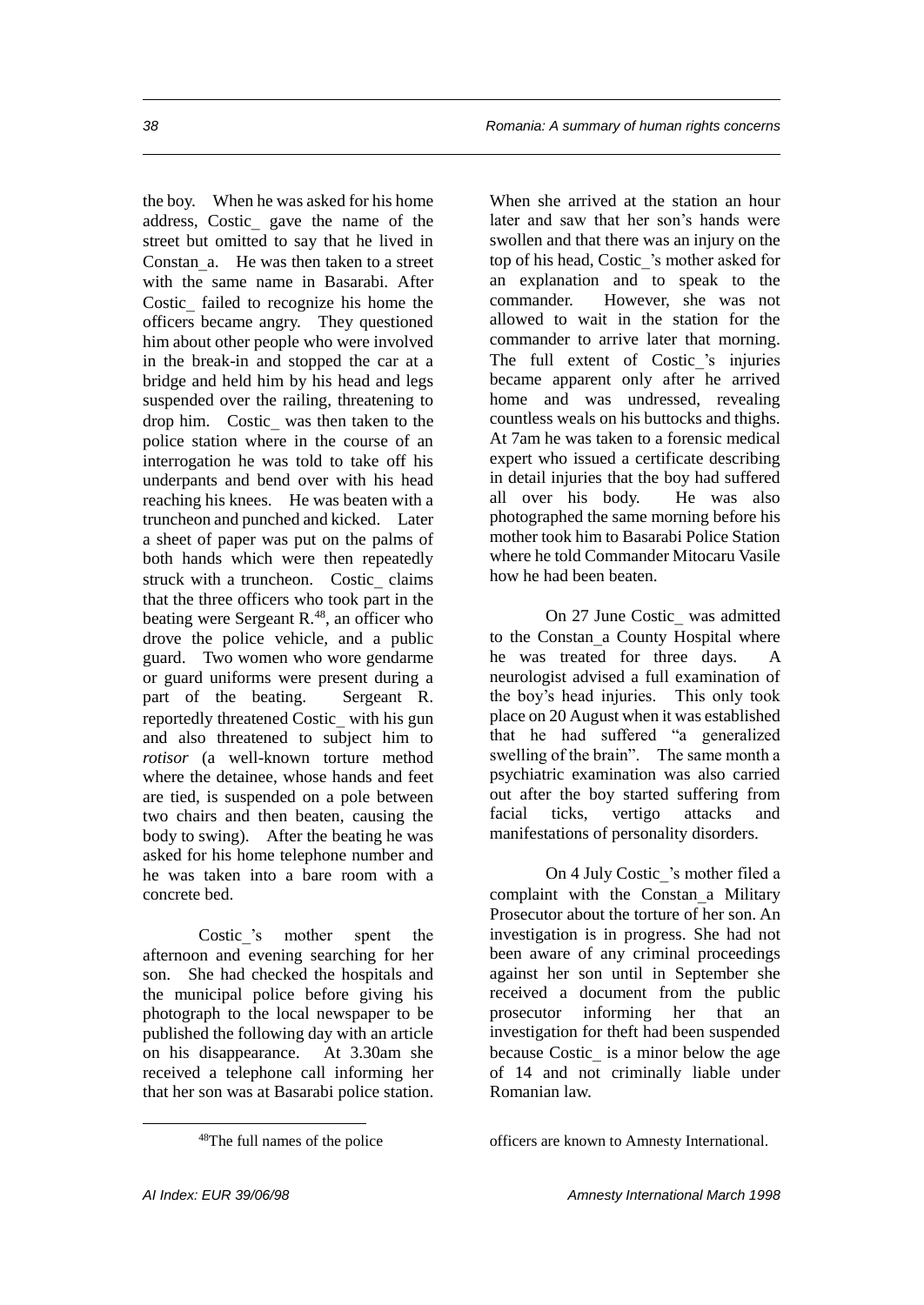In October Amnesty International urged the Romanian authorities to promptly and impartially investigate the reported torture of 10-year-old Costic, to make public the results and to bring to justice those responsible for human rights violations. In January 1998 two police officers and three public guards were brought to trial before the Bucharest Military Tribunal. The officers were On 4 July 1997 at around 8pm in Mangalia police station Belmondo Cobzaru, a 24 year-old Rom, was reportedly beaten by police officers. He had voluntarily presented himself at the police station in order to explain an earlier incident in which he had broken into his girlfriend's apartment, in the presence of her neighbours, fearing that she had attempted to commit suicide. He was accompanied to the police station by a friend, who then informed the Cobzaru family of his whereabouts. Belmondo Cobzaru claims that he was severely beaten at the police station by Sergeant Major G. and Officer C <sup>50</sup>. Four plainclothes officers observed the beating and took no steps to prevent or halt it. Sergeant Major G. and Officer C. reportedly punched Belmondo Cobzaru in the head until his nose started to bleed and he was thrown to the ground and kicked. A newspaper was placed on the back of his neck (apparently to prevent signs of injury) and he was hit with a wooden stick. Before he was released, Belmondo Cobzaru was forced to sign a statement saying that he had been beaten by his girlfriend's brother-in-law and some other men. At around 10.30pm he was allowed to leave the station and told to return the next morning with his father, who is the leader of a local Romani organization.

charged for abusive investigation under Article 266, paragraph 2, of the Penal Code<sup>49</sup>, one public guard was charged for complicity in this act and two other guards were charged with false testimony under Article 260, paragraph 1, of the Penal Code.

#### *The reported ill-treatment of Belmondo Cobzaru*

Belmondo Cobzaru was met outside the station by the friend who had accompanied him, and went to her house. Later that evening he was admitted to Mangalia hospital and then transferred to the neurosurgical ward of Constan a County Hospital, where he was treated for head injuries. He was released on 7 July and was examined by a forensic medical expert, who issued a certificate describing bruising around the eyes, on the third and fourth fingers of the right hand, chest, right thigh and leg. On 21 July 1997 Belmondo Cobzaru filed a complaint about police ill-treatment with the Constan a Military Prosecutor.

#### *The reported ill-treatment of Dumitru Aura Marcu and his wife Mariana Marcu*

On the evening of 20 July 1997 Dumitru Aura Marcu and his wife Mariana Marcu went to a café in their home village of R zvad, with their 9-year-old son and two nephews. They became involved in a dispute with Dumitru's sister and her husband about a debt owed to the Marcus. Dumitru Aura Marcu got into his brotherin-law's car, reportedly to prevent him from driving home as he had consumed

<sup>49</sup>This offence is punishable by one to five years' imprisonment. The prosecutors did not charge the suspected officers with torture under Article 267<sup>1</sup> , paragraph 2, which provides for a punishment of three to ten

years' imprisonment.

<sup>50</sup>The full names of the police officers are known to Amnesty International.